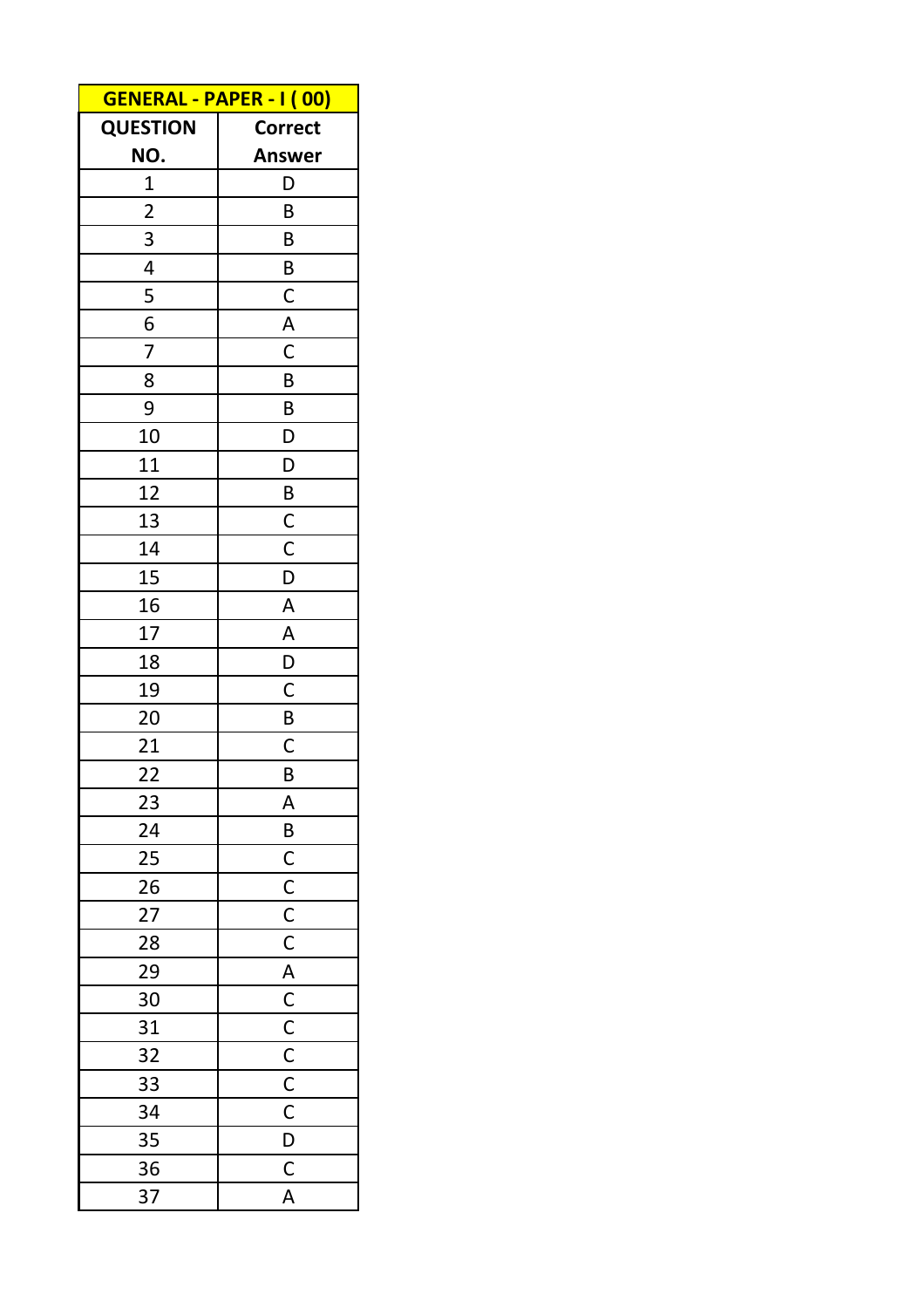| 38 | D           |
|----|-------------|
| 39 | D           |
| 40 | D           |
| 41 | B           |
| 42 | A           |
| 43 | D           |
| 44 | D           |
| 45 | $\mathsf C$ |
| 46 | A           |
| 47 | A           |
| 48 | B           |
| 49 | B           |
| 50 | A           |
| 51 | D           |
| 52 | A           |
| 53 | A           |
| 54 | A           |
| 55 | B           |
| 56 | C           |
| 57 | D           |
| 58 | $\mathsf C$ |
| 59 | B           |
| 60 | C           |

| <b>ENGLISH (01)</b> |                   |  |                    |                |  |
|---------------------|-------------------|--|--------------------|----------------|--|
|                     | <b>PAPER - II</b> |  | <b>PAPER - III</b> |                |  |
| <b>QUESTION</b>     | <b>Correct</b>    |  | <b>QUESTION</b>    | <b>Correct</b> |  |
| NO.                 | <b>Answer</b>     |  | NO.                | <b>Answer</b>  |  |
| 1                   | D                 |  | 1                  | C              |  |
| $\overline{2}$      | С                 |  | $\overline{2}$     | A              |  |
| 3                   | D                 |  | 3                  | C              |  |
| 4                   | D                 |  | 4                  | Α              |  |
| 5                   | B                 |  | 5                  | B              |  |
| 6                   | С                 |  | 6                  | C              |  |
| 7                   | B                 |  | 7                  | B              |  |
| 8                   | C                 |  | 8                  | $\mathsf C$    |  |
| 9                   | B                 |  | 9                  | C              |  |
| 10                  | B                 |  | 10                 | B              |  |
| 11                  | B                 |  | 11                 | D              |  |
| 12                  | B                 |  | 12                 | C              |  |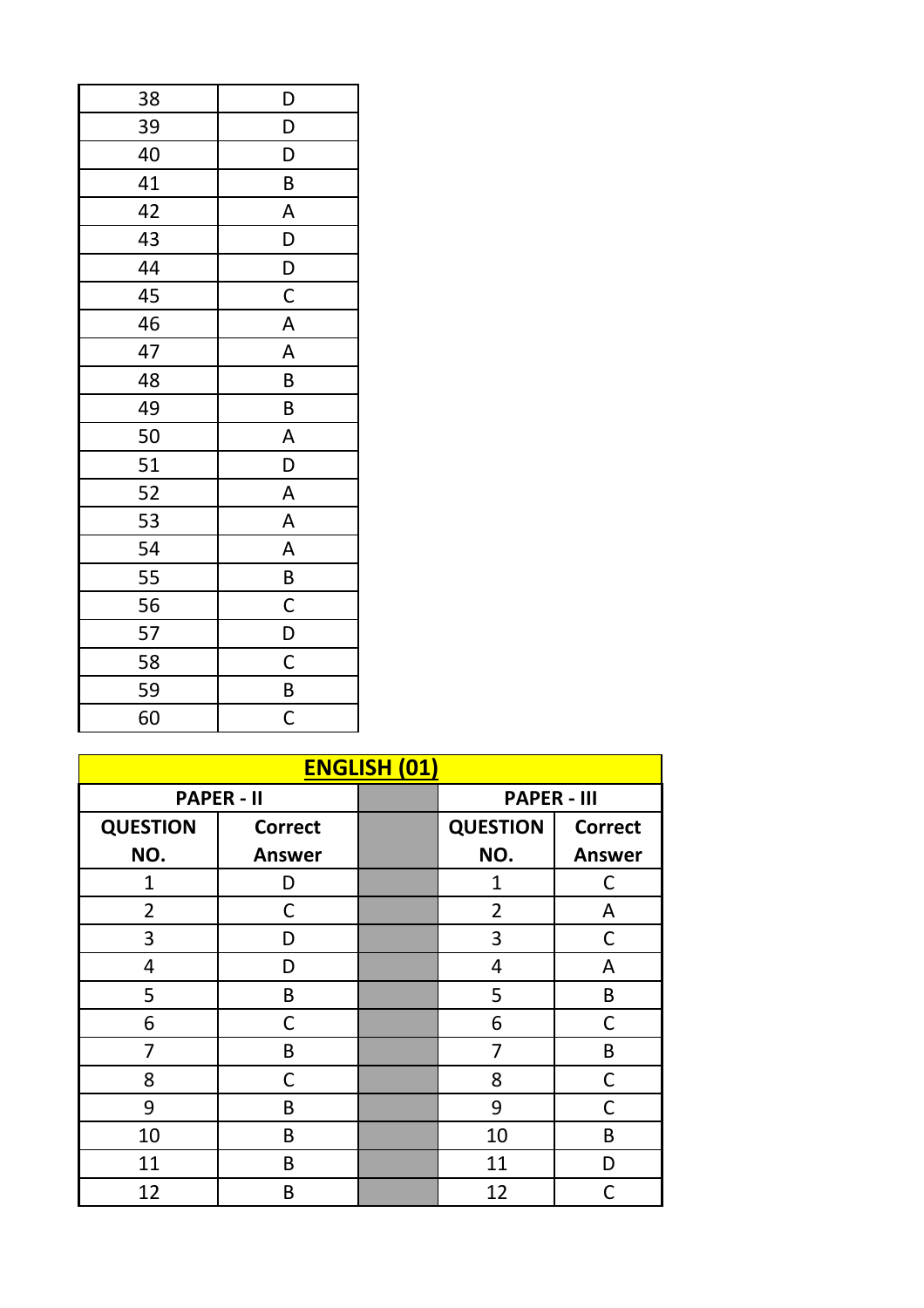| 13 | D                         | 13 | $\mathsf{C}$              |
|----|---------------------------|----|---------------------------|
| 14 | B                         | 14 | $\sf B$                   |
| 15 | A                         | 15 | D                         |
| 16 | B                         | 16 | B                         |
| 17 | $\mathsf C$               | 17 | D                         |
| 18 | $\mathsf C$               | 18 | $\mathsf C$               |
| 19 | $\mathsf C$               | 19 | D                         |
| 20 | D                         | 20 | $\boldsymbol{\mathsf{A}}$ |
| 21 | B                         | 21 | A                         |
| 22 | $\mathsf C$               | 22 | D                         |
| 23 | $\mathsf{C}$              | 23 | B                         |
| 24 | $\mathsf C$               | 24 | $\mathsf C$               |
| 25 | $\mathsf C$               | 25 | D                         |
| 26 | D                         | 26 | B                         |
| 27 | $\mathsf A$               | 27 | $\sf B$                   |
| 28 | $\sf B$                   | 28 | $\boldsymbol{\mathsf{A}}$ |
| 29 | $\boldsymbol{\mathsf{A}}$ | 29 | B                         |
| 30 | $\mathsf C$               | 30 | $\mathsf B$               |
| 31 | $\mathsf C$               | 31 | $\mathsf C$               |
| 32 | D                         | 32 | $\sf B$                   |
| 33 | $\sf B$                   | 33 | $\sf B$                   |
| 34 | $\mathsf C$               | 34 | D                         |
| 35 | $\sf B$                   | 35 | $\boldsymbol{\mathsf{A}}$ |
| 36 | A                         | 36 | D                         |
| 37 | D                         | 37 | $\boldsymbol{\mathsf{A}}$ |
| 38 | $\mathsf C$               | 38 | $\sf B$                   |
| 39 | $\sf B$                   | 39 | $\mathsf C$               |
| 40 | D                         | 40 | $\sf B$                   |
| 41 | $\sf B$                   | 41 | $\sf B$                   |
| 42 | B                         | 42 | D                         |
| 43 | A                         | 43 | $\mathsf C$               |
| 44 | A                         | 44 | $\mathsf C$               |
| 45 | A                         | 45 | D                         |
| 46 | B                         | 46 | $\mathsf C$               |
| 47 | $\sf B$                   | 47 | $\mathsf C$               |
| 48 | $\sf B$                   | 48 | $\sf B$                   |
| 49 | $\mathsf C$               | 49 | D                         |
| 50 | A                         | 50 | D                         |
|    |                           | 51 | D                         |
|    |                           | 52 | $\mathsf A$               |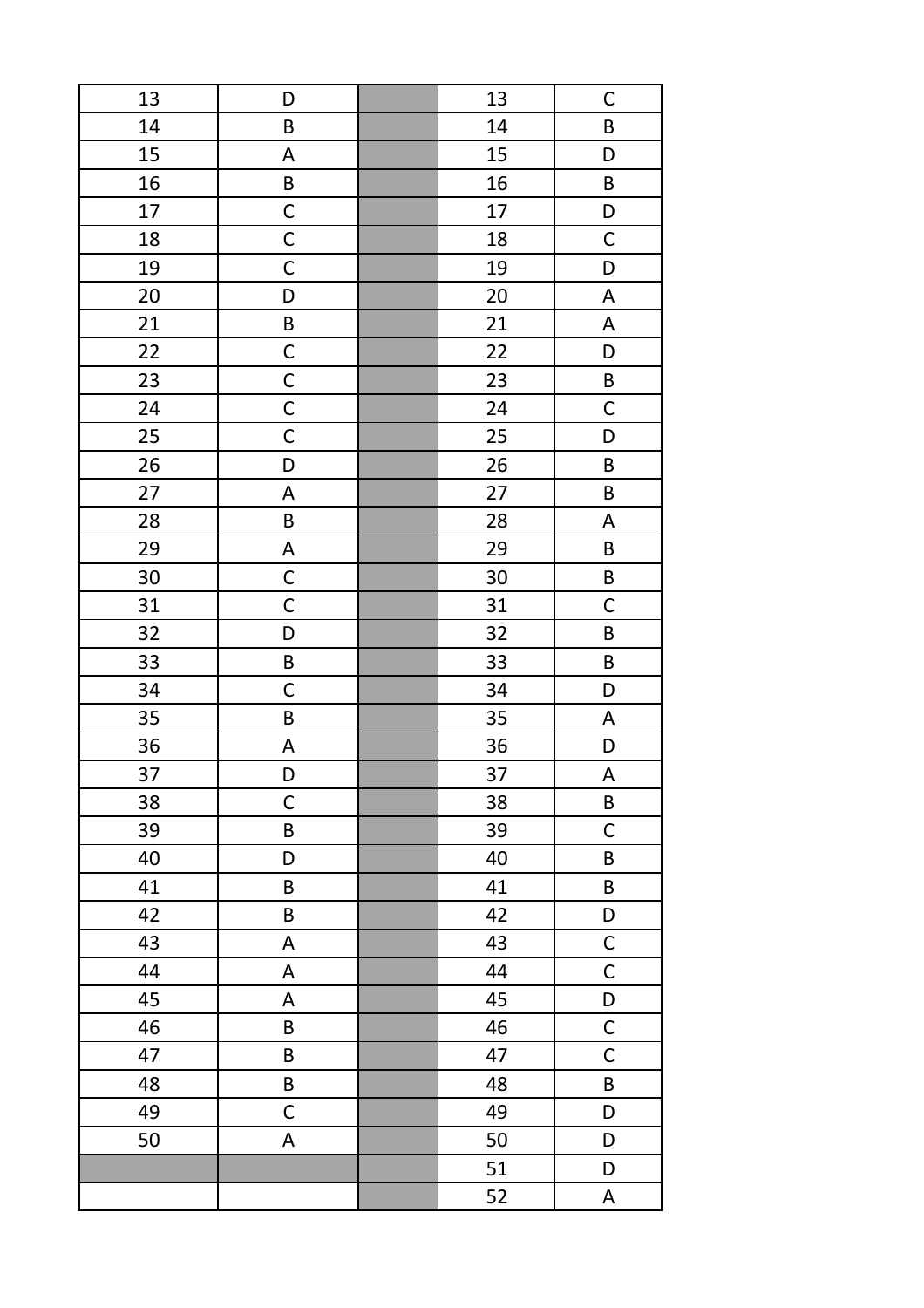|  | 53 | D                         |
|--|----|---------------------------|
|  | 54 | $\sf B$                   |
|  | 55 | $\sf B$                   |
|  | 56 | $\boldsymbol{\mathsf{A}}$ |
|  | 57 | $\sf B$                   |
|  | 58 | $\boldsymbol{\mathsf{A}}$ |
|  | 59 | $\mathsf C$               |
|  | 60 | $\sf B$                   |
|  | 61 | $\mathsf C$               |
|  | 62 | $\boldsymbol{\mathsf{A}}$ |
|  | 63 | $\sf B$                   |
|  | 64 | $\boldsymbol{\mathsf{A}}$ |
|  | 65 | $\sf B$                   |
|  | 66 | $\boldsymbol{\mathsf{A}}$ |
|  | 67 | $\mathsf C$               |
|  | 68 | D                         |
|  | 69 | B                         |
|  | 70 | B                         |
|  | 71 | $\mathsf C$               |
|  | 72 | $\sf B$                   |
|  | 73 | D                         |
|  | 74 | $\boldsymbol{\mathsf{A}}$ |
|  | 75 | B                         |

| <b>BENGALI (02)</b> |                |  |                    |                |
|---------------------|----------------|--|--------------------|----------------|
| <b>PAPER - II</b>   |                |  | <b>PAPER - III</b> |                |
| <b>QUESTION</b>     | <b>Correct</b> |  | <b>QUESTION</b>    | <b>Correct</b> |
| NO.                 | <b>Answer</b>  |  | NO.                | <b>Answer</b>  |
| $\mathbf{1}$        | B              |  | $\mathbf{1}$       | B              |
| $\overline{2}$      | С              |  | 2                  | A              |
| 3                   | C              |  | 3                  | $\mathsf{C}$   |
| 4                   | С              |  | 4                  | C              |
| 5                   | C              |  | 5                  | С              |
| 6                   | B              |  | 6                  | D              |
| 7                   | С              |  | 7                  | B              |
| 8                   | B              |  | 8                  | D              |
| 9                   | C              |  | 9                  | B              |
| 10                  | С              |  | 10                 | C              |
| 11                  | C              |  | 11                 | A              |
| 12                  | А              |  | 12                 | A              |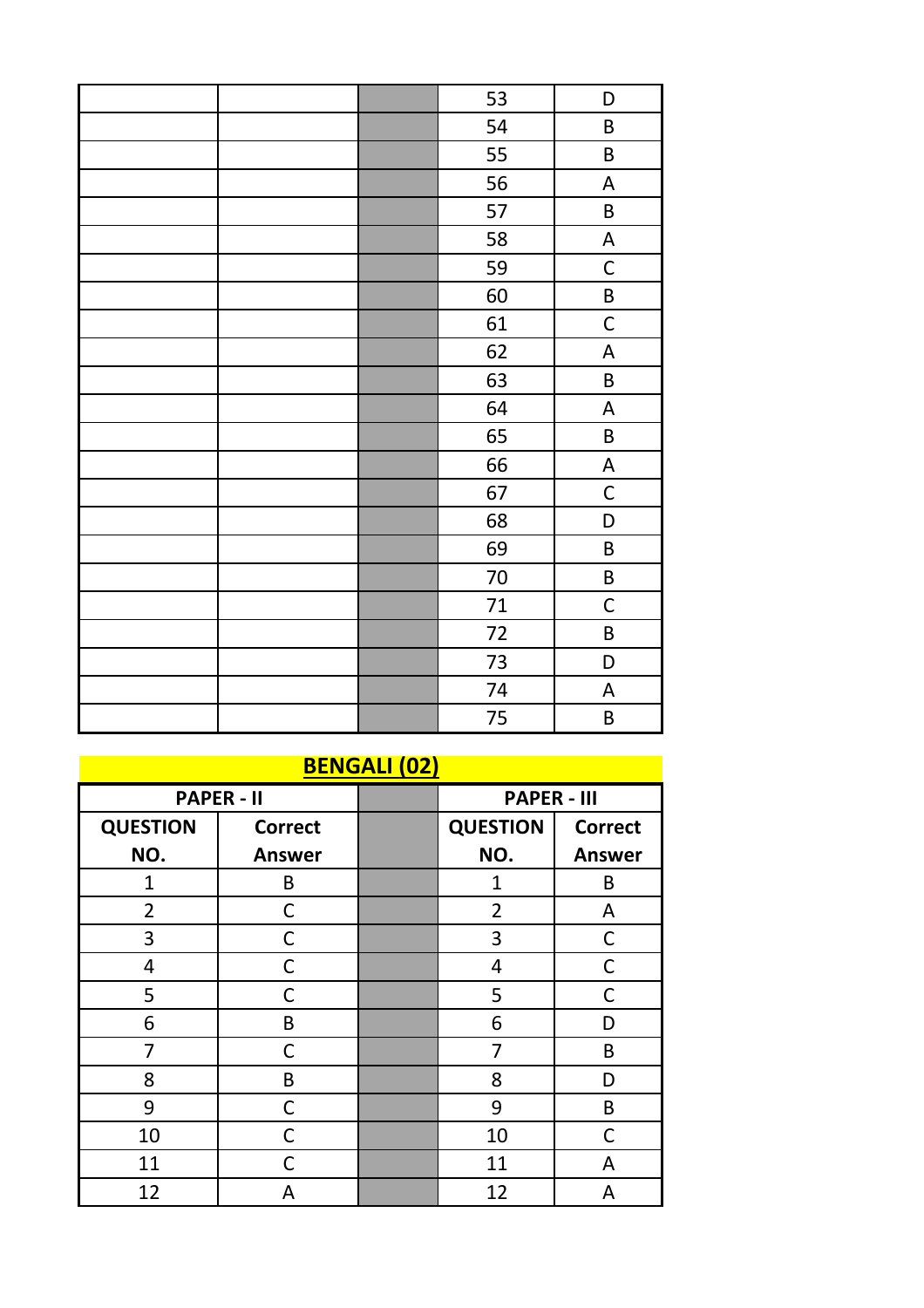| 13 | A           | 13 | $\sf B$                   |
|----|-------------|----|---------------------------|
| 14 | A           | 14 | D                         |
| 15 | $\mathsf C$ | 15 | D                         |
| 16 | A           | 16 | $\overline{C}$            |
| 17 | $\mathsf C$ | 17 | $rac{C}{C}$               |
| 18 | $\mathsf C$ | 18 |                           |
| 19 | A           | 19 | $\overline{\mathsf{C}}$   |
| 20 | D           | 20 | $\mathsf C$               |
| 21 | A           | 21 | $\sf B$                   |
| 22 | $\mathsf C$ | 22 | $\sf B$                   |
| 23 | B           | 23 | D                         |
| 24 | $\mathsf C$ | 24 | D                         |
| 25 | $\sf B$     | 25 | $\mathsf{C}$              |
| 26 | $\sf B$     | 26 | $\mathsf C$               |
| 27 | D           | 27 | B                         |
| 28 | $\mathsf C$ | 28 | D                         |
| 29 | $\mathsf C$ | 29 | $\boldsymbol{\mathsf{A}}$ |
| 30 | D           | 30 | $\boldsymbol{\mathsf{A}}$ |
| 31 | D           | 31 | $\mathsf C$               |
| 32 | B           | 32 | $\sf B$                   |
| 33 | $\mathsf C$ | 33 | D                         |
| 34 | $\mathsf C$ | 34 | $\mathsf C$               |
| 35 | $\sf B$     | 35 | $\sf B$                   |
| 36 | $\mathsf C$ | 36 | $\mathsf{C}$              |
| 37 | $\mathsf C$ | 37 | $\sf B$                   |
| 38 | $\mathsf C$ | 38 | $\boldsymbol{\mathsf{A}}$ |
| 39 | D           | 39 | $\sf B$                   |
| 40 | D           | 40 | $\mathsf C$               |
| 41 | D           | 41 | D                         |
| 42 | $\sf B$     | 42 | A                         |
| 43 | D           | 43 | B                         |
| 44 | B           | 44 | B                         |
| 45 | A           | 45 | $\mathsf C$               |
| 46 | B           | 46 | B                         |
| 47 | $\mathsf A$ | 47 | $\mathsf C$               |
| 48 | A           | 48 | $\mathsf C$               |
| 49 | D           | 49 | $\boldsymbol{\mathsf{A}}$ |
| 50 | D           | 50 | D                         |
|    |             | 51 | $\mathsf A$               |
|    |             | 52 | B                         |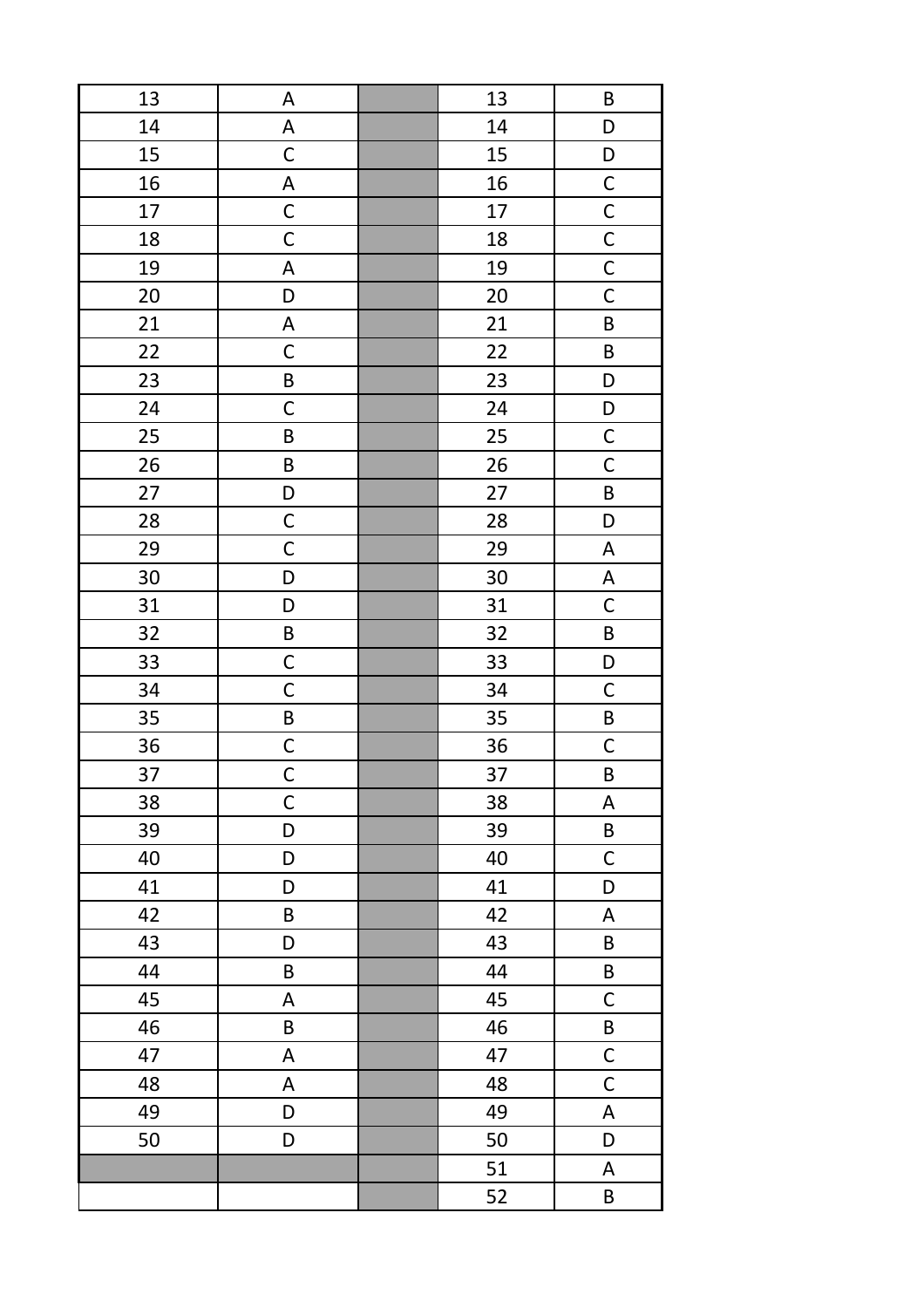|                | 53     | A                         |
|----------------|--------|---------------------------|
|                | 54     | $\mathsf C$               |
|                | 55     | D                         |
|                | 56     | $\sf B$                   |
|                | 57     | $\sf B$                   |
|                | 58     | $\mathsf C$               |
|                | 59     | $\sf B$                   |
|                | 60     | $\mathsf C$               |
|                | 61     | $\mathsf C$               |
|                | 62     | $\boldsymbol{\mathsf{A}}$ |
|                | 63     | $\mathsf C$               |
|                | 64     | $\mathsf A$               |
|                | 65     | $\mathsf C$               |
|                | 66     | $\mathsf C$               |
|                | 67     | $\sf B$                   |
|                | 68     | $\sf B$                   |
|                | 69     | D                         |
|                | $70\,$ | $\mathsf A$               |
|                | 71     | $\mathsf C$               |
|                | 72     | $\mathsf C$               |
|                | 73     | $\mathsf A$               |
|                | 74     | $\mathsf C$               |
|                | 75     | $\mathsf C$               |
| CABICIANT (AA) |        |                           |

| <b>SANSKRIT (03)</b> |                |  |                  |                |
|----------------------|----------------|--|------------------|----------------|
|                      | Paper II       |  | <b>Paper III</b> |                |
| <b>QUESTION</b>      | <b>Correct</b> |  | <b>QUESTION</b>  | <b>Correct</b> |
| NO.                  | <b>Answer</b>  |  | NO.              | <b>Answer</b>  |
| 1                    | D              |  | 1                | С              |
| 2                    | B              |  | 2                | D              |
| 3                    | A              |  | 3                | B              |
| 4                    | B              |  | 4                | B              |
| 5                    | B              |  | 5                | B              |
| 6                    | B              |  | 6                | A              |
| 7                    | B              |  | 7                | D              |
| 8                    | С              |  | 8                | D              |
| 9                    | A              |  | 9                | $\mathsf C$    |
| 10                   | B              |  | 10               | C              |
| 11                   | B              |  | 11               | B              |
| 12                   | D              |  | 12               | B              |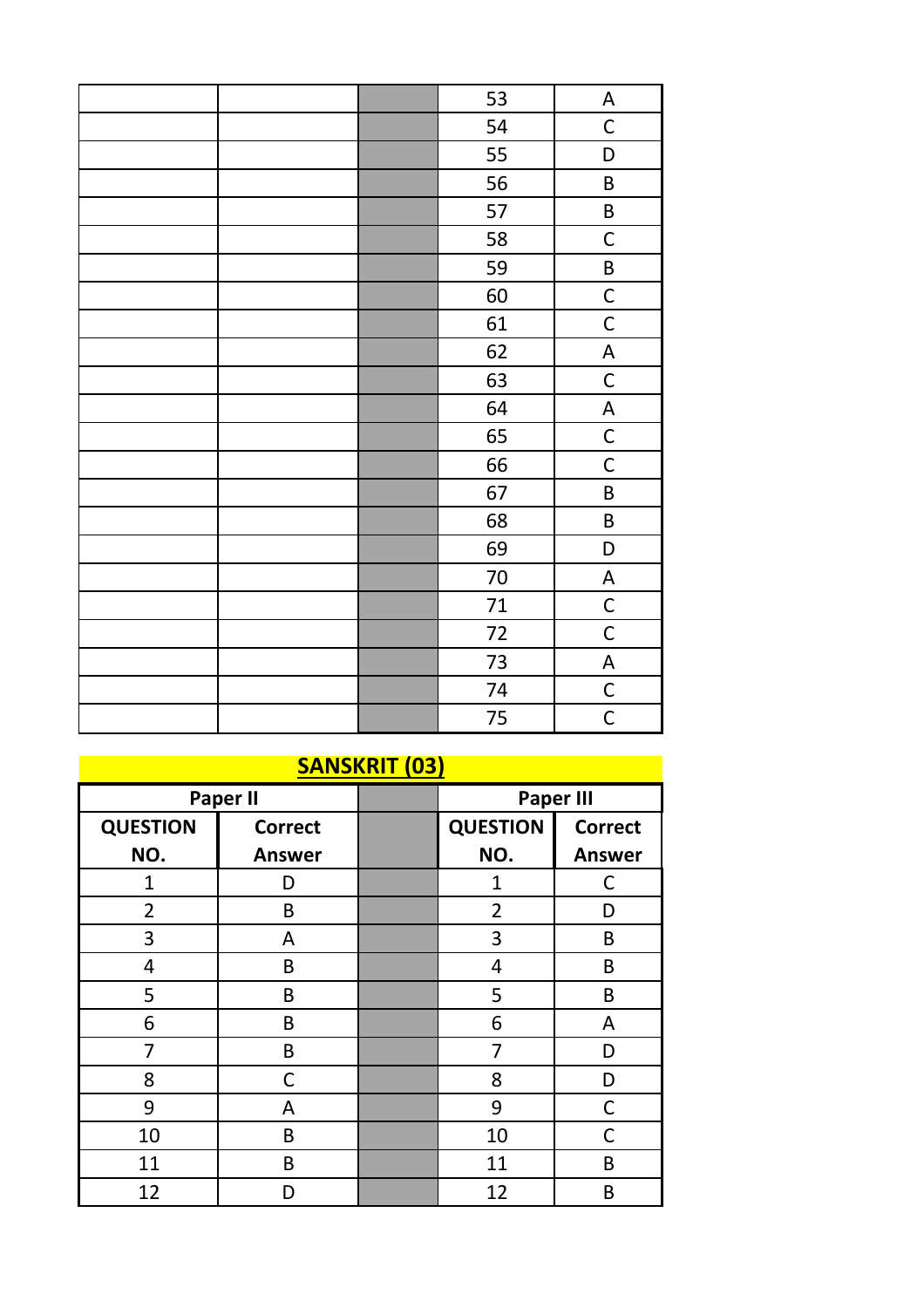| 13 | $\sf B$                   | 13 | $\mathsf C$               |
|----|---------------------------|----|---------------------------|
| 14 | D                         | 14 | D                         |
| 15 | A                         | 15 | $\sf B$                   |
| 16 | A                         | 16 | $\boldsymbol{\mathsf{A}}$ |
| 17 | A                         | 17 | $\mathsf C$               |
| 18 | $\mathsf C$               | 18 | $\sf B$                   |
| 19 | $\sf B$                   | 19 | D                         |
| 20 | $\mathsf C$               | 20 | D                         |
| 21 | A                         | 21 | $\sf B$                   |
| 22 | B                         | 22 | $\mathsf C$               |
| 23 | B                         | 23 | $\boldsymbol{\mathsf{A}}$ |
| 24 | A                         | 24 | $\mathsf C$               |
| 25 | D                         | 25 | $\sf B$                   |
| 26 | D                         | 26 | $\mathsf B$               |
| 27 | $\mathsf C$               | 27 | $\mathsf{C}$              |
| 28 | $\mathsf C$               | 28 | $\mathsf C$               |
| 29 | $\mathsf A$               | 29 | $\sf B$                   |
| 30 | $\mathsf C$               | 30 | A                         |
| 31 | $\sf B$                   | 31 | $\mathsf{C}$              |
| 32 | $\boldsymbol{\mathsf{A}}$ | 32 | $\mathsf{C}$              |
| 33 | $\mathsf C$               | 33 | B                         |
| 34 | D                         | 34 | $\boldsymbol{\mathsf{A}}$ |
| 35 | D                         | 35 | $\boldsymbol{\mathsf{A}}$ |
| 36 | $\mathsf C$               | 36 | $\mathsf{C}$              |
| 37 | $\sf B$                   | 37 | $\boldsymbol{\mathsf{A}}$ |
| 38 | D                         | 38 | $\boldsymbol{\mathsf{A}}$ |
| 39 | $\mathsf C$               | 39 | D                         |
| 40 | D                         | 40 | D                         |
| 41 | D                         | 41 | $\sf B$                   |
| 42 | $\sf B$                   | 42 | D                         |
| 43 | A                         | 43 | D                         |
| 44 | $\mathsf C$               | 44 | D                         |
| 45 | D                         | 45 | $\mathsf C$               |
| 46 | $\mathsf C$               | 46 | A                         |
| 47 | B                         | 47 | B                         |
| 48 | $\sf B$                   | 48 | A                         |
| 49 | $\sf B$                   | 49 | D                         |
| 50 | $\mathsf C$               | 50 | A                         |
|    |                           | 51 | $\mathsf A$               |
|    |                           | 52 | A                         |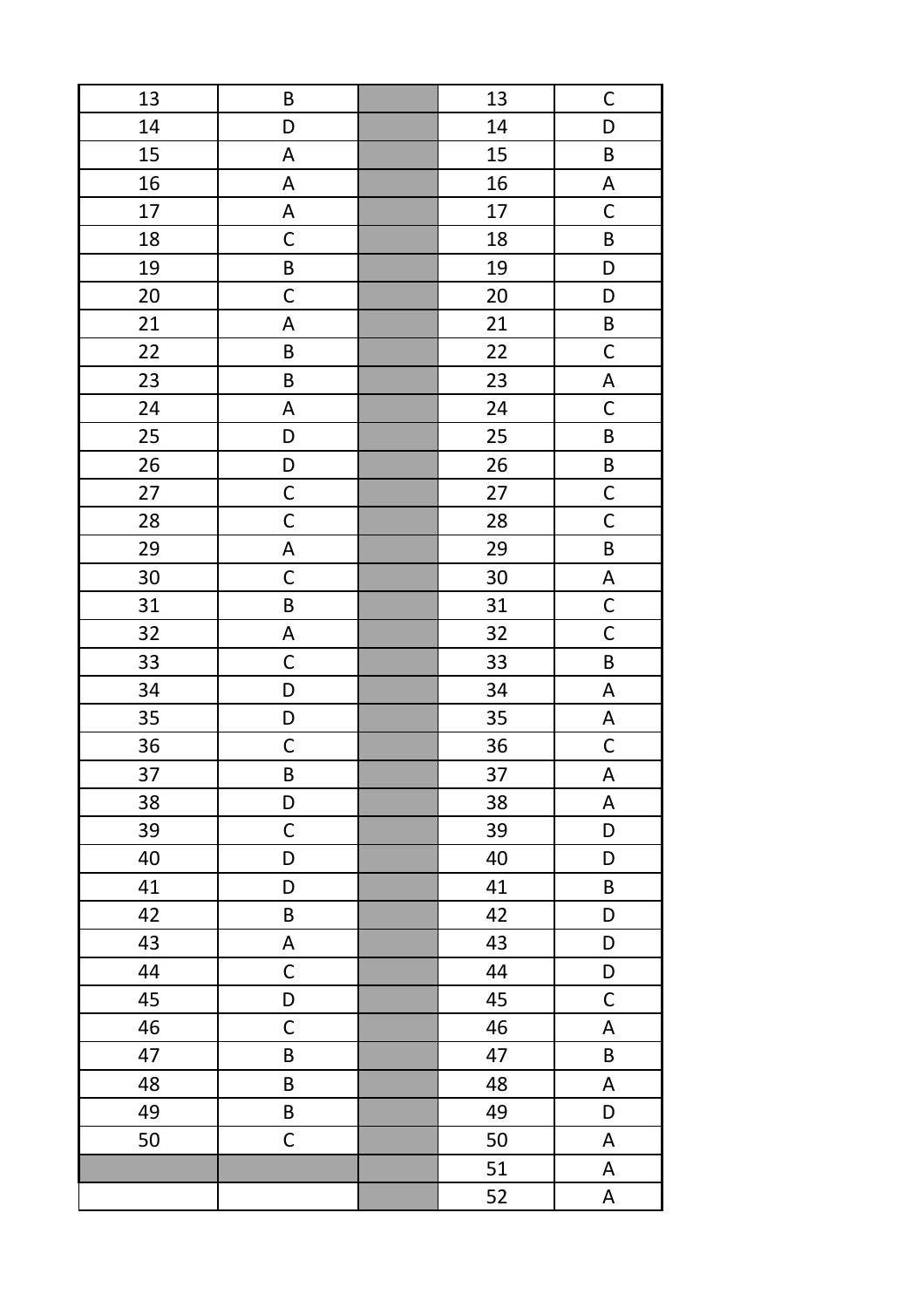| 53     | D                         |
|--------|---------------------------|
| 54     | $\mathsf C$               |
| 55     | $\boldsymbol{\mathsf{A}}$ |
| 56     | $\mathsf C$               |
| 57     | D                         |
| 58     | D                         |
| 59     | $\sf B$                   |
| 60     | $\mathsf C$               |
| 61     | $\mathsf{C}$              |
| 62     | A                         |
| 63     | $\sf B$                   |
| 64     | $\mathsf A$               |
| 65     | $\sf B$                   |
| 66     | $\boldsymbol{\mathsf{A}}$ |
| 67     | $\mathsf C$               |
| 68     | $\sf B$                   |
| 69     | $\sf B$                   |
| $70\,$ | $\sf B$                   |
| 71     | $\mathsf C$               |
| 72     | $\sf B$                   |
| 73     | $\mathsf C$               |
| 74     | D                         |
| 75     | $\boldsymbol{\mathsf{A}}$ |

| <b>HINDI (04)</b>                   |  |                 |                |  |
|-------------------------------------|--|-----------------|----------------|--|
| <b>Paper II</b><br><b>Paper III</b> |  |                 |                |  |
| <b>Correct</b>                      |  | <b>QUESTION</b> | <b>Correct</b> |  |
| <b>Answer</b>                       |  | NO.             | <b>Answer</b>  |  |
| A                                   |  | $\mathbf{1}$    | A              |  |
| B                                   |  | 2               | B              |  |
| D                                   |  | 3               | B              |  |
| С                                   |  | 4               | D              |  |
| C                                   |  | 5               | A              |  |
| B                                   |  | 6               | A              |  |
| C                                   |  | 7               | C              |  |
| C                                   |  | 8               | $\mathsf{C}$   |  |
| C                                   |  | 9               | A              |  |
| С                                   |  | 10              | C              |  |
| B                                   |  | 11              | B              |  |
| D                                   |  | 12              | $\overline{C}$ |  |
|                                     |  |                 |                |  |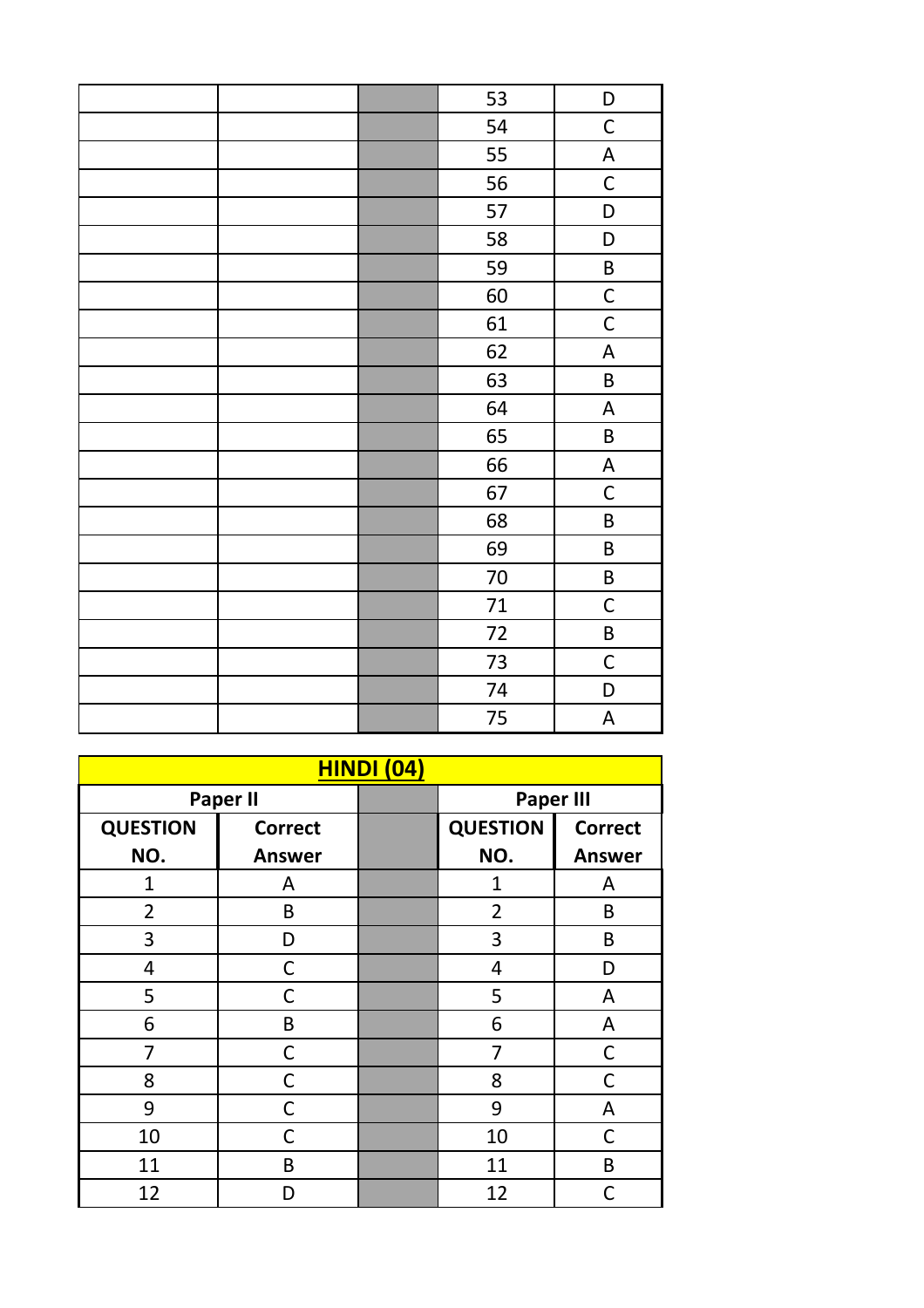| 13 | $\mathsf C$  | 13 | $\sf B$                   |
|----|--------------|----|---------------------------|
| 14 | D            | 14 | $\boldsymbol{\mathsf{A}}$ |
| 15 | $\mathsf C$  | 15 | $\mathsf{C}$              |
| 16 | $\sf B$      | 16 | $\mathsf C$               |
| 17 | $\mathsf C$  | 17 | $\overline{\mathsf{B}}$   |
| 18 | $\sf B$      | 18 | $\overline{C}$            |
| 19 | $\mathsf C$  | 19 | $\mathsf C$               |
| 20 | D            | 20 | $\sf B$                   |
| 21 | A            | 21 | $\sf B$                   |
| 22 | $\sf B$      | 22 | A                         |
| 23 | D            | 23 | A                         |
| 24 | D            | 24 | D                         |
| 25 | $\mathsf A$  | 25 | $\mathsf C$               |
| 26 | $\mathsf C$  | 26 | B                         |
| 27 | $\sf B$      | 27 | $\boldsymbol{\mathsf{A}}$ |
| 28 | $\mathsf C$  | 28 | $\sf B$                   |
| 29 | $\mathsf C$  | 29 | D                         |
| 30 | $\sf B$      | 30 | A                         |
| 31 | $\mathsf A$  | 31 | $\mathsf C$               |
| 32 | D            | 32 | $\sf B$                   |
| 33 | $\mathsf C$  | 33 | D                         |
| 34 | D            | 34 | $\mathsf C$               |
| 35 | $\sf B$      | 35 | $\mathsf D$               |
| 36 | D            | 36 | $\mathsf{C}$              |
| 37 | $\mathsf C$  | 37 | $\overline{\mathsf{C}}$   |
| 38 | D            | 38 | $\sf B$                   |
| 39 | D            | 39 | $\mathsf C$               |
| 40 | A            | 40 | $\mathsf C$               |
| 41 | $\mathsf C$  | 41 | $\boldsymbol{\mathsf{A}}$ |
| 42 | A            | 42 | $\sf B$                   |
| 43 | $\mathsf C$  | 43 | $\mathsf C$               |
| 44 | A            | 44 | $\mathsf C$               |
| 45 | $\mathsf{C}$ | 45 | B                         |
| 46 | $\mathsf C$  | 46 | $\mathsf C$               |
| 47 | $\sf B$      | 47 | $\mathsf C$               |
| 48 | D            | 48 | B                         |
| 49 | $\mathsf C$  | 49 | $\mathsf A$               |
| 50 | $\sf B$      | 50 | D                         |
|    |              | 51 | B                         |
|    |              | 52 | D                         |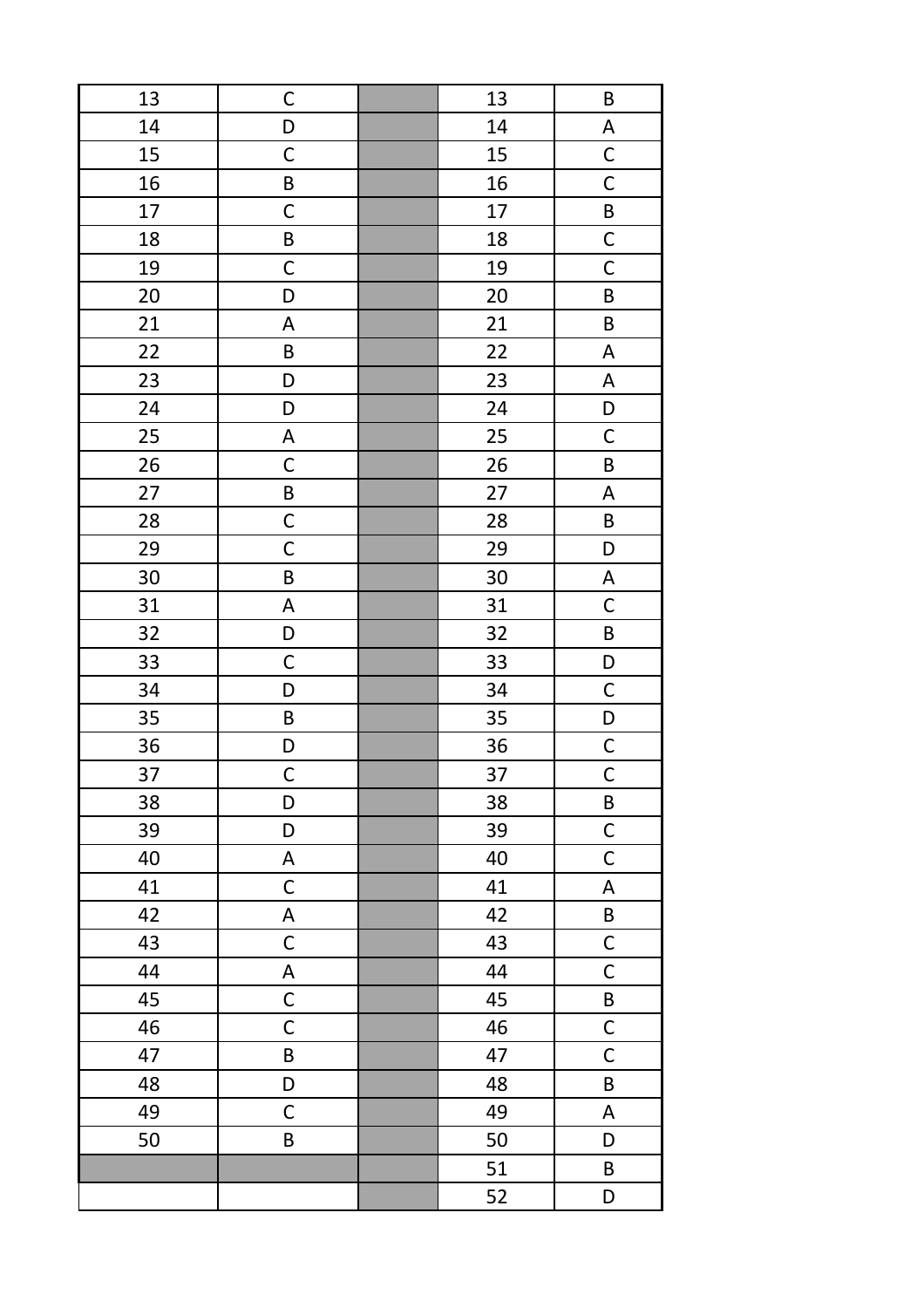|  | 53 | D            |
|--|----|--------------|
|  | 54 | $\mathsf C$  |
|  | 55 | D            |
|  | 56 | $\sf B$      |
|  | 57 | D            |
|  | 58 | $\sf B$      |
|  | 59 | B            |
|  | 60 | B            |
|  | 61 | $\mathsf C$  |
|  | 62 | B            |
|  | 63 | B            |
|  | 64 | $\mathsf C$  |
|  | 65 | B            |
|  | 66 | $\mathsf C$  |
|  | 67 | D            |
|  | 68 | D            |
|  | 69 | $\sf B$      |
|  | 70 | $\mathsf{C}$ |
|  | 71 | $\mathsf C$  |
|  | 72 | $\mathsf{C}$ |
|  | 73 | $\mathsf C$  |
|  | 74 | D            |
|  | 75 | D            |

| <b>URDU (05)</b> |                |  |                 |                  |
|------------------|----------------|--|-----------------|------------------|
| <b>Paper II</b>  |                |  |                 | <b>Paper III</b> |
| <b>QUESTION</b>  | <b>Correct</b> |  | <b>QUESTION</b> | <b>Correct</b>   |
| NO.              | <b>Answer</b>  |  | NO.             | <b>Answer</b>    |
| 1                | B              |  | $\overline{1}$  | B                |
| $\overline{2}$   | A              |  | $\overline{2}$  | C                |
| 3                | A              |  | 3               | $\mathsf C$      |
| 4                | A              |  | 4               | B                |
| 5                | D              |  | 5               | C                |
| 6                | D              |  | 6               | A                |
| 7                | B              |  | 7               | C                |
| 8                | B              |  | 8               | B                |
| 9                | D              |  | 9               | B                |
| 10               | C              |  | 10              | C                |
| 11               | С              |  | 11              | B                |
| 12               | D              |  | 12              | $\mathsf{C}$     |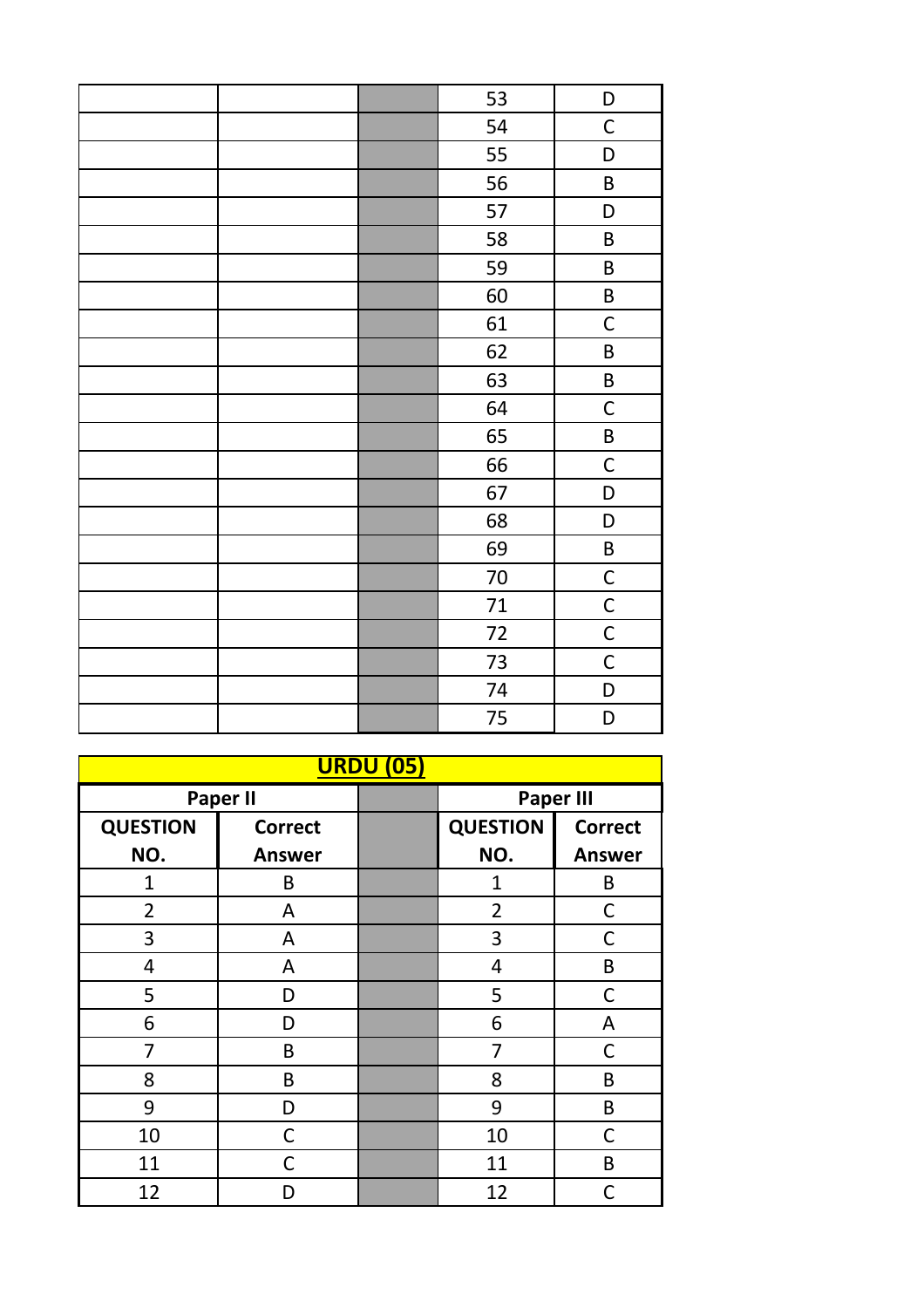| 13 | D                         | 13 | A                         |
|----|---------------------------|----|---------------------------|
| 14 | $\mathsf C$               | 14 | B                         |
| 15 | $\boldsymbol{\mathsf{A}}$ | 15 | $\boldsymbol{\mathsf{A}}$ |
| 16 | $\mathsf C$               | 16 | $\mathsf C$               |
| 17 | D                         | 17 | $\sf B$                   |
| 18 | B                         | 18 | $\mathsf C$               |
| 19 | B                         | 19 | $\boldsymbol{\mathsf{A}}$ |
| 20 | $\sf B$                   | 20 | $\boldsymbol{\mathsf{A}}$ |
| 21 | $\mathsf C$               | 21 | $\mathsf C$               |
| 22 | D                         | 22 | $\sf B$                   |
| 23 | $\mathsf C$               | 23 | $\boldsymbol{\mathsf{A}}$ |
| 24 | D                         | 24 | A                         |
| 25 | $\mathsf A$               | 25 | $\sf B$                   |
| 26 | A                         | 26 | A                         |
| 27 | $\mathsf C$               | 27 | $\mathsf C$               |
| 28 | $\mathsf A$               | 28 | $\boldsymbol{\mathsf{A}}$ |
| 29 | $\mathsf C$               | 29 | $\boldsymbol{\mathsf{A}}$ |
| 30 | D                         | 30 | $\sf B$                   |
| 31 | $\mathsf C$               | 31 | D                         |
| 32 | $\sf B$                   | 32 | $\boldsymbol{\mathsf{A}}$ |
| 33 | $\sf B$                   | 33 | D                         |
| 34 | $\mathsf A$               | 34 | $\sf B$                   |
| 35 | A                         | 35 | $\mathsf{C}$              |
| 36 | B                         | 36 | $\mathsf{C}$              |
| 37 | B                         | 37 | A                         |
| 38 | A                         | 38 | D                         |
| 39 | D                         | 39 | $\mathsf C$               |
| 40 | $\mathsf C$               | 40 | $\boldsymbol{\mathsf{A}}$ |
| 41 | $\mathsf C$               | 41 | $\mathsf C$               |
| 42 | $\mathsf C$               | 42 | A                         |
| 43 | $\sf B$                   | 43 | $\mathsf A$               |
| 44 | $\sf B$                   | 44 | A                         |
| 45 | $\sf B$                   | 45 | A                         |
| 46 | $\sf B$                   | 46 | D                         |
| 47 | $\mathsf C$               | 47 | A                         |
| 48 | B                         | 48 | $\mathsf C$               |
| 49 | $\mathsf C$               | 49 | A                         |
| 50 | D                         | 50 | A                         |
|    |                           | 51 | D                         |
|    |                           | 52 | $\mathsf C$               |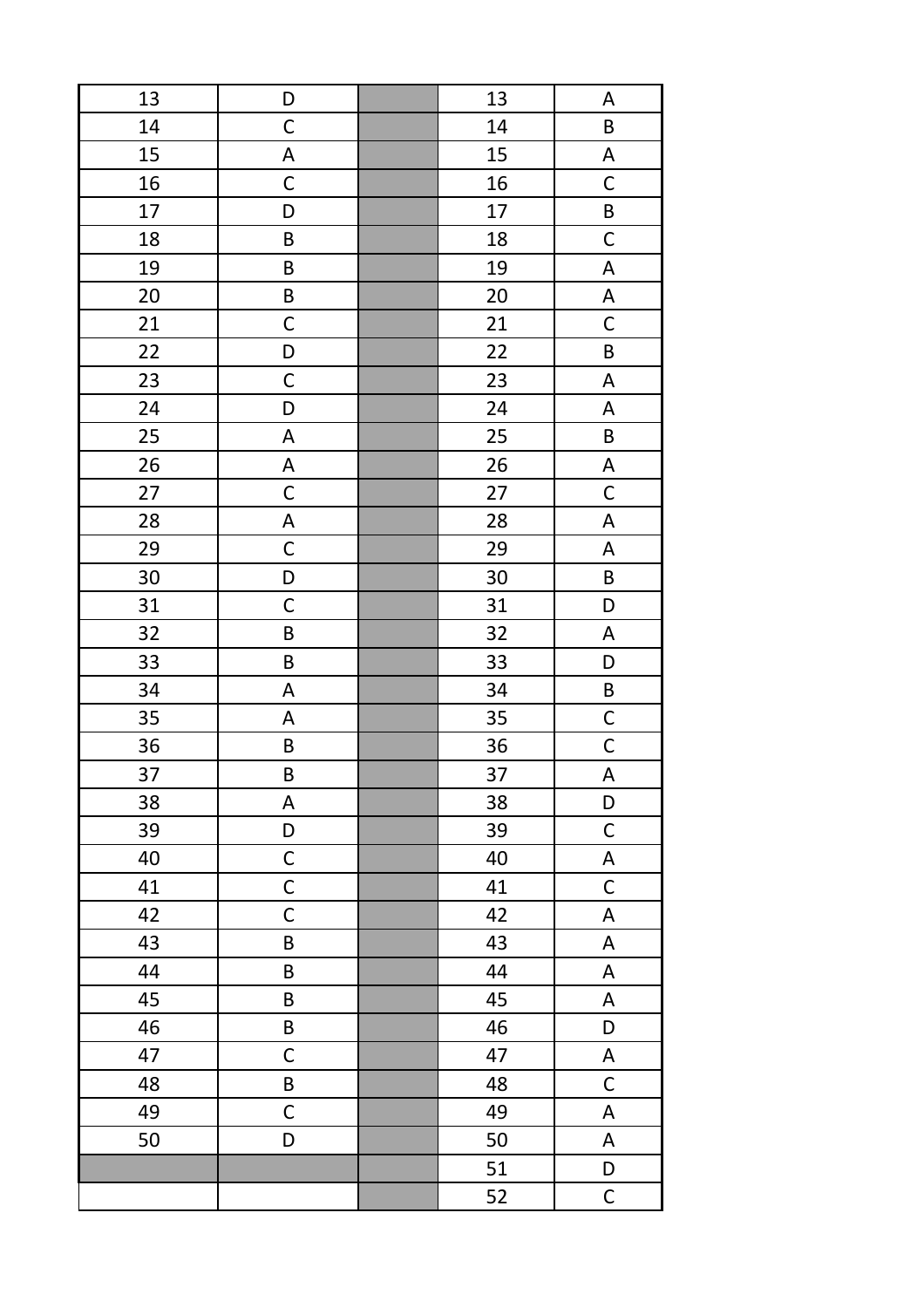|  | 53     | $\sf B$                   |
|--|--------|---------------------------|
|  | 54     | $\sf B$                   |
|  | 55     | D                         |
|  | 56     | $\mathsf C$               |
|  | 57     | $\sf B$                   |
|  | 58     | B                         |
|  | 59     | $\mathsf{C}$              |
|  | 60     | $\mathsf C$               |
|  | 61     | B                         |
|  | 62     | $\sf B$                   |
|  | 63     | $\mathsf C$               |
|  | 64     | $\boldsymbol{\mathsf{A}}$ |
|  | 65     | $\mathsf C$               |
|  | 66     | $\mathsf B$               |
|  | 67     | $\mathsf C$               |
|  | 68     | D                         |
|  | 69     | B                         |
|  | $70\,$ | B                         |
|  | 71     | D                         |
|  | 72     | $\sf B$                   |
|  | 73     | $\mathsf C$               |
|  | 74     | B                         |
|  | 75     | B                         |

| <b>COMMERCE (06)</b>                |                |  |                                   |               |  |
|-------------------------------------|----------------|--|-----------------------------------|---------------|--|
| <b>Paper II</b><br><b>Paper III</b> |                |  |                                   |               |  |
| <b>QUESTION</b>                     | <b>Correct</b> |  | <b>QUESTION</b><br><b>Correct</b> |               |  |
| NO.                                 | <b>Answer</b>  |  | NO.                               | <b>Answer</b> |  |
| 1                                   | D              |  | $\overline{1}$                    | D             |  |
| $\overline{2}$                      | С              |  | $\overline{2}$                    | B             |  |
| 3                                   | A              |  | 3                                 | A             |  |
| 4                                   | C              |  | 4                                 | C             |  |
| 5                                   | B              |  | 5                                 | D             |  |
| 6                                   | C              |  | 6                                 | D             |  |
| 7                                   | C              |  | $\overline{7}$                    | D             |  |
| 8                                   | C              |  | 8                                 | B             |  |
| 9                                   | A              |  | 9                                 | B             |  |
| 10                                  | C              |  | 10                                | A             |  |
| 11                                  | B              |  | 11                                | D             |  |
| 12                                  | D              |  | 12                                | D             |  |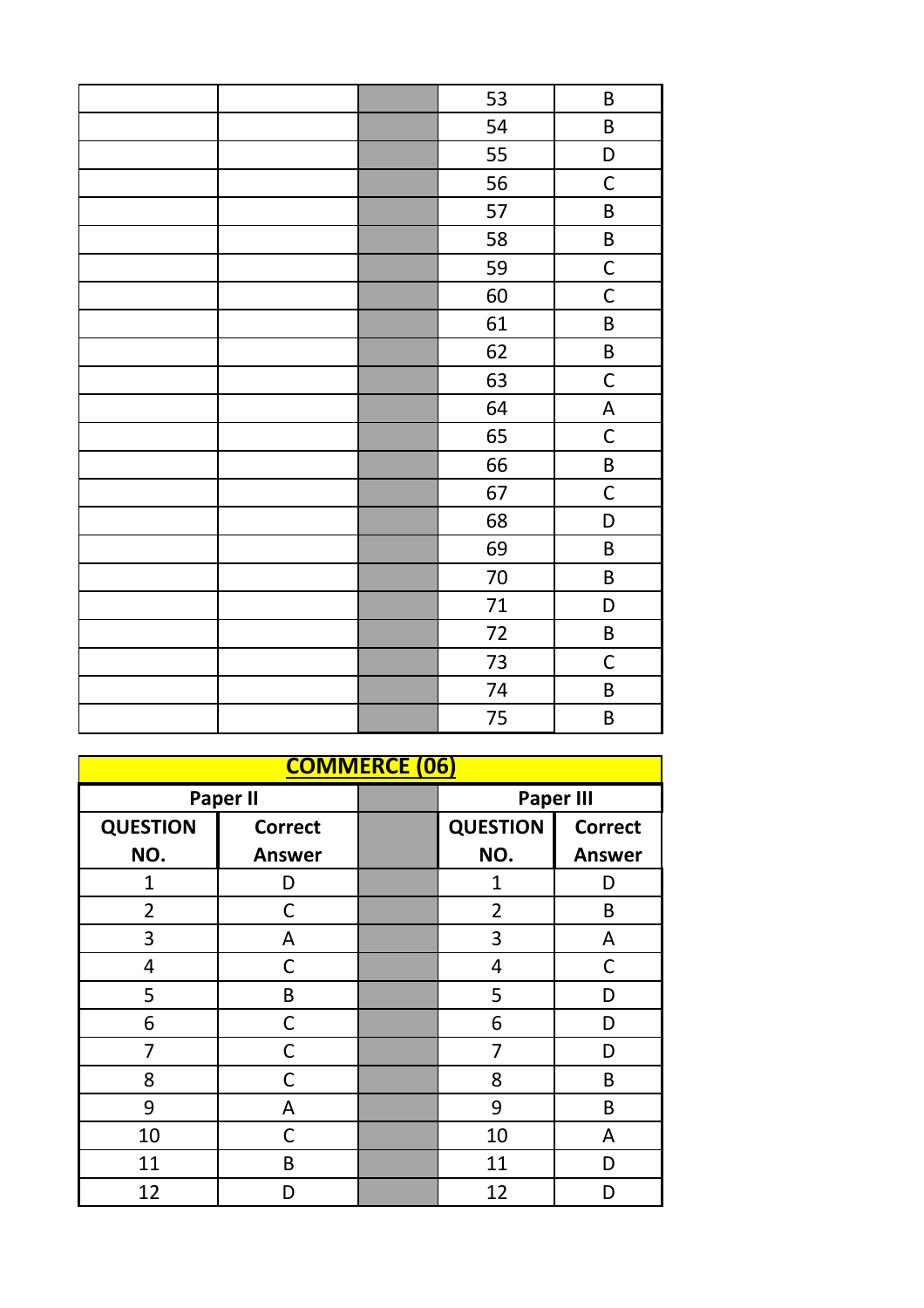| 13 | D           | 13 | D                         |
|----|-------------|----|---------------------------|
| 14 | A           | 14 | $\sf B$                   |
| 15 | D           | 15 | $\mathsf C$               |
| 16 | A           | 16 | D                         |
| 17 | $\mathsf C$ | 17 | D                         |
| 18 | $\mathsf C$ | 18 | $\sf B$                   |
| 19 | A           | 19 | $\boldsymbol{\mathsf{A}}$ |
| 20 | $\sf B$     | 20 | $\sf B$                   |
| 21 | A           | 21 | D                         |
| 22 | A           | 22 | $\mathsf C$               |
| 23 | $\mathsf C$ | 23 | B                         |
| 24 | D           | 24 | $\boldsymbol{\mathsf{A}}$ |
| 25 | A           | 25 | $\sf B$                   |
| 26 | $\sf B$     | 26 | $\boldsymbol{\mathsf{A}}$ |
| 27 | D           | 27 | $\mathsf D$               |
| 28 | D           | 28 | $\mathsf C$               |
| 29 | D           | 29 | D                         |
| 30 | $\sf B$     | 30 | $\sf B$                   |
| 31 | $\sf B$     | 31 | $\sf B$                   |
| 32 | A           | 32 | $\mathsf{C}$              |
| 33 | D           | 33 | $\mathsf{C}$              |
| 34 | $\sf B$     | 34 | D                         |
| 35 | D           | 35 | $\sf B$                   |
| 36 | $\mathsf C$ | 36 | D                         |
| 37 | D           | 37 | D                         |
| 38 | $\sf B$     | 38 | $\sf B$                   |
| 39 | $\mathsf C$ | 39 | $\mathsf C$               |
| 40 | $\sf B$     | 40 | D                         |
| 41 | $\sf B$     | 41 | $\boldsymbol{\mathsf{A}}$ |
| 42 | $\mathsf C$ | 42 | D                         |
| 43 | B           | 43 | $\mathsf C$               |
| 44 | $\sf B$     | 44 | $\sf B$                   |
| 45 | $\sf B$     | 45 | $\boldsymbol{\mathsf{A}}$ |
| 46 | A           | 46 | D                         |
| 47 | $\mathsf C$ | 47 | $\boldsymbol{\mathsf{A}}$ |
| 48 | D           | 48 | $\mathsf C$               |
| 49 | A           | 49 | $\mathsf{C}$              |
| 50 | D           | 50 | D                         |
|    |             | 51 | D                         |
|    |             | 52 | $\sf B$                   |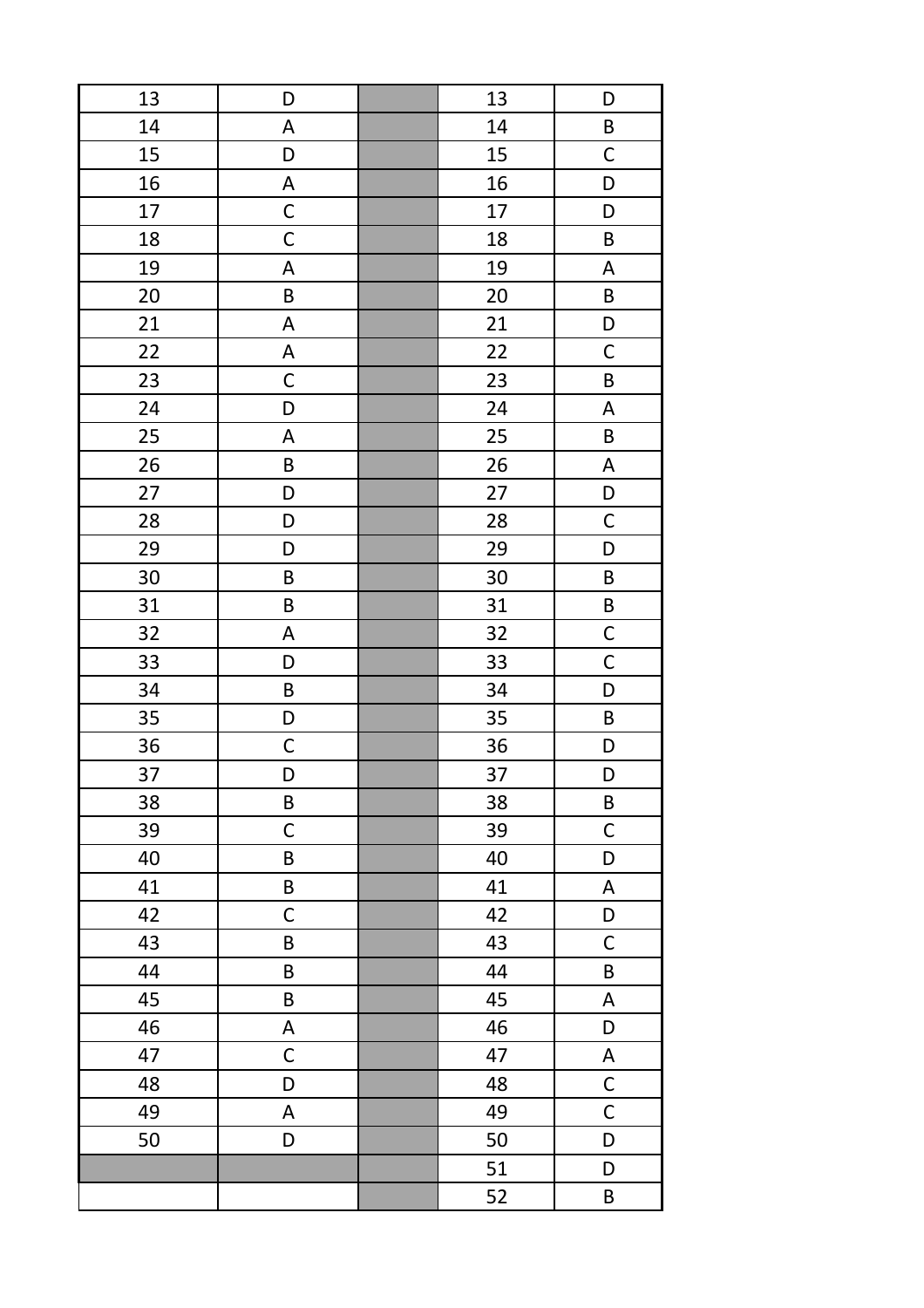|  | 53     | $\sf B$                   |
|--|--------|---------------------------|
|  | 54     | $\boldsymbol{\mathsf{A}}$ |
|  | 55     | $\mathsf{C}$              |
|  | 56     | D                         |
|  | 57     | $\mathsf{C}$              |
|  | 58     | $\mathsf C$               |
|  | 59     | $\boldsymbol{\mathsf{A}}$ |
|  | 60     | $\sf B$                   |
|  | 61     | $\mathsf{C}$              |
|  | 62     | $\mathsf C$               |
|  | 63     | $\boldsymbol{\mathsf{A}}$ |
|  | 64     | D                         |
|  | 65     | $\sf B$                   |
|  | 66     | $\boldsymbol{\mathsf{A}}$ |
|  | 67     | $\mathsf C$               |
|  | 68     | D                         |
|  | 69     | A                         |
|  | $70\,$ | D                         |
|  | 71     | $\mathsf C$               |
|  | 72     | D                         |
|  | 73     | $\boldsymbol{\mathsf{A}}$ |
|  | 74     | D                         |
|  | 75     | B                         |

| <b>ECONOMICS (07)</b>               |                |  |                                   |               |  |
|-------------------------------------|----------------|--|-----------------------------------|---------------|--|
| <b>Paper II</b><br><b>Paper III</b> |                |  |                                   |               |  |
| <b>QUESTION</b>                     | <b>Correct</b> |  | <b>QUESTION</b><br><b>Correct</b> |               |  |
| NO.                                 | <b>Answer</b>  |  | NO.                               | <b>Answer</b> |  |
| 1                                   | B              |  | 1                                 | C             |  |
| $\overline{2}$                      | С              |  | $\overline{2}$                    | D             |  |
| 3                                   | B              |  | 3                                 | D             |  |
| 4                                   | A              |  | 4                                 | A             |  |
| 5                                   | С              |  | 5                                 | $\mathsf C$   |  |
| 6                                   | C              |  | 6                                 | D             |  |
| 7                                   | С              |  | 7                                 | C             |  |
| 8                                   | С              |  | 8                                 | A             |  |
| 9                                   | D              |  | 9                                 | B             |  |
| 10                                  | B              |  | 10                                | $\mathsf C$   |  |
| 11                                  | A              |  | 11                                | C             |  |
| 12                                  | D              |  | 12                                | A             |  |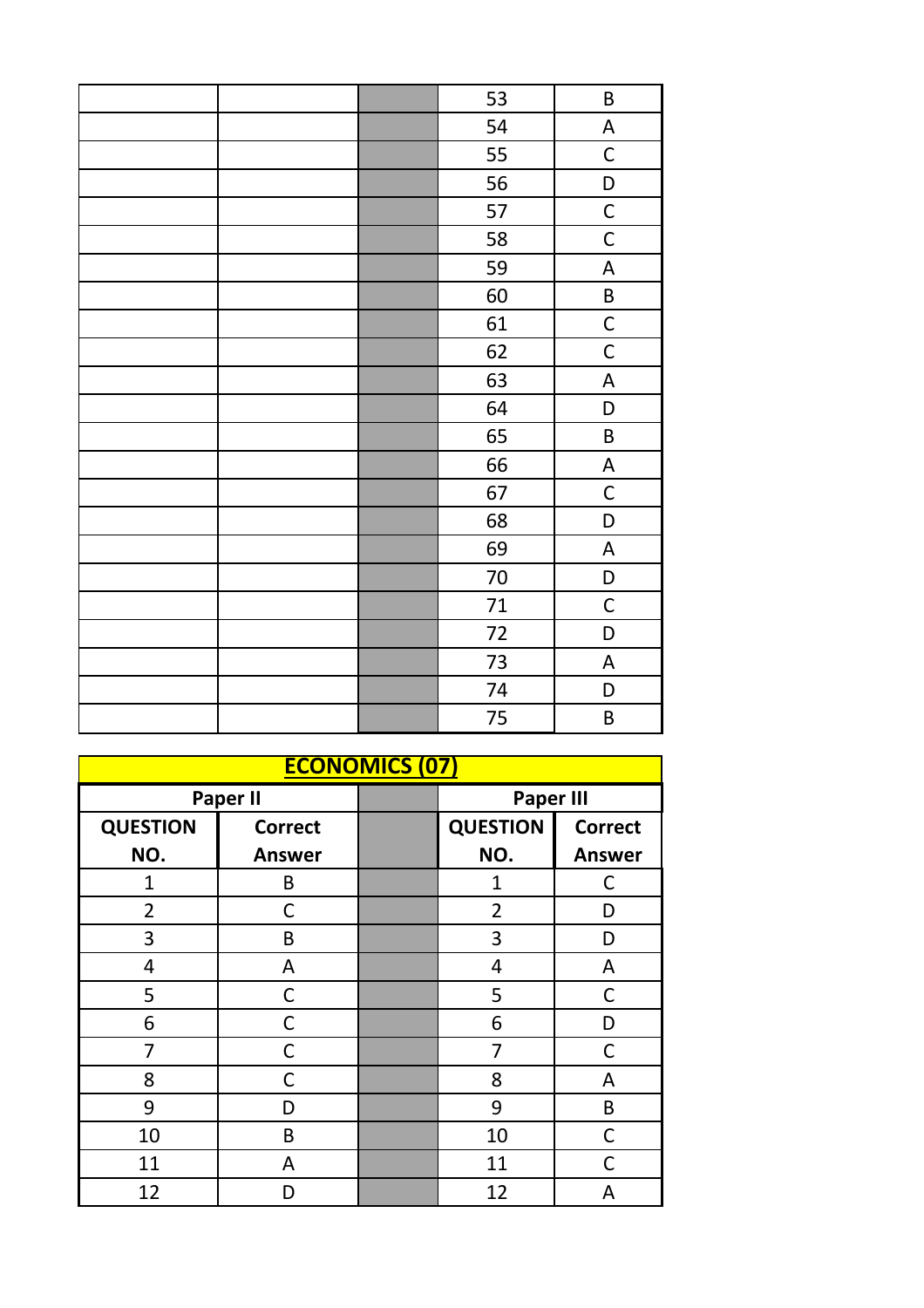| 13 | A                         | 13 | $\mathsf{C}$              |
|----|---------------------------|----|---------------------------|
| 14 | $\boldsymbol{\mathsf{A}}$ | 14 | $\boldsymbol{\mathsf{A}}$ |
| 15 | $\mathsf C$               | 15 | D                         |
| 16 | $\mathsf C$               | 16 | A                         |
| 17 | $\mathsf A$               | 17 | $\boldsymbol{\mathsf{A}}$ |
| 18 | $\sf B$                   | 18 | $\boldsymbol{\mathsf{A}}$ |
| 19 | $\mathsf A$               | 19 | $\mathsf C$               |
| 20 | D                         | 20 | $\mathsf C$               |
| 21 | $\mathsf C$               | 21 | B                         |
| 22 | D                         | 22 | $\mathsf C$               |
| 23 | B                         | 23 | D                         |
| 24 | $\sf B$                   | 24 | B                         |
| 25 | $\sf B$                   | 25 | $\sf B$                   |
| 26 | $\mathsf A$               | 26 | $\sf B$                   |
| 27 | $\mathsf C$               | 27 | $\boldsymbol{\mathsf{A}}$ |
| 28 | $\mathsf D$               | 28 | $\boldsymbol{\mathsf{A}}$ |
| 29 | $\mathsf C$               | 29 | $\mathsf{C}$              |
| 30 | $\mathsf{C}$              | 30 | $\sf B$                   |
| 31 | $\mathsf C$               | 31 | $\sf B$                   |
| 32 | $\mathsf C$               | 32 | D                         |
| 33 | D                         | 33 | D                         |
| 34 | D                         | 34 | $\mathsf{C}$              |
| 35 | D                         | 35 | $\mathsf C$               |
| 36 | D                         | 36 | $\boldsymbol{\mathsf{A}}$ |
| 37 | $\sf B$                   | 37 | $\boldsymbol{\mathsf{A}}$ |
| 38 | D                         | 38 | D                         |
| 39 | $\sf B$                   | 39 | $\sf B$                   |
| 40 | $\sf B$                   | 40 | A                         |
| 41 | $\sf B$                   | 41 | D                         |
| 42 | $\mathsf C$               | 42 | $\sf B$                   |
| 43 | $\boldsymbol{\mathsf{A}}$ | 43 | $\mathsf C$               |
| 44 | $\mathsf C$               | 44 | A                         |
| 45 | $\mathsf C$               | 45 | B                         |
| 46 | A                         | 46 | A                         |
| 47 | B                         | 47 | B                         |
| 48 | $\mathsf C$               | 48 | A                         |
| 49 | $\mathsf C$               | 49 | $\mathsf C$               |
| 50 | A                         | 50 | D                         |
|    |                           | 51 | B                         |
|    |                           | 52 | B                         |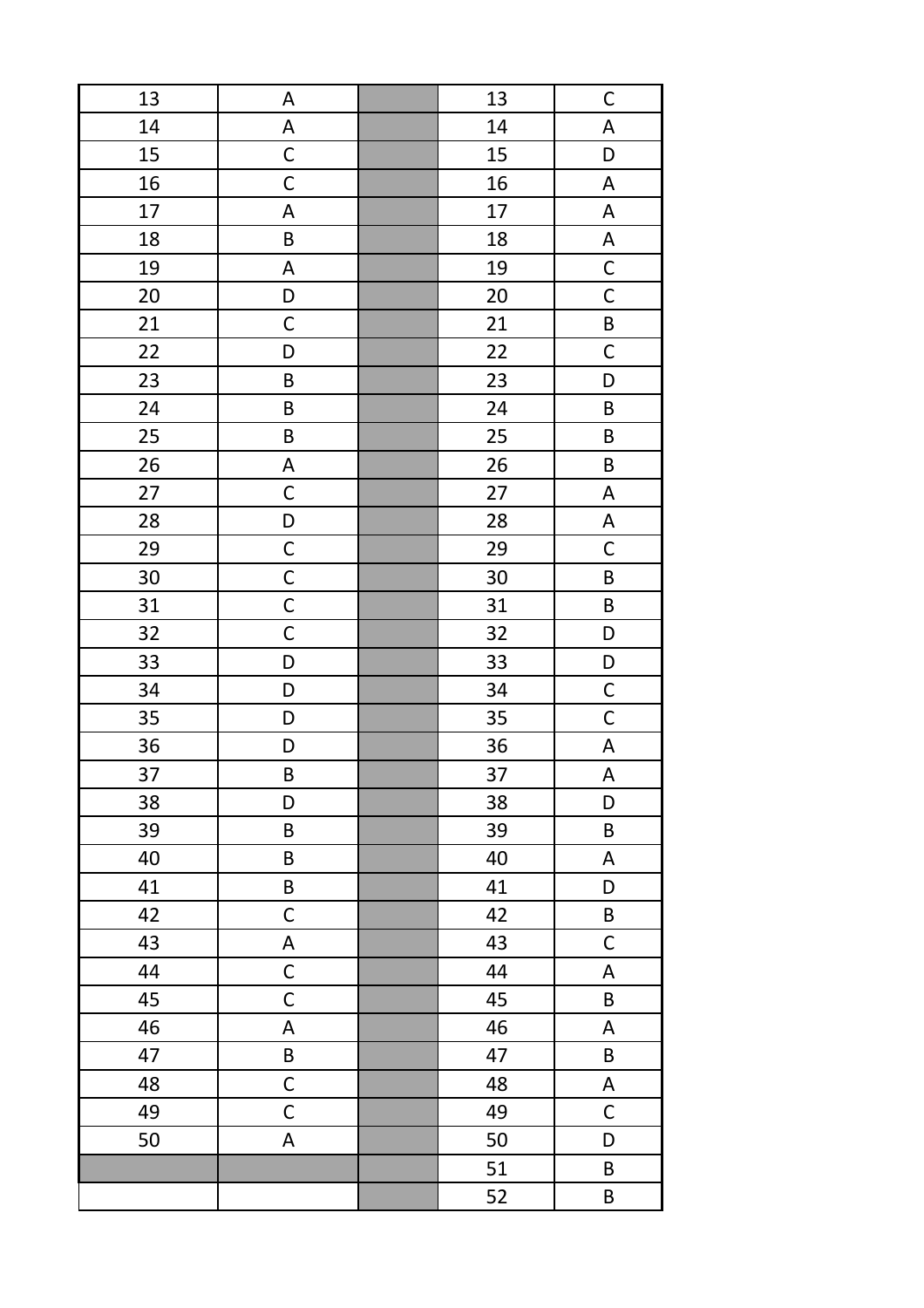| 53     | B                         |
|--------|---------------------------|
| 54     | $\mathsf C$               |
| 55     | $\mathsf C$               |
| 56     | $\sf B$                   |
| 57     | D                         |
| 58     | $\mathsf{C}$              |
| 59     | $\mathsf{C}$              |
| 60     | $\overline{C}$            |
| 61     | $\overline{C}$            |
| 62     | D                         |
| 63     | $\overline{C}$            |
| 64     | $\mathsf{C}$              |
| 65     | $\overline{C}$            |
| 66     | $\mathsf D$               |
| 67     | $\mathsf C$               |
| 68     | $\mathsf A$               |
| 69     | $\boldsymbol{\mathsf{A}}$ |
| $70\,$ | $\mathsf C$               |
| $71\,$ | $\boldsymbol{\mathsf{A}}$ |
| 72     | D                         |
| 73     | $\mathsf C$               |
| 74     | $\mathsf C$               |
| 75     | D                         |

| <b>QUESTION</b><br>NO. | <b>Paper III</b><br><b>Correct</b> |
|------------------------|------------------------------------|
|                        |                                    |
|                        |                                    |
|                        | <b>Answer</b>                      |
| $\mathbf{1}$           | B                                  |
| 2                      | А                                  |
| 3                      | B                                  |
| 4                      | C                                  |
| 5                      | B                                  |
| 6                      | А                                  |
| 7                      | B                                  |
| 8                      | B                                  |
| 9                      | $\mathsf C$                        |
| 10                     | C                                  |
| 11                     | C                                  |
| 12                     | B                                  |
|                        |                                    |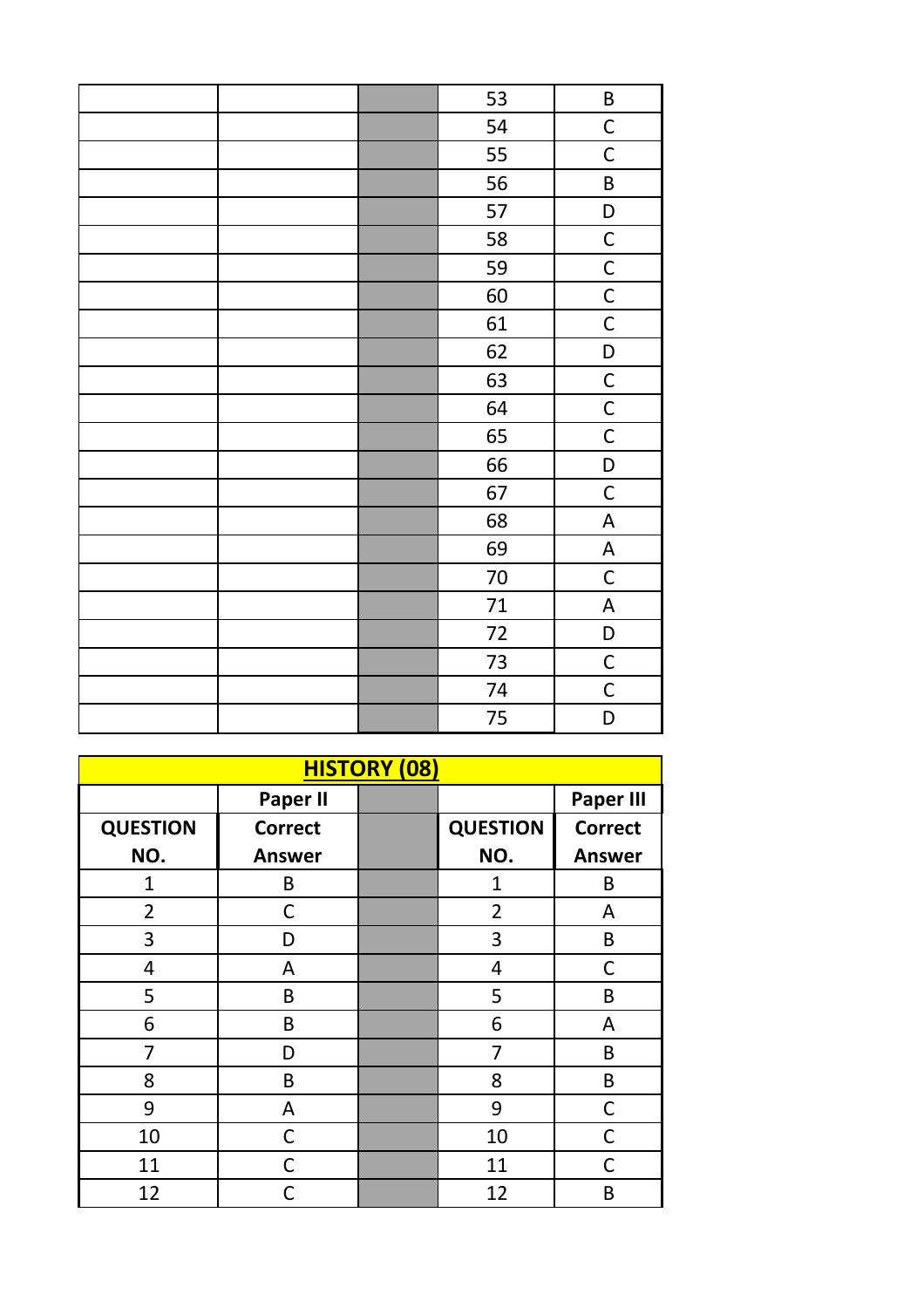| 13 | D                         | 13 | D                         |
|----|---------------------------|----|---------------------------|
| 14 | $\mathsf C$               | 14 | A                         |
| 15 | $\mathsf C$               | 15 | $\boldsymbol{\mathsf{A}}$ |
| 16 | D                         | 16 | D                         |
| 17 | $\mathsf C$               | 17 | D                         |
| 18 | D                         | 18 | D                         |
| 19 | $\mathsf C$               | 19 | $\sf B$                   |
| 20 | $\mathsf C$               | 20 | D                         |
| 21 | $\boldsymbol{\mathsf{A}}$ | 21 | $\sf B$                   |
| 22 | $\mathsf C$               | 22 | D                         |
| 23 | $\mathsf C$               | 23 | $\sf B$                   |
| 24 | D                         | 24 | B                         |
| 25 | B                         | 25 | $\sf B$                   |
| 26 | B                         | 26 | $\mathsf C$               |
| 27 | D                         | 27 | D                         |
| 28 | $\mathsf C$               | 28 | $\sf B$                   |
| 29 | $\sf B$                   | 29 | $\sf B$                   |
| 30 | $\sf B$                   | 30 | $\boldsymbol{\mathsf{A}}$ |
| 31 | $\mathsf C$               | 31 | $\boldsymbol{\mathsf{A}}$ |
| 32 | D                         | 32 | $\boldsymbol{\mathsf{A}}$ |
| 33 | $\sf B$                   | 33 | $\mathsf C$               |
| 34 | B                         | 34 | $\sf B$                   |
| 35 | B                         | 35 | $\sf B$                   |
| 36 | $\sf B$                   | 36 | D                         |
| 37 | D                         | 37 | D                         |
| 38 | $\sf B$                   | 38 | D                         |
| 39 | A                         | 39 | A                         |
| 40 | $\mathsf C$               | 40 | D                         |
| 41 | $\mathsf C$               | 41 | $\mathsf C$               |
| 42 | $\mathsf A$               | 42 | A                         |
| 43 | $\mathsf{C}$              | 43 | D                         |
| 44 | $\boldsymbol{\mathsf{A}}$ | 44 | $\sf B$                   |
| 45 | $\mathsf{C}$              | 45 | C                         |
| 46 | $\mathsf C$               | 46 | A                         |
| 47 | $\mathsf C$               | 47 | $\mathsf C$               |
| 48 | A                         | 48 | B                         |
| 49 | $\sf A$                   | 49 | B                         |
| 50 | A                         | 50 | B                         |
|    |                           | 51 | $\mathsf C$               |
|    |                           | 52 | D                         |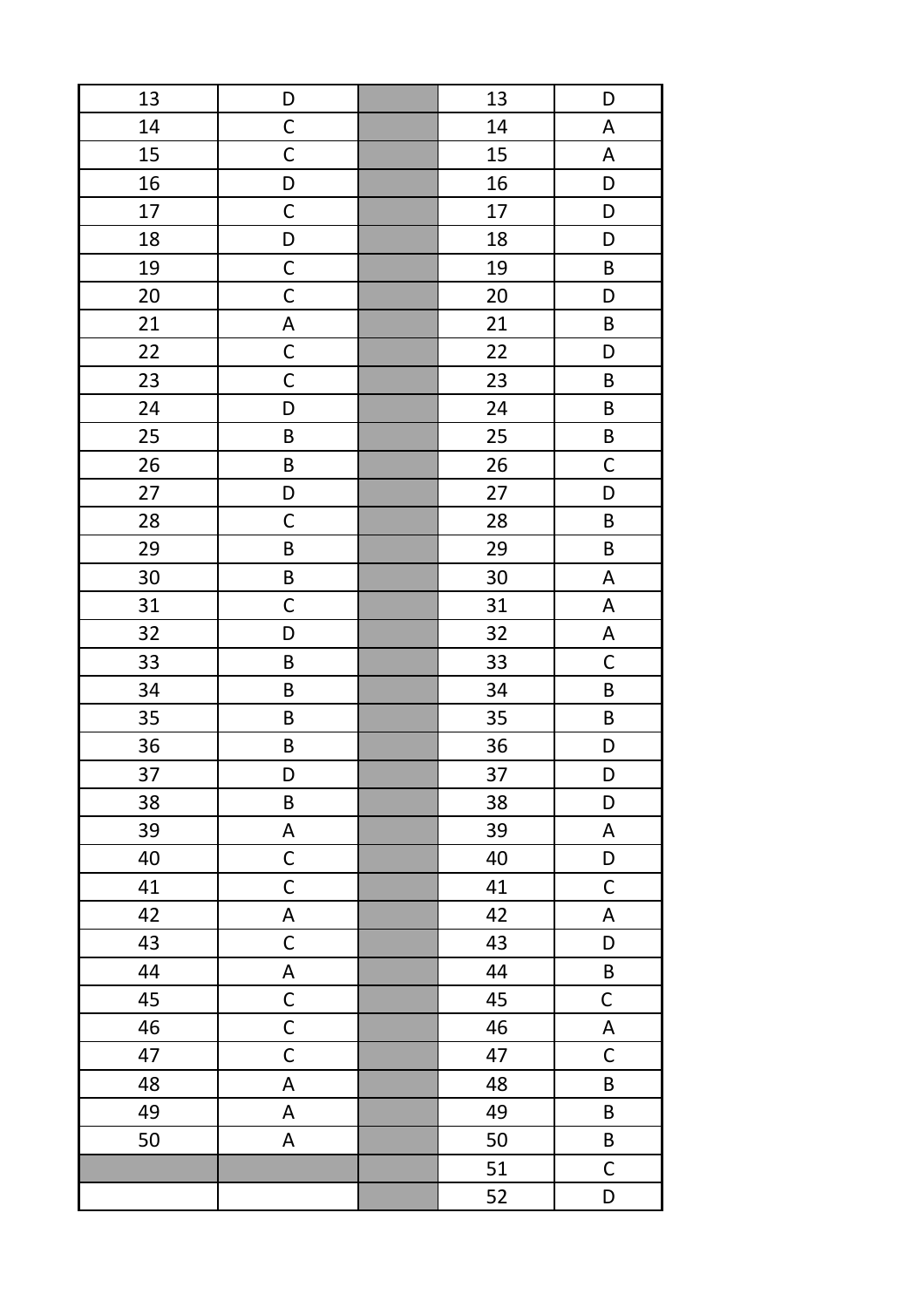| 53     | B                         |
|--------|---------------------------|
| 54     | D                         |
| 55     | $\sf B$                   |
| 56     | $\mathsf C$               |
| 57     | $\sf B$                   |
| 58     | $\boldsymbol{\mathsf{A}}$ |
| 59     | $\sf B$                   |
| 60     | $\mathsf C$               |
| 61     | D                         |
| 62     | $\boldsymbol{\mathsf{A}}$ |
| 63     | $\sf B$                   |
| 64     | $\mathsf D$               |
| 65     | $\mathsf C$               |
| 66     | A                         |
| 67     | $\mathsf C$               |
| 68     | $\mathsf C$               |
| 69     | $\sf B$                   |
| $70\,$ | A                         |
| 71     | $\mathsf C$               |
| 72     | $\sf B$                   |
| 73     | $\mathsf C$               |
| 74     | D                         |
| 75     | D                         |

| <b>PHILOSOPHY (09)</b> |                   |  |                    |                |
|------------------------|-------------------|--|--------------------|----------------|
|                        | <b>PAPER - II</b> |  | <b>PAPER - III</b> |                |
| <b>QUESTION</b>        | <b>Correct</b>    |  | <b>QUESTION</b>    | <b>Correct</b> |
| NO.                    | <b>Answer</b>     |  | NO.                | <b>Answer</b>  |
| 1                      | D                 |  | 1                  | C              |
| $\overline{2}$         | C                 |  | $\overline{2}$     | C              |
| 3                      | D                 |  | 3                  | A              |
| 4                      | A                 |  | 4                  | A              |
| 5                      | B                 |  | 5                  | C              |
| 6                      | A                 |  | 6                  | A              |
| 7                      | B                 |  | 7                  | B              |
| 8                      | D                 |  | 8                  | B              |
| 9                      | D                 |  | 9                  | B              |
| 10                     | B                 |  | 10                 | C              |
| 11                     | A                 |  | 11                 | B              |
| 12                     | A                 |  | 12                 | D              |
|                        |                   |  |                    |                |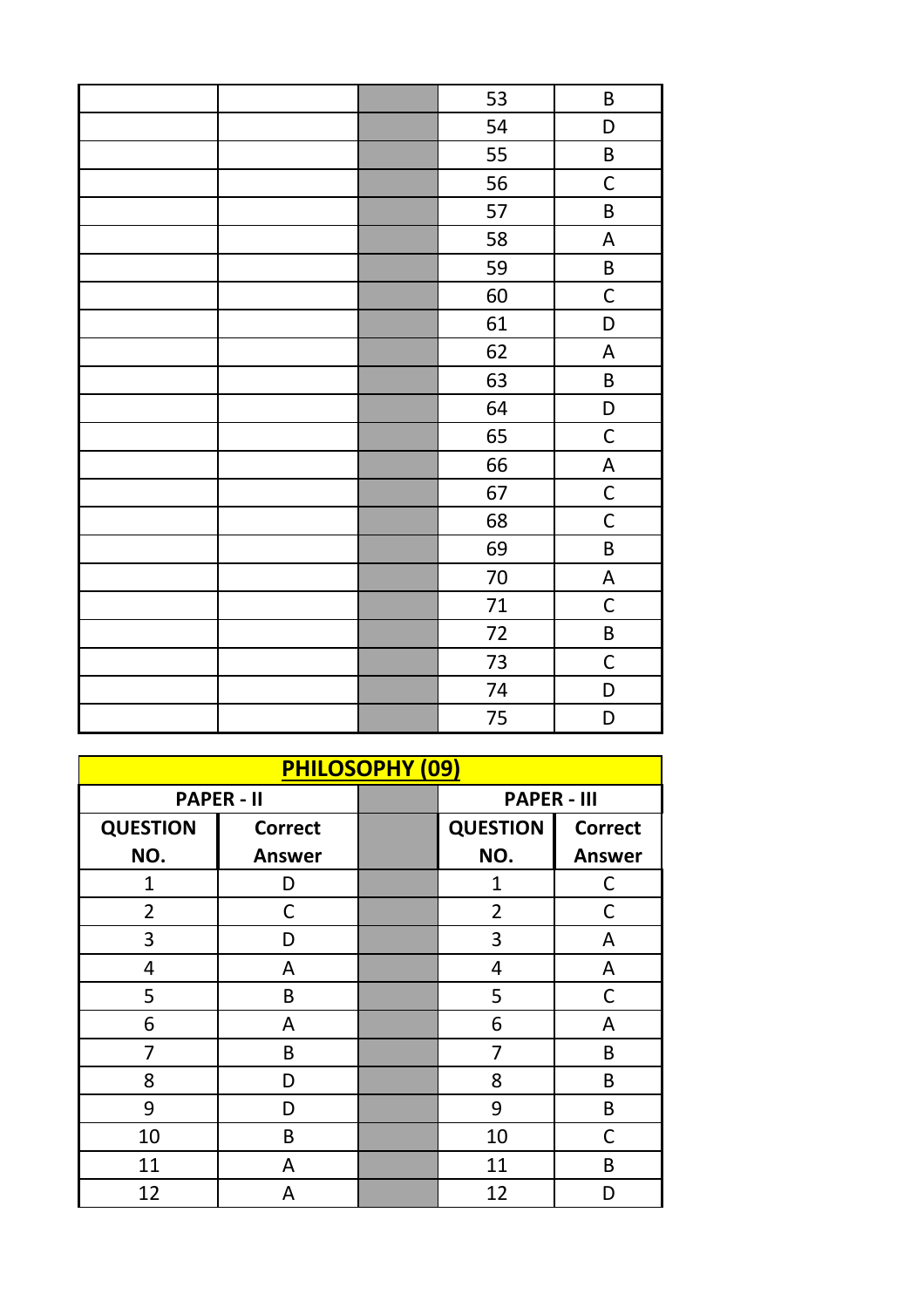| 13 | $\sf B$                   | 13 | $\mathsf{C}$              |
|----|---------------------------|----|---------------------------|
| 14 | $\sf B$                   | 14 | $\boldsymbol{\mathsf{A}}$ |
| 15 | A                         | 15 | $\sf B$                   |
| 16 | A                         | 16 | A                         |
| 17 | $\mathsf C$               | 17 | $\sf B$                   |
| 18 | $\mathsf C$               | 18 | $\boldsymbol{\mathsf{A}}$ |
| 19 | $\sf B$                   | 19 | $\boldsymbol{\mathsf{A}}$ |
| 20 | $\mathsf C$               | 20 | D                         |
| 21 | A                         | 21 | $\sf B$                   |
| 22 | $\mathsf C$               | 22 | $\mathsf C$               |
| 23 | $\mathsf C$               | 23 | $\boldsymbol{\mathsf{A}}$ |
| 24 | B                         | 24 | D                         |
| 25 | $\mathsf C$               | 25 | $\mathsf C$               |
| 26 | $\sf B$                   | 26 | D                         |
| 27 | $\sf B$                   | 27 | $\sf B$                   |
| 28 | $\sf B$                   | 28 | $\boldsymbol{\mathsf{A}}$ |
| 29 | $\mathsf C$               | 29 | $\sf B$                   |
| 30 | $\sf B$                   | 30 | $\boldsymbol{\mathsf{A}}$ |
| 31 | D                         | 31 | $\boldsymbol{\mathsf{A}}$ |
| 32 | $\boldsymbol{\mathsf{A}}$ | 32 | $\mathsf C$               |
| 33 | $\sf B$                   | 33 | $\boldsymbol{\mathsf{A}}$ |
| 34 | $\sf B$                   | 34 | B                         |
| 35 | $\boldsymbol{\mathsf{A}}$ | 35 | D                         |
| 36 | $\sf B$                   | 36 | D                         |
| 37 | A                         | 37 | D                         |
| 38 | $\sf B$                   | 38 | $\boldsymbol{\mathsf{A}}$ |
| 39 | D                         | 39 | D                         |
| 40 | $\mathsf C$               | 40 | B                         |
| 41 | A                         | 41 | $\boldsymbol{\mathsf{A}}$ |
| 42 | $\mathsf C$               | 42 | $\mathsf C$               |
| 43 | $\mathsf A$               | 43 | $\mathsf C$               |
| 44 | A                         | 44 | B                         |
| 45 | $\mathsf C$               | 45 | D                         |
| 46 | $\mathsf C$               | 46 | A                         |
| 47 | $\mathsf C$               | 47 | B                         |
| 48 | $\sf B$                   | 48 | B                         |
| 49 | A                         | 49 | $\mathsf A$               |
| 50 | $\sf B$                   | 50 | D                         |
|    |                           | 51 | $\boldsymbol{\mathsf{A}}$ |
|    |                           | 52 | $\mathsf C$               |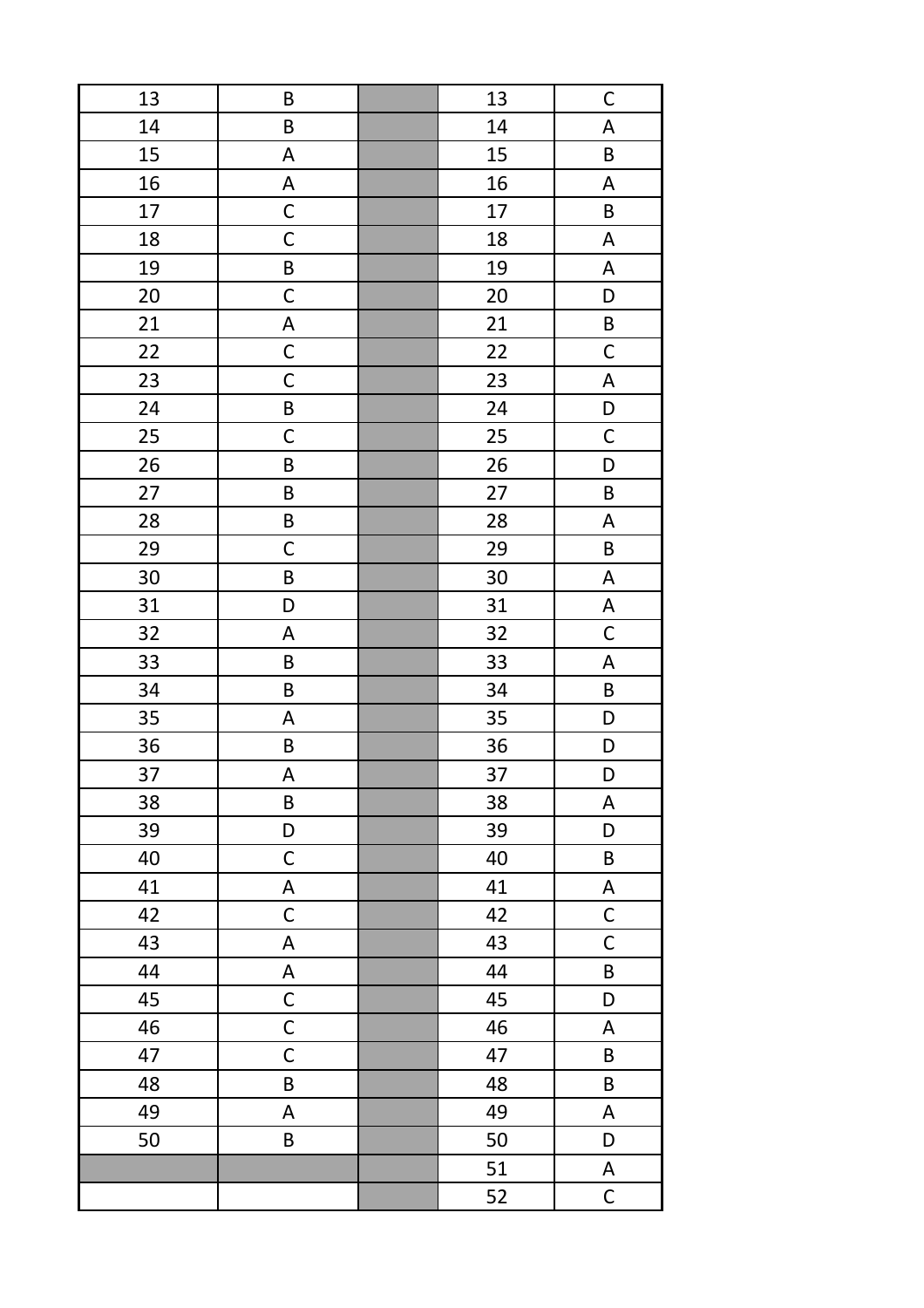| 53 | B                         |
|----|---------------------------|
| 54 | $\mathsf C$               |
| 55 | $\sf B$                   |
| 56 | $\boldsymbol{\mathsf{A}}$ |
| 57 | $\mathsf C$               |
| 58 | $\boldsymbol{\mathsf{A}}$ |
| 59 | $\sf B$                   |
| 60 | $\sf B$                   |
| 61 | $\boldsymbol{\mathsf{A}}$ |
| 62 | $\sf B$                   |
| 63 | $\sf B$                   |
| 64 | $\sf B$                   |
| 65 | $\mathsf C$               |
| 66 | $\boldsymbol{\mathsf{A}}$ |
| 67 | $\boldsymbol{\mathsf{A}}$ |
| 68 | D                         |
| 69 | $\sf B$                   |
| 70 | $\boldsymbol{\mathsf{A}}$ |
| 71 | $\mathsf A$               |
| 72 | $\boldsymbol{\mathsf{A}}$ |
| 73 | $\sf B$                   |
| 74 | $\boldsymbol{\mathsf{A}}$ |
| 75 | B                         |

| <b>POLITICAL SCIENCE (10)</b> |                   |  |                    |                |
|-------------------------------|-------------------|--|--------------------|----------------|
|                               | <b>PAPER - II</b> |  | <b>PAPER - III</b> |                |
| <b>QUESTION</b>               | <b>Correct</b>    |  | <b>QUESTION</b>    | <b>Correct</b> |
| NO.                           | <b>Answer</b>     |  | NO.                | <b>Answer</b>  |
| 1                             | C                 |  | 1                  | D              |
| $\overline{2}$                | D                 |  | $\overline{2}$     | C              |
| 3                             | C                 |  | 3                  | A              |
| 4                             | С                 |  | 4                  | A              |
| 5                             | С                 |  | 5                  | D              |
| 6                             | C                 |  | 6                  | C              |
| 7                             | C                 |  | 7                  | D              |
| 8                             | B                 |  | 8                  | D              |
| 9                             | D                 |  | 9                  | D              |
| 10                            | D                 |  | 10                 | D              |
| 11                            | B                 |  | 11                 | A              |
| 12                            | D                 |  | 12                 | D              |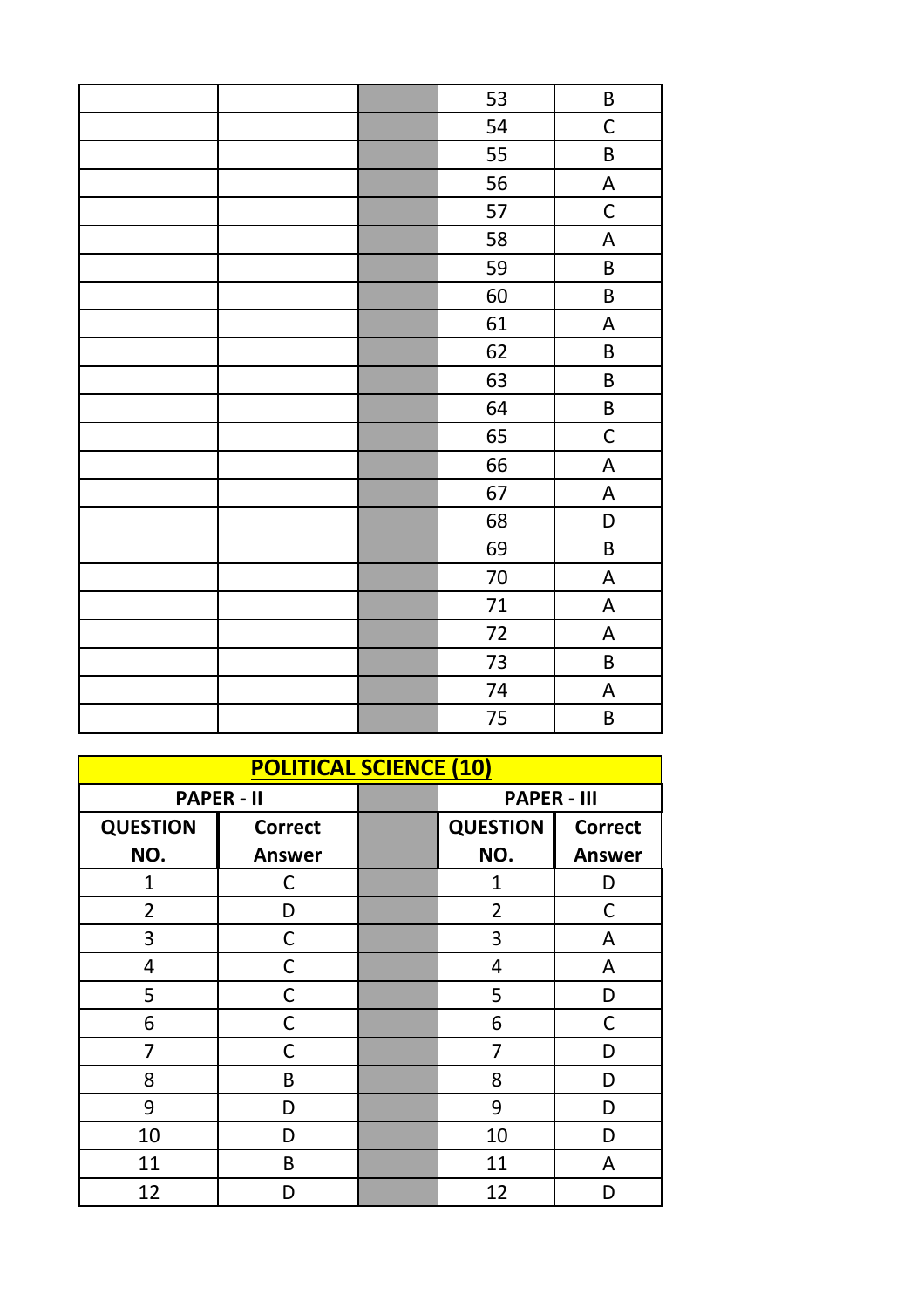| 13 | D                         | 13 | A                         |
|----|---------------------------|----|---------------------------|
| 14 | B                         | 14 | $\mathsf C$               |
| 15 | D                         | 15 | $\sf B$                   |
| 16 | $\mathsf C$               | 16 | $\sf B$                   |
| 17 | D                         | 17 | $\mathsf{C}$              |
| 18 | A                         | 18 | $\overline{C}$            |
| 19 | A                         | 19 | B                         |
| 20 | D                         | 20 | $\mathsf C$               |
| 21 | $\mathsf C$               | 21 | $\boldsymbol{\mathsf{A}}$ |
| 22 | $\mathsf C$               | 22 | B                         |
| 23 | $\mathsf C$               | 23 | $\mathsf C$               |
| 24 | $\sf B$                   | 24 | B                         |
| 25 | $\mathsf C$               | 25 | D                         |
| 26 | $\mathsf C$               | 26 | D                         |
| 27 | $\sf B$                   | 27 | $\sf B$                   |
| 28 | $\mathsf C$               | 28 | $\mathsf C$               |
| 29 | $\mathsf A$               | 29 | $\boldsymbol{\mathsf{A}}$ |
| 30 | D                         | 30 | $\mathsf B$               |
| 31 | D                         | 31 | $\mathsf C$               |
| 32 | D                         | 32 | $\boldsymbol{\mathsf{A}}$ |
| 33 | $\mathsf C$               | 33 | $\sf B$                   |
| 34 | B                         | 34 | D                         |
| 35 | $\sf B$                   | 35 | D                         |
| 36 | D                         | 36 | $\sf B$                   |
| 37 | $\sf B$                   | 37 | $\sf B$                   |
| 38 | $\sf B$                   | 38 | $\sf B$                   |
| 39 | $\sf B$                   | 39 | $\sf B$                   |
| 40 | D                         | 40 | D                         |
| 41 | $\sf B$                   | 41 | D                         |
| 42 | B                         | 42 | A                         |
| 43 | D                         | 43 | $\mathsf C$               |
| 44 | A                         | 44 | D                         |
| 45 | B                         | 45 | D                         |
| 46 | A                         | 46 | A                         |
| 47 | $\boldsymbol{\mathsf{A}}$ | 47 | B                         |
| 48 | A                         | 48 | D                         |
| 49 | $\mathsf{C}$              | 49 | B                         |
| 50 | $\mathsf C$               | 50 | D                         |
|    |                           | 51 | $\mathsf A$               |
|    |                           | 52 | $\sf B$                   |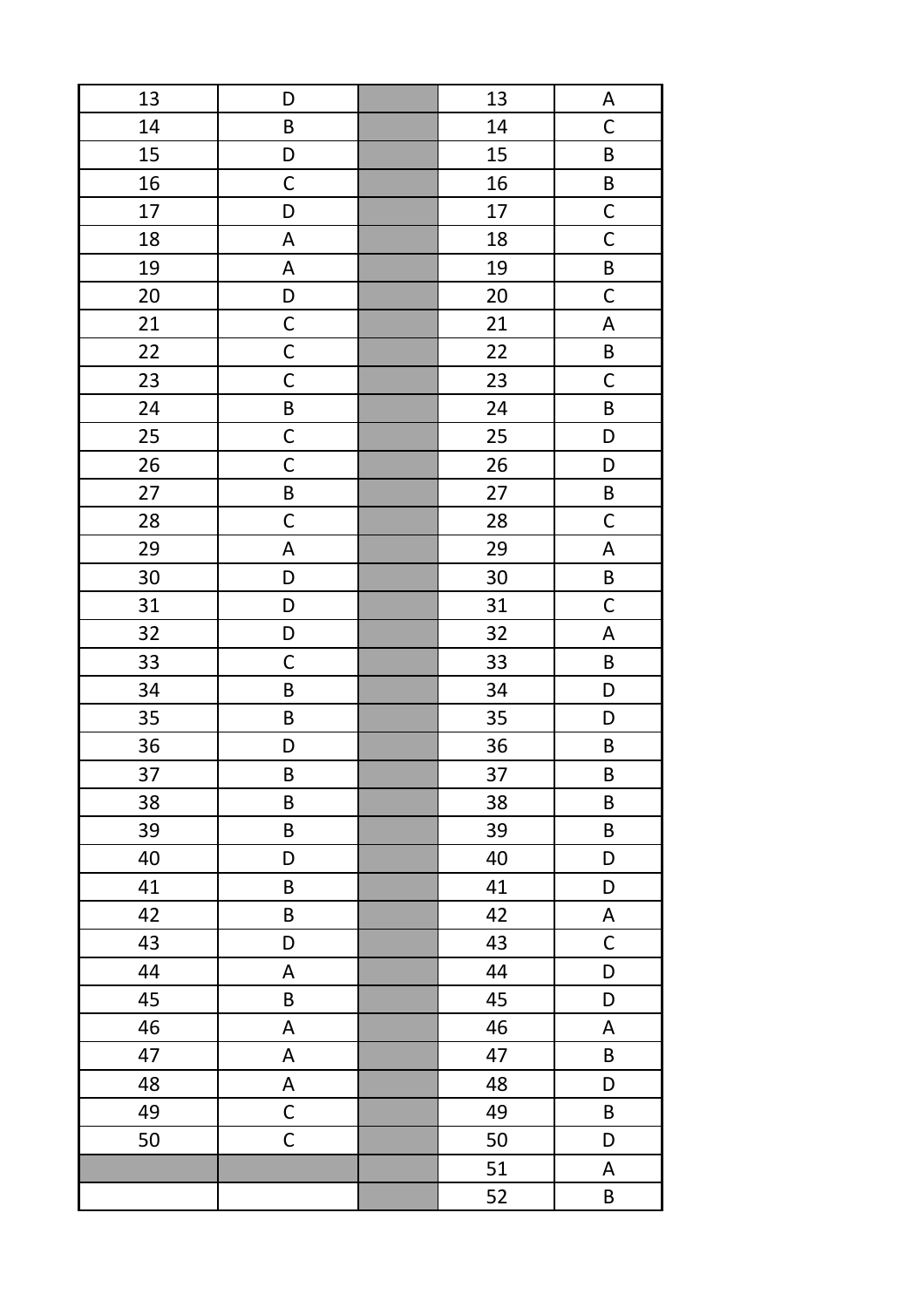|  | 53     | D                         |
|--|--------|---------------------------|
|  | 54     | $\boldsymbol{\mathsf{A}}$ |
|  | 55     | $\sf B$                   |
|  | 56     | $\boldsymbol{\mathsf{A}}$ |
|  | 57     | $\boldsymbol{\mathsf{A}}$ |
|  | 58     | $\mathsf C$               |
|  | 59     | B                         |
|  | 60     | $\boldsymbol{\mathsf{A}}$ |
|  | 61     | D                         |
|  | 62     | $\sf B$                   |
|  | 63     | $\mathsf C$               |
|  | 64     | $\boldsymbol{\mathsf{A}}$ |
|  | 65     | $\boldsymbol{\mathsf{A}}$ |
|  | 66     | D                         |
|  | 67     | $\boldsymbol{\mathsf{A}}$ |
|  | 68     | $\boldsymbol{\mathsf{A}}$ |
|  | 69     | $\boldsymbol{\mathsf{A}}$ |
|  | $70\,$ | D                         |
|  | 71     | $\sf B$                   |
|  | 72     | $\boldsymbol{\mathsf{A}}$ |
|  | 73     | $\mathsf C$               |
|  | 74     | D                         |
|  | 75     | $\mathsf C$               |

| <b>EDUCATION (11)</b> |                   |  |                    |                |
|-----------------------|-------------------|--|--------------------|----------------|
|                       | <b>PAPER - II</b> |  | <b>PAPER - III</b> |                |
| <b>QUESTION</b>       | <b>Correct</b>    |  | <b>QUESTION</b>    | <b>Correct</b> |
| NO.                   | <b>Answer</b>     |  | NO.                | <b>Answer</b>  |
| 1                     | С                 |  | $\overline{1}$     | D              |
| $\overline{2}$        | B                 |  | $\overline{2}$     | D              |
| 3                     | C                 |  | 3                  | A              |
| 4                     | A                 |  | 4                  | C              |
| 5                     | С                 |  | 5                  | B              |
| 6                     | A                 |  | 6                  | $\mathsf C$    |
| 7                     | D                 |  | 7                  | А              |
| 8                     | B                 |  | 8                  | A              |
| 9                     | B                 |  | 9                  | D              |
| 10                    | A                 |  | 10                 | B              |
| 11                    | B                 |  | 11                 | B              |
| 12                    | D                 |  | 12                 | B              |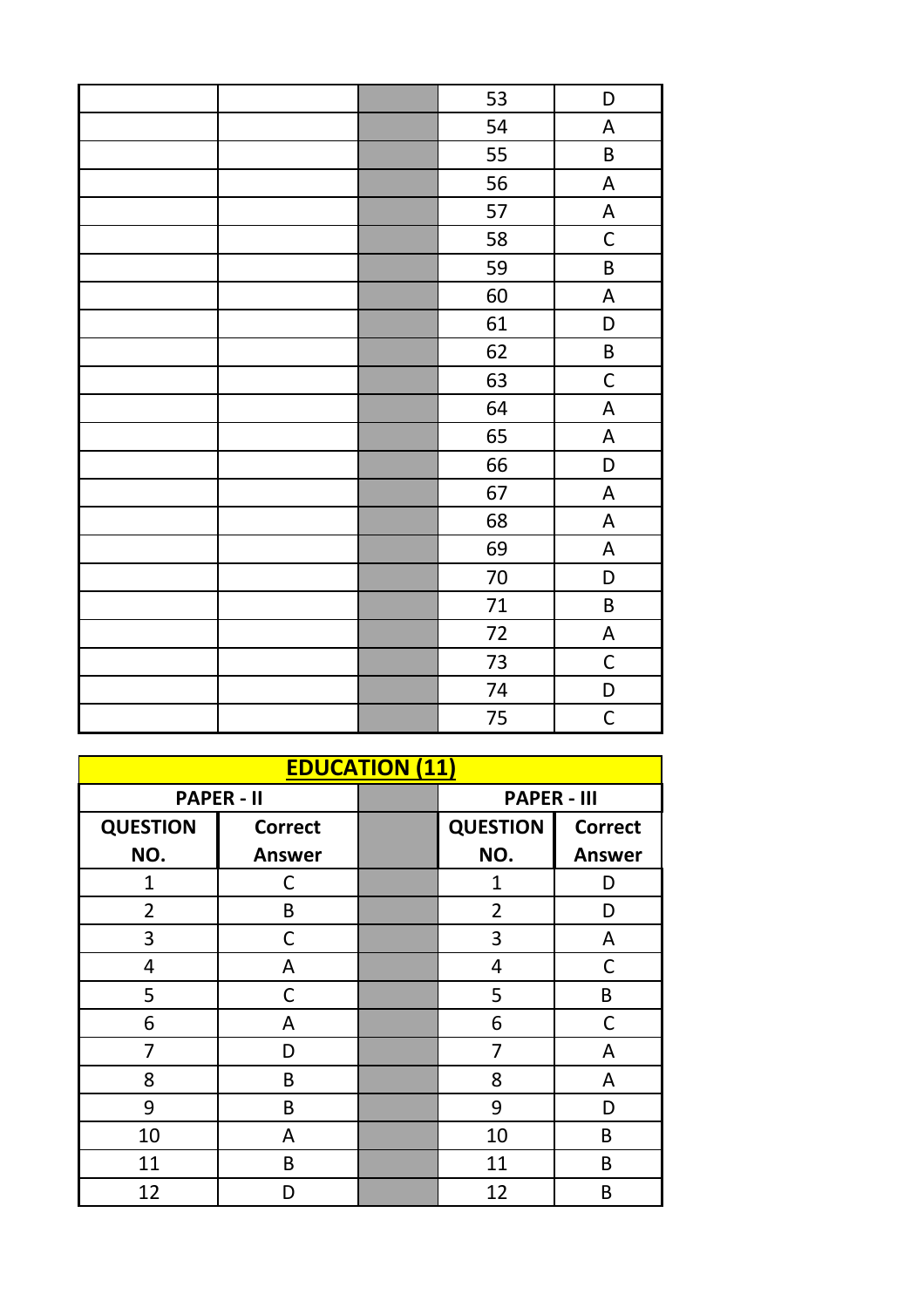| 13 | D                         | 13 | $\sf B$                   |
|----|---------------------------|----|---------------------------|
| 14 | D                         | 14 | $\sf B$                   |
| 15 | D                         | 15 | $\mathsf C$               |
| 16 | A                         | 16 | D                         |
| 17 | A                         | 17 | $\mathsf{C}$              |
| 18 | D                         | 18 | $\sf B$                   |
| 19 | A                         | 19 | $\mathsf C$               |
| 20 | A                         | 20 | D                         |
| 21 | B                         | 21 | $\boldsymbol{\mathsf{A}}$ |
| 22 | A                         | 22 | B                         |
| 23 | D                         | 23 | $\mathsf C$               |
| 24 | A                         | 24 | $\sf B$                   |
| 25 | A                         | 25 | $\mathsf C$               |
| 26 | $\sf B$                   | 26 | B                         |
| 27 | $\boldsymbol{\mathsf{A}}$ | 27 | $\mathsf{C}$              |
| 28 | $\mathsf C$               | 28 | D                         |
| 29 | D                         | 29 | $\boldsymbol{\mathsf{A}}$ |
| 30 | $\mathsf C$               | 30 | $\mathsf C$               |
| 31 | $\mathsf C$               | 31 | $\boldsymbol{\mathsf{A}}$ |
| 32 | $\sf B$                   | 32 | $\mathsf C$               |
| 33 | $\sf B$                   | 33 | $\boldsymbol{\mathsf{A}}$ |
| 34 | A                         | 34 | B                         |
| 35 | D                         | 35 | $\boldsymbol{\mathsf{A}}$ |
| 36 | D                         | 36 | A                         |
| 37 | $\sf B$                   | 37 | D                         |
| 38 | A                         | 38 | $\mathsf C$               |
| 39 | A                         | 39 | D                         |
| 40 | A                         | 40 | D                         |
| 41 | $\mathsf C$               | 41 | $\sf B$                   |
| 42 | B                         | 42 | D                         |
| 43 | $\mathsf C$               | 43 | B                         |
| 44 | $\mathsf C$               | 44 | D                         |
| 45 | D                         | 45 | $\mathsf C$               |
| 46 | B                         | 46 | B                         |
| 47 | $\sf B$                   | 47 | B                         |
| 48 | D                         | 48 | $\mathsf C$               |
| 49 | D                         | 49 | $\mathsf C$               |
| 50 | A                         | 50 | $\sf B$                   |
|    |                           | 51 | $\overline{C}$            |
|    |                           | 52 | $\mathsf C$               |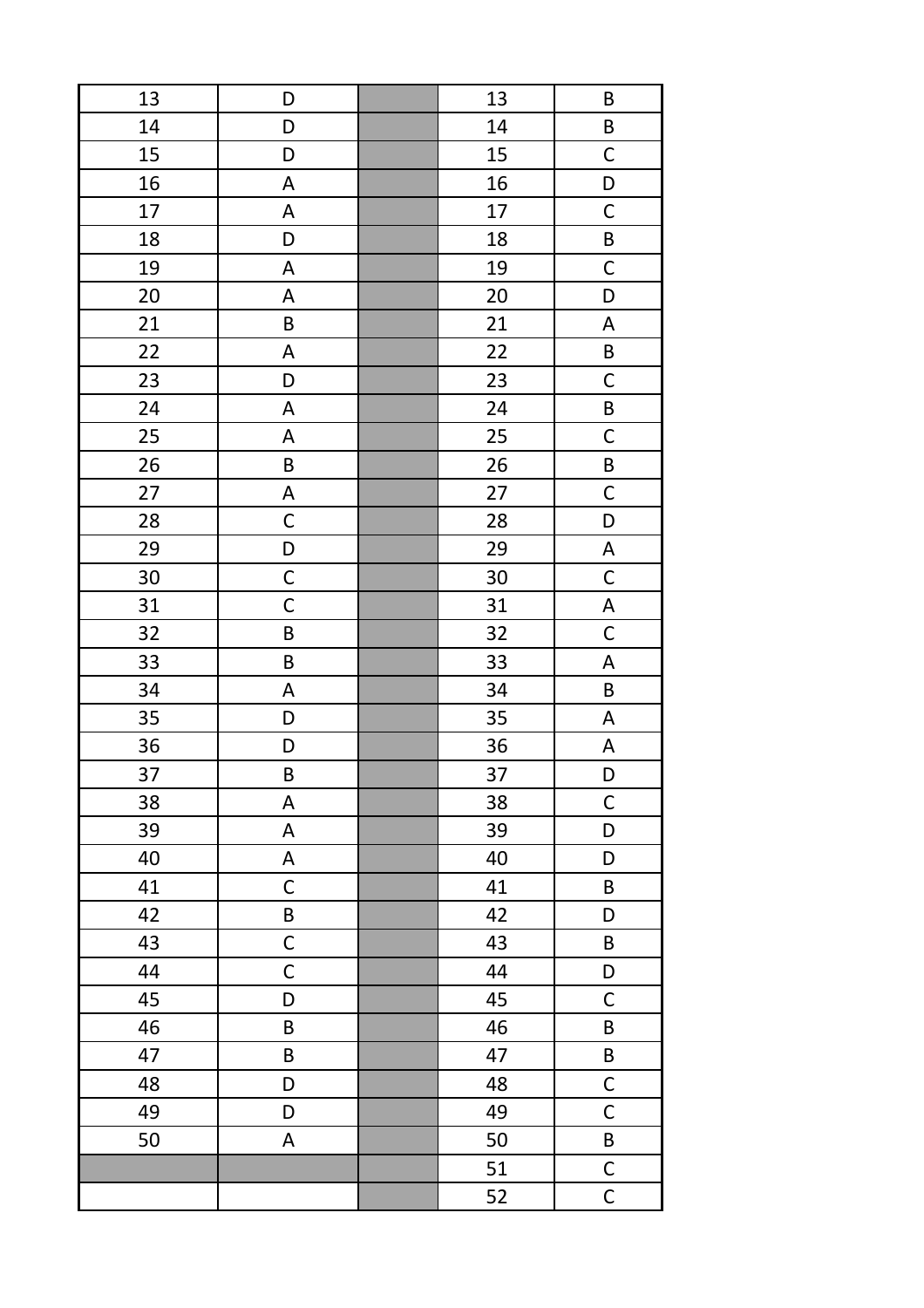|  | 53     | $\sf B$                   |
|--|--------|---------------------------|
|  | 54     | $\sf B$                   |
|  | 55     | B                         |
|  | 56     | $\boldsymbol{\mathsf{A}}$ |
|  | 57     | B                         |
|  | 58     | $\mathsf C$               |
|  | 59     | $\mathsf C$               |
|  | 60     | $\sf B$                   |
|  | 61     | $\overline{\mathsf{A}}$   |
|  | 62     | D                         |
|  | 63     | D                         |
|  | 64     | $\mathsf C$               |
|  | 65     | B                         |
|  | 66     | D                         |
|  | 67     | $\boldsymbol{\mathsf{A}}$ |
|  | 68     | D                         |
|  | 69     | D                         |
|  | $70\,$ | $\sf B$                   |
|  | 71     | $\sf B$                   |
|  | 72     | D                         |
|  | 73     | D                         |
|  | 74     | B                         |
|  | 75     | $\mathsf{C}$              |

| <b>CHEMICAL SCIENCES (12)</b> |                   |  |                    |                |
|-------------------------------|-------------------|--|--------------------|----------------|
|                               | <b>PAPER - II</b> |  | <b>PAPER - III</b> |                |
| <b>QUESTION</b>               | <b>Correct</b>    |  | <b>QUESTION</b>    | <b>Correct</b> |
| NO.                           | <b>Answer</b>     |  | NO.                | <b>Answer</b>  |
| 1                             | B                 |  | 1                  | A              |
| $\overline{2}$                | B                 |  | $\overline{2}$     | B              |
| 3                             | B                 |  | 3                  | D              |
| 4                             | С                 |  | 4                  | B              |
| 5                             | С                 |  | 5                  | C              |
| 6                             | C                 |  | 6                  | D              |
| 7                             | D                 |  | 7                  | A              |
| 8                             | D                 |  | 8                  | B              |
| 9                             | B                 |  | 9                  | A              |
| 10                            | A                 |  | 10                 | B              |
| 11                            | C                 |  | 11                 | B              |
| 12                            | Α                 |  | 12                 | Α              |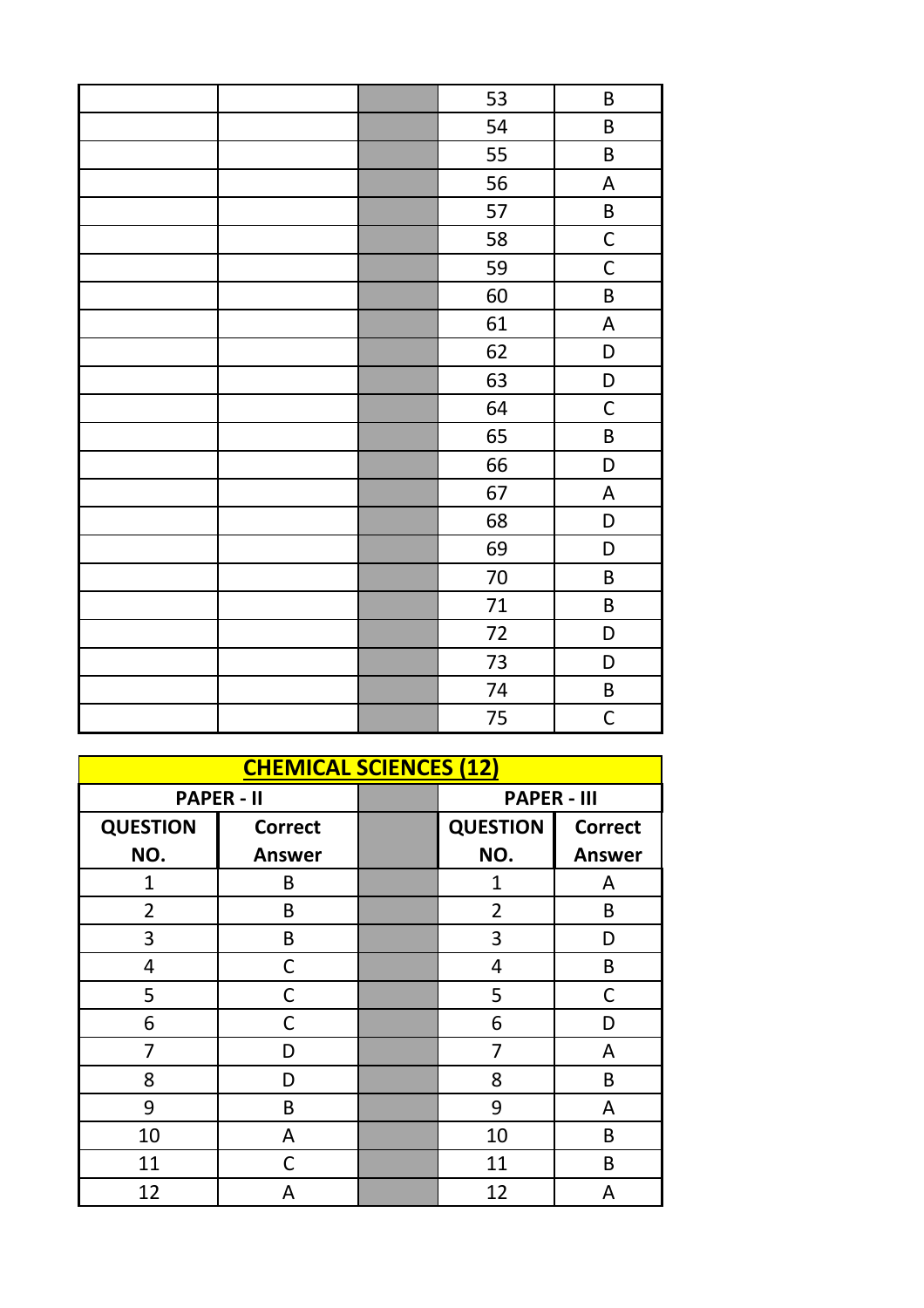| 13 | Α           | 13 | $\boldsymbol{\mathsf{A}}$ |
|----|-------------|----|---------------------------|
| 14 | $\sf B$     | 14 | $\boldsymbol{\mathsf{A}}$ |
| 15 | A           | 15 | $\sf B$                   |
| 16 | $\mathsf C$ | 16 | D                         |
| 17 | $\sf B$     | 17 | $\boldsymbol{\mathsf{A}}$ |
| 18 | $\sf B$     | 18 | B                         |
| 19 | $\mathsf C$ | 19 | $\boldsymbol{\mathsf{A}}$ |
| 20 | A           | 20 | $\sf B$                   |
| 21 | $\mathsf C$ | 21 | $\boldsymbol{\mathsf{A}}$ |
| 22 | $\mathsf C$ | 22 | B                         |
| 23 | D           | 23 | $\mathsf C$               |
| 24 | D           | 24 | D                         |
| 25 | $\mathsf C$ | 25 | $\boldsymbol{\mathsf{A}}$ |
| 26 | $\mathsf C$ | 26 | $\mathsf C$               |
| 27 | $\sf B$     | 27 | $\sf B$                   |
| 28 | $\sf B$     | 28 | $\sf B$                   |
| 29 | $\mathsf A$ | 29 | $\boldsymbol{\mathsf{A}}$ |
| 30 | A           | 30 | D                         |
| 31 | $\sf B$     | 31 | D                         |
| 32 | D           | 32 | $\sf B$                   |
| 33 | $\mathsf C$ | 33 | $\boldsymbol{\mathsf{A}}$ |
| 34 | $\mathsf C$ | 34 | $\mathsf C$               |
| 35 | D           | 35 | D                         |
| 36 | D           | 36 | D                         |
| 37 | D           | 37 | $\sf B$                   |
| 38 | $\mathsf C$ | 38 | D                         |
| 39 | $\sf B$     | 39 | $\sf B$                   |
| 40 | A           | 40 | $\mathsf C$               |
| 41 | $\mathsf C$ | 41 | $\sf B$                   |
| 42 | $\mathsf C$ | 42 | $\mathsf C$               |
| 43 | D           | 43 | B                         |
| 44 | B           | 44 | $\mathsf C$               |
| 45 | A           | 45 | D                         |
| 46 | $\mathsf C$ | 46 | B                         |
| 47 | D           | 47 | B                         |
| 48 | $\mathsf C$ | 48 | B                         |
| 49 | B           | 49 | $\sf B$                   |
| 50 | $\sf B$     | 50 | $\mathsf C$               |
|    |             | 51 | $\boldsymbol{\mathsf{A}}$ |
|    |             | 52 | $\mathsf C$               |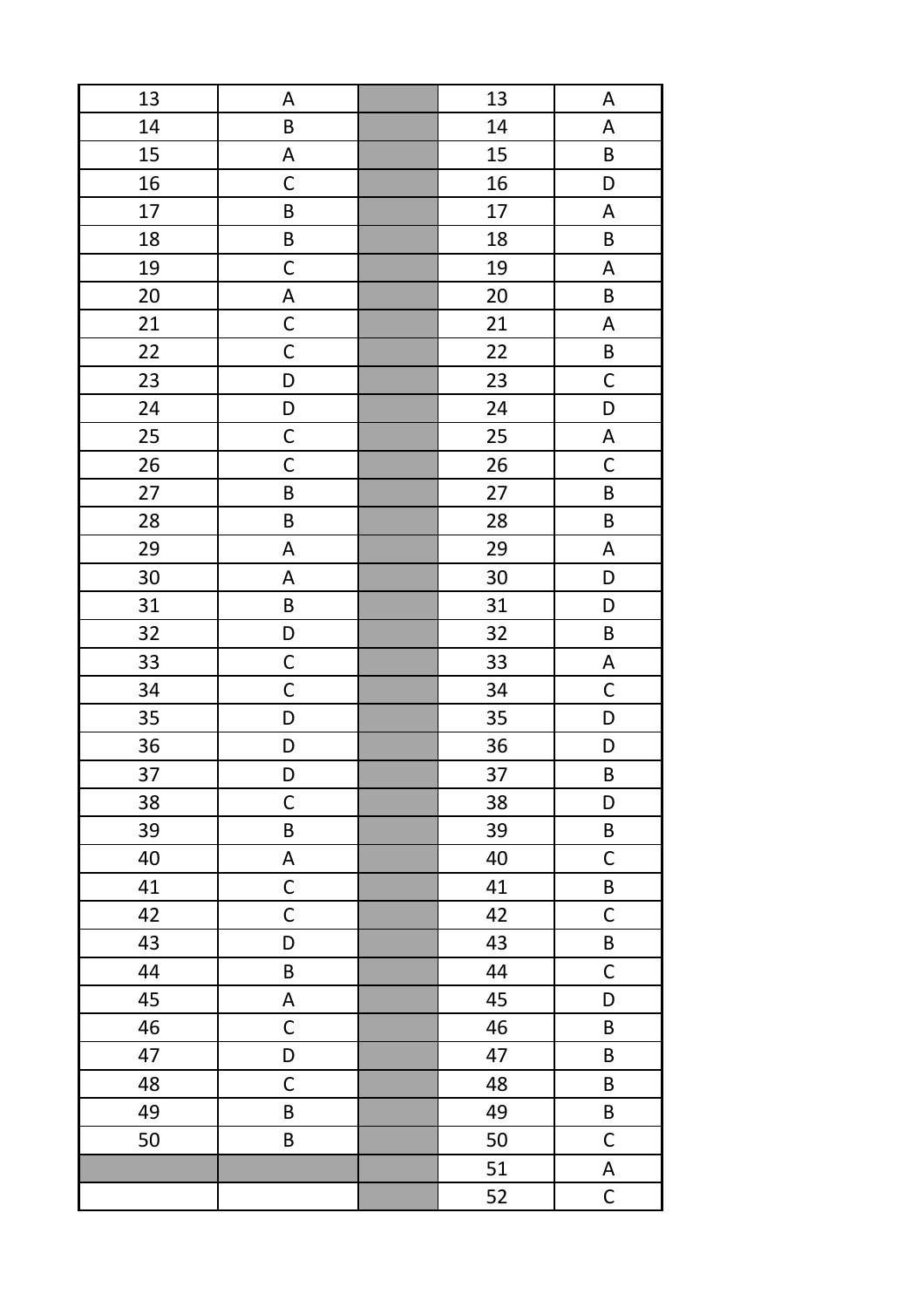|  | 53     | A                         |
|--|--------|---------------------------|
|  | 54     | D                         |
|  | 55     | $\mathsf C$               |
|  | 56     | $\sf B$                   |
|  | 57     | D                         |
|  | 58     | B                         |
|  | 59     | D                         |
|  | 60     | D                         |
|  | 61     | D                         |
|  | 62     | D                         |
|  | 63     | $\mathsf C$               |
|  | 64     | D                         |
|  | 65     | A                         |
|  | 66     | D                         |
|  | 67     | $\boldsymbol{\mathsf{A}}$ |
|  | 68     | $\mathsf C$               |
|  | 69     | $\mathsf C$               |
|  | $70\,$ | $\boldsymbol{\mathsf{A}}$ |
|  | 71     | D                         |
|  | $72\,$ | $\sf B$                   |
|  | 73     | $\sf B$                   |
|  | 74     | $\boldsymbol{\mathsf{A}}$ |
|  | 75     | $\mathsf C$               |

| <b>GEOGRAPHY (13)</b> |                   |  |                    |                |
|-----------------------|-------------------|--|--------------------|----------------|
|                       | <b>PAPER - II</b> |  | <b>PAPER - III</b> |                |
| <b>QUESTION</b>       | <b>Correct</b>    |  | <b>QUESTION</b>    | <b>Correct</b> |
| NO.                   | <b>Answer</b>     |  | NO.                | <b>Answer</b>  |
|                       |                   |  |                    | А              |
| 2                     | А                 |  | 2                  | Α              |
| 3                     |                   |  | 3                  | B              |
|                       |                   |  |                    | А              |
|                       | R                 |  | 5                  | B              |
|                       |                   |  |                    |                |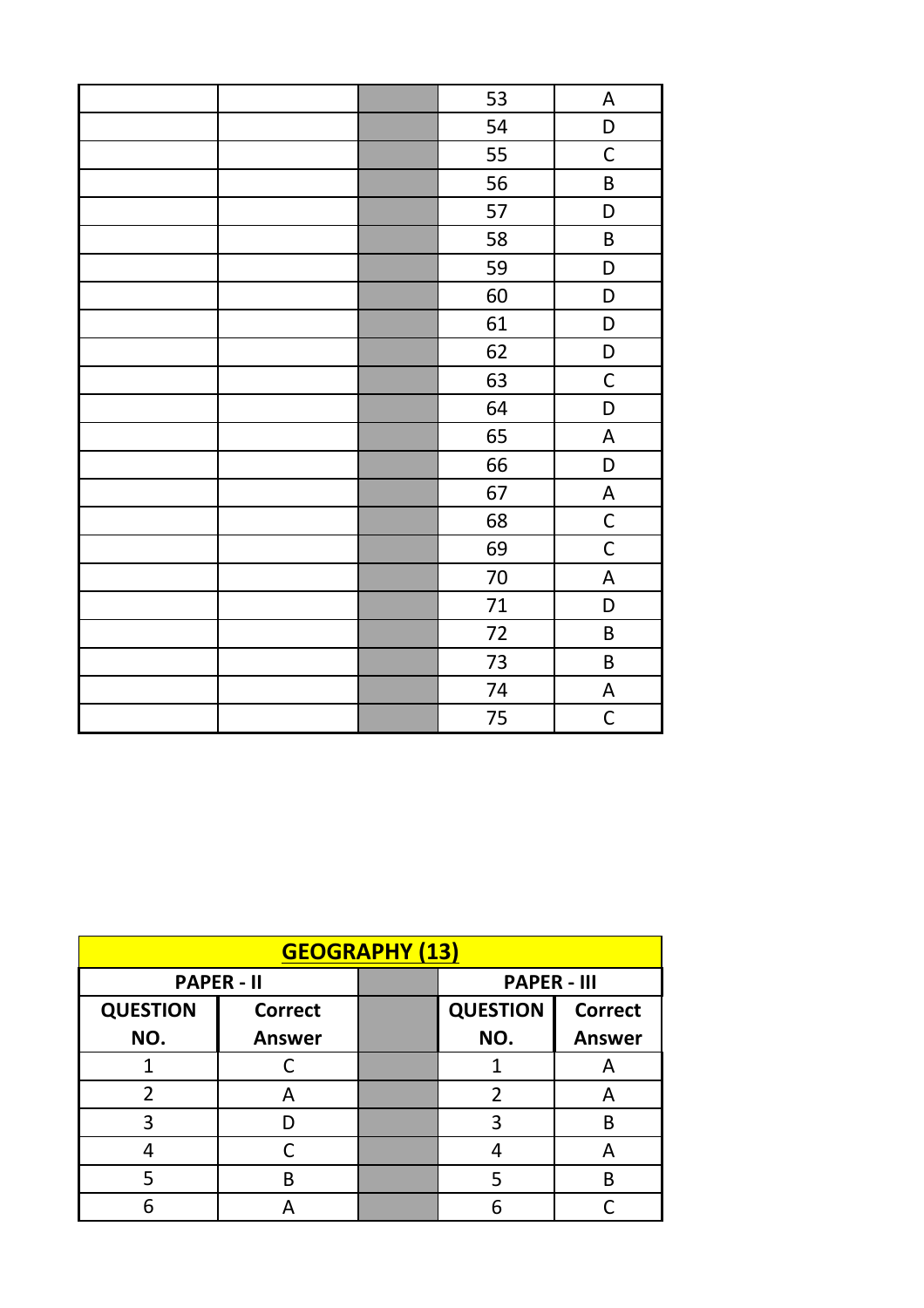| 7  | А                         | 7  | B                         |
|----|---------------------------|----|---------------------------|
| 8  | $\mathsf A$               | 8  | $\mathsf C$               |
| 9  | $\mathsf C$               | 9  | $\sf B$                   |
| 10 | A                         | 10 | $\sf B$                   |
| 11 | A                         | 11 | $\mathsf C$               |
| 12 | D                         | 12 | D                         |
| 13 | D                         | 13 | $\mathsf C$               |
| 14 | B                         | 14 | D                         |
| 15 | $\mathsf C$               | 15 | $\sf B$                   |
| 16 | $\mathsf C$               | 16 | $\boldsymbol{\mathsf{A}}$ |
| 17 | $\mathsf C$               | 17 | $\mathsf C$               |
| 18 | B                         | 18 | D                         |
| 19 | D                         | 19 | D                         |
| 20 | $\sf B$                   | 20 | B                         |
| 21 | D                         | 21 | $\boldsymbol{\mathsf{A}}$ |
| 22 | $\mathsf C$               | 22 | $\mathsf C$               |
| 23 | $\mathsf C$               | 23 | $\sf B$                   |
| 24 | $\mathsf C$               | 24 | $\boldsymbol{\mathsf{A}}$ |
| 25 | D                         | 25 | $\boldsymbol{\mathsf{A}}$ |
| 26 | D                         | 26 | $\mathsf B$               |
| 27 | $\mathsf C$               | 27 | $\mathsf{C}$              |
| 28 | D                         | 28 | $\mathsf{C}$              |
| 29 | A                         | 29 | $\boldsymbol{\mathsf{A}}$ |
| 30 | D                         | 30 | $\boldsymbol{\mathsf{A}}$ |
| 31 | D                         | 31 | $\boldsymbol{\mathsf{A}}$ |
| 32 | $\mathsf C$               | 32 | $\mathsf C$               |
| 33 | D                         | 33 | D                         |
| 34 | $\mathsf A$               | 34 | $\mathsf{C}$              |
| 35 | A                         | 35 | $\mathsf{C}$              |
| 36 | D                         | 36 | $\mathsf D$               |
| 37 | $\sf B$                   | 37 | D                         |
| 38 | $\boldsymbol{\mathsf{A}}$ | 38 | D                         |
| 39 | $\mathsf C$               | 39 | A                         |
| 40 | $\sf B$                   | 40 | D                         |
| 41 | $\mathsf C$               | 41 | A                         |
| 42 | A                         | 42 | B                         |
| 43 | $\sf B$                   | 43 | D                         |
| 44 | $\mathsf C$               | 44 | B                         |
| 45 | $\sf B$                   | 45 | B                         |
| 46 | $\mathsf C$               | 46 | A                         |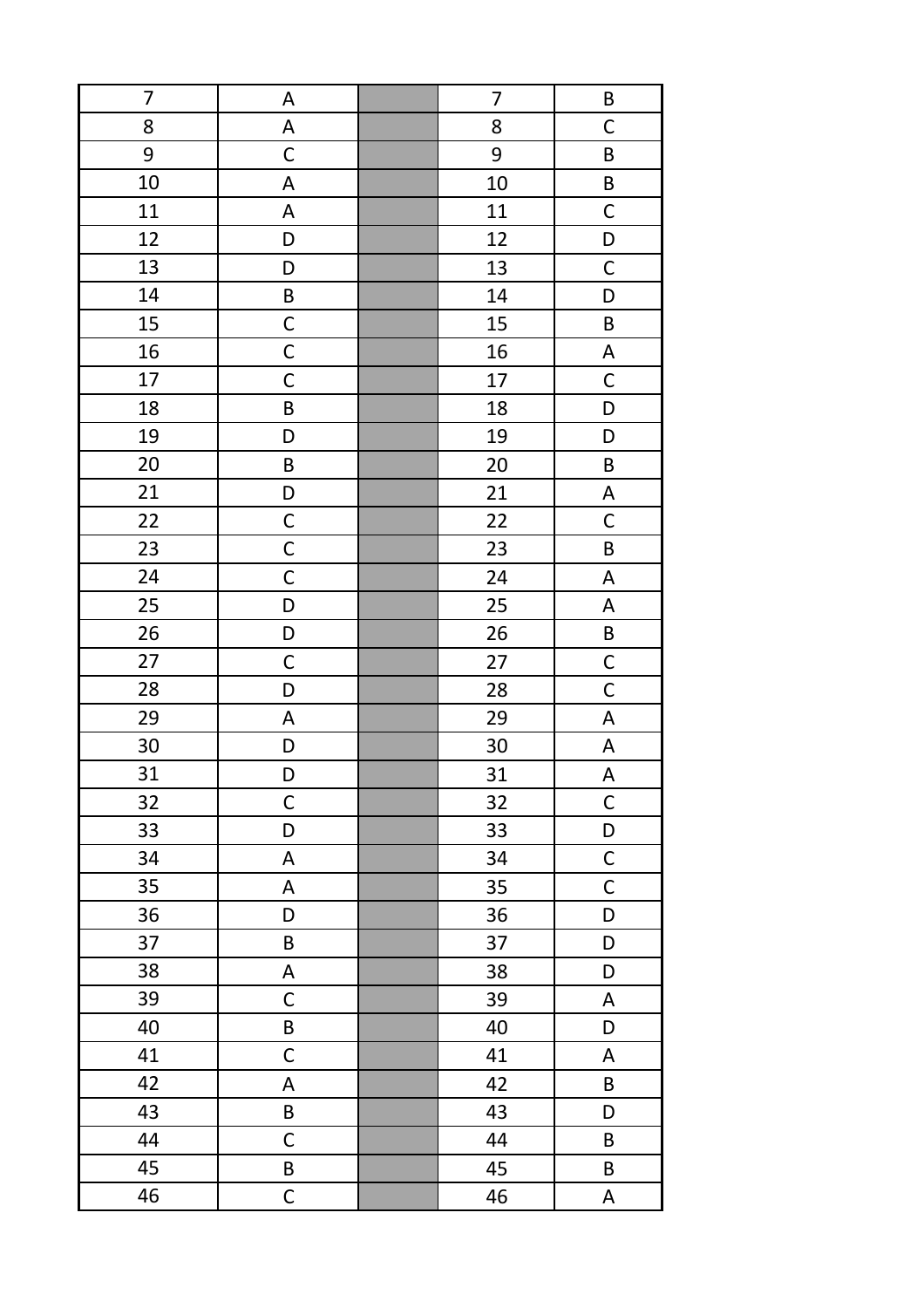| 47 | $\sf B$                   | 47     | $\mathsf{C}$              |
|----|---------------------------|--------|---------------------------|
| 48 | $\boldsymbol{\mathsf{A}}$ | 48     | D                         |
| 49 | $\boldsymbol{\mathsf{A}}$ | 49     | A                         |
| 50 | D                         | 50     | $\sf B$                   |
|    |                           | 51     | D                         |
|    |                           | 52     | $\mathsf C$               |
|    |                           | 53     | $\sf B$                   |
|    |                           | 54     | D                         |
|    |                           | 55     | D                         |
|    |                           | 56     | $\mathsf C$               |
|    |                           | 57     | $\mathsf C$               |
|    |                           | 58     | $\sf B$                   |
|    |                           | 59     | $\mathsf C$               |
|    |                           | 60     | $\mathsf{C}$              |
|    |                           | 61     | $\mathsf D$               |
|    |                           | 62     | $\boldsymbol{\mathsf{A}}$ |
|    |                           | 63     | $\boldsymbol{\mathsf{A}}$ |
|    |                           | 64     | $\mathsf D$               |
|    |                           | 65     | $\mathsf D$               |
|    |                           | 66     | $\boldsymbol{\mathsf{A}}$ |
|    |                           | 67     | D                         |
|    |                           | 68     | $\sf B$                   |
|    |                           | 69     | $\sf B$                   |
|    |                           | $70\,$ | A                         |
|    |                           | 71     | $\mathsf C$               |
|    |                           | 72     | $\mathsf C$               |
|    |                           | 73     | $\sf B$                   |
|    |                           | 74     | $\sf B$                   |
|    |                           | 75     | $\sf B$                   |

| <b>LIFE SCIENCES (14)</b> |                   |  |                    |                |
|---------------------------|-------------------|--|--------------------|----------------|
|                           | <b>PAPER - II</b> |  | <b>PAPER - III</b> |                |
| <b>QUESTION</b>           | <b>Correct</b>    |  | <b>QUESTION</b>    | <b>Correct</b> |
| NO.                       | <b>Answer</b>     |  | NO.                | <b>Answer</b>  |
|                           | B                 |  |                    |                |
| 2                         | А                 |  | 2                  |                |
| 3                         |                   |  | З                  |                |
|                           | В                 |  |                    |                |
|                           |                   |  |                    | B              |
|                           |                   |  |                    |                |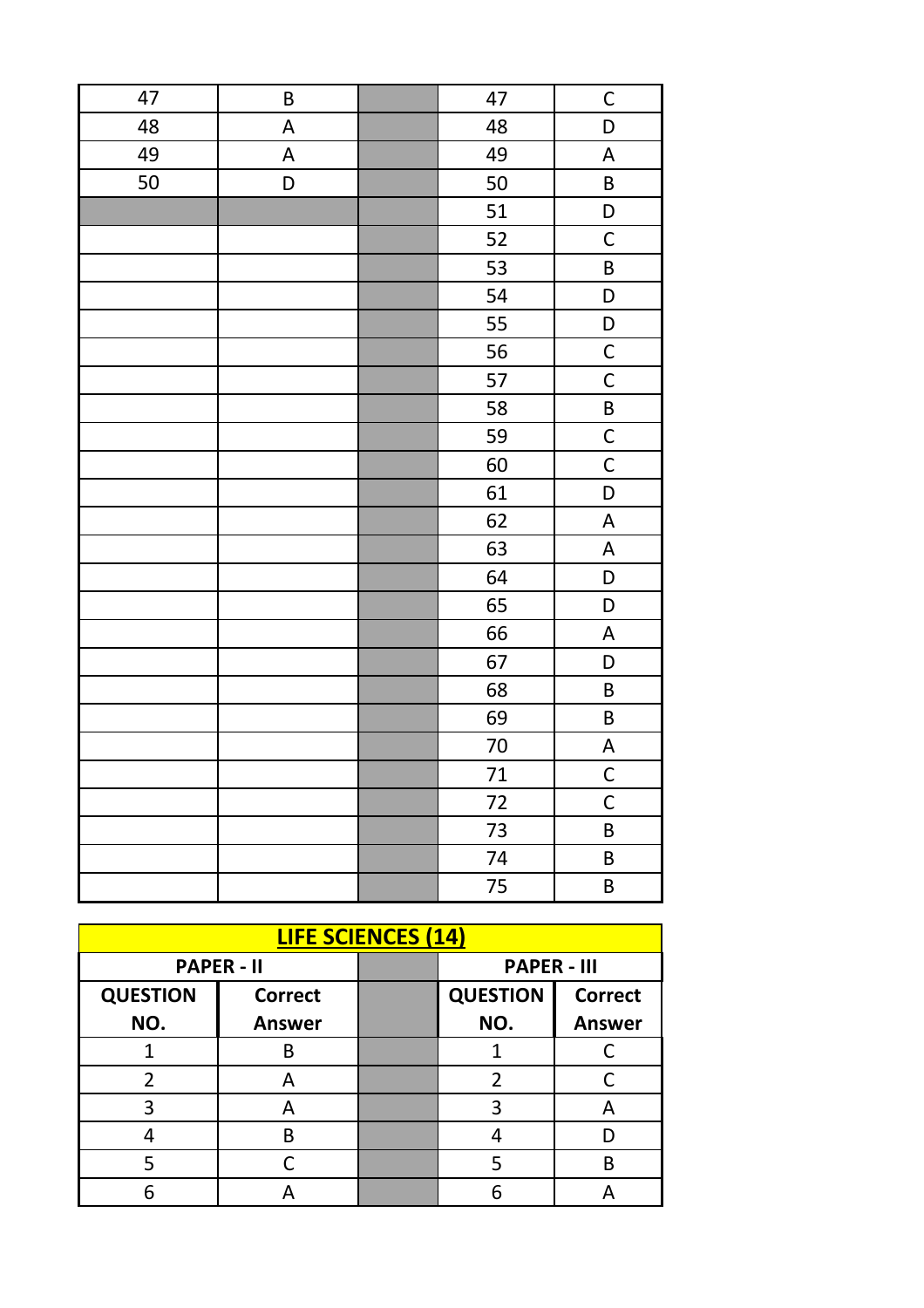| $\overline{7}$ | D            | $\overline{7}$ | $\sf B$                   |
|----------------|--------------|----------------|---------------------------|
| 8              | $\mathsf C$  | 8              | $\mathsf C$               |
| 9              | A            | 9              | $\boldsymbol{\mathsf{A}}$ |
| 10             | D            | 10             | $\mathsf C$               |
| 11             | A            | 11             | $\sf B$                   |
| 12             | A            | 12             | $\mathsf C$               |
| 13             | $\mathsf A$  | 13             | $\boldsymbol{\mathsf{A}}$ |
| 14             | D            | 14             | $\boldsymbol{\mathsf{A}}$ |
| 15             | $\mathsf C$  | 15             | B                         |
| 16             | $\sf B$      | 16             | A                         |
| 17             | $\mathsf C$  | 17             | A                         |
| 18             | D            | 18             | A                         |
| 19             | D            | 19             | $\mathsf{C}$              |
| 20             | $\mathsf C$  | 20             | $\overline{C}$            |
| 21             | D            | 21             | $\overline{\mathsf{C}}$   |
| 22             | D            | 22             | $\mathsf D$               |
| 23             | $\sf B$      | 23             | $\sf B$                   |
| 24             | $\mathsf C$  | 24             | $\mathsf B$               |
| 25             | $\sf B$      | 25             | $\mathsf C$               |
| 26             | $\sf B$      | 26             | $\sf B$                   |
| 27             | D            | 27             | $\sf B$                   |
| 28             | D            | 28             | $\boldsymbol{\mathsf{A}}$ |
| 29             | $\sf B$      | 29             | $\mathsf A$               |
| 30             | $\sf B$      | 30             | $\mathsf D$               |
| 31             | A            | 31             | $\mathsf{C}$              |
| 32             | A            | 32             | $\sf B$                   |
| 33             | $\mathsf C$  | 33             | D                         |
| 34             | $\sf B$      | 34             | A                         |
| 35             | $\sf B$      | 35             | $\sf B$                   |
| 36             | B            | 36             | D                         |
| 37             | D            | 37             | $\sf B$                   |
| 38             | B            | 38             | $\mathsf C$               |
| 39             | D            | 39             | A                         |
| 40             | B            | 40             | B                         |
| 41             | $\mathsf C$  | 41             | D                         |
| 42             | D            | 42             | D                         |
| 43             | $\mathsf A$  | 43             | D                         |
| 44             | $\sf B$      | 44             | A                         |
| 45             | $\mathsf{C}$ | 45             | D                         |
| 46             | $\mathsf C$  | 46             | B                         |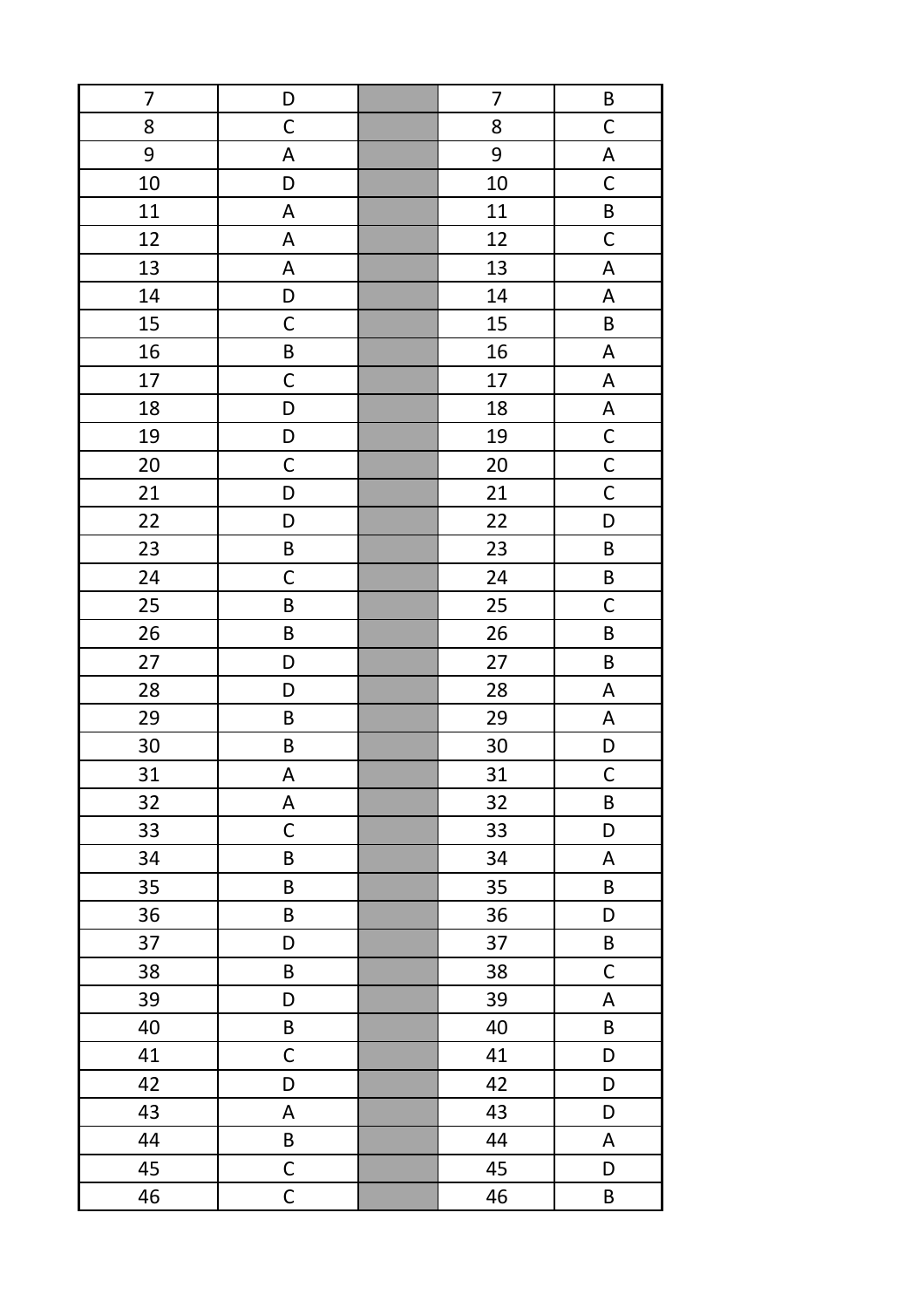| 47 | D           | 47     | $\mathsf{C}$              |
|----|-------------|--------|---------------------------|
| 48 | $\mathsf A$ | 48     | $\mathsf{C}$              |
| 49 | $\sf B$     | 49     | A                         |
| 50 | D           | 50     | $\boldsymbol{\mathsf{A}}$ |
|    |             | 51     | $\sf B$                   |
|    |             | 52     | $\mathsf A$               |
|    |             | 53     | $\sf B$                   |
|    |             | 54     | $\sf B$                   |
|    |             | 55     | $\boldsymbol{\mathsf{A}}$ |
|    |             | 56     | D                         |
|    |             | 57     | $\boldsymbol{\mathsf{A}}$ |
|    |             | 58     | $\mathsf{C}$              |
|    |             | 59     | $\mathsf{C}$              |
|    |             | 60     | $\mathsf C$               |
|    |             | 61     | $\boldsymbol{\mathsf{A}}$ |
|    |             | 62     | $\boldsymbol{\mathsf{A}}$ |
|    |             | 63     | $\sf B$                   |
|    |             | 64     | $\boldsymbol{\mathsf{A}}$ |
|    |             | 65     | $\mathsf C$               |
|    |             | 66     | $\boldsymbol{\mathsf{A}}$ |
|    |             | 67     | $\mathsf D$               |
|    |             | 68     | $\sf B$                   |
|    |             | 69     | $\sf B$                   |
|    |             | $70\,$ | D                         |
|    |             | 71     | $\sf B$                   |
|    |             | 72     | $\sf B$                   |
|    |             | 73     | $\sf B$                   |
|    |             | 74     | A                         |
|    |             | 75     | $\mathsf{C}$              |

| <b>MATHEMATICAL SCIENCES (15)</b> |                   |  |                    |                |
|-----------------------------------|-------------------|--|--------------------|----------------|
|                                   | <b>PAPER - II</b> |  | <b>PAPER - III</b> |                |
| <b>QUESTION</b>                   | <b>Correct</b>    |  | <b>QUESTION</b>    | <b>Correct</b> |
| NO.                               | <b>Answer</b>     |  | NO.                | <b>Answer</b>  |
|                                   | R                 |  |                    |                |
| 2                                 |                   |  | 2                  |                |
| 3                                 | R                 |  |                    |                |
|                                   |                   |  |                    | B              |
|                                   | R                 |  |                    | А              |
|                                   |                   |  |                    |                |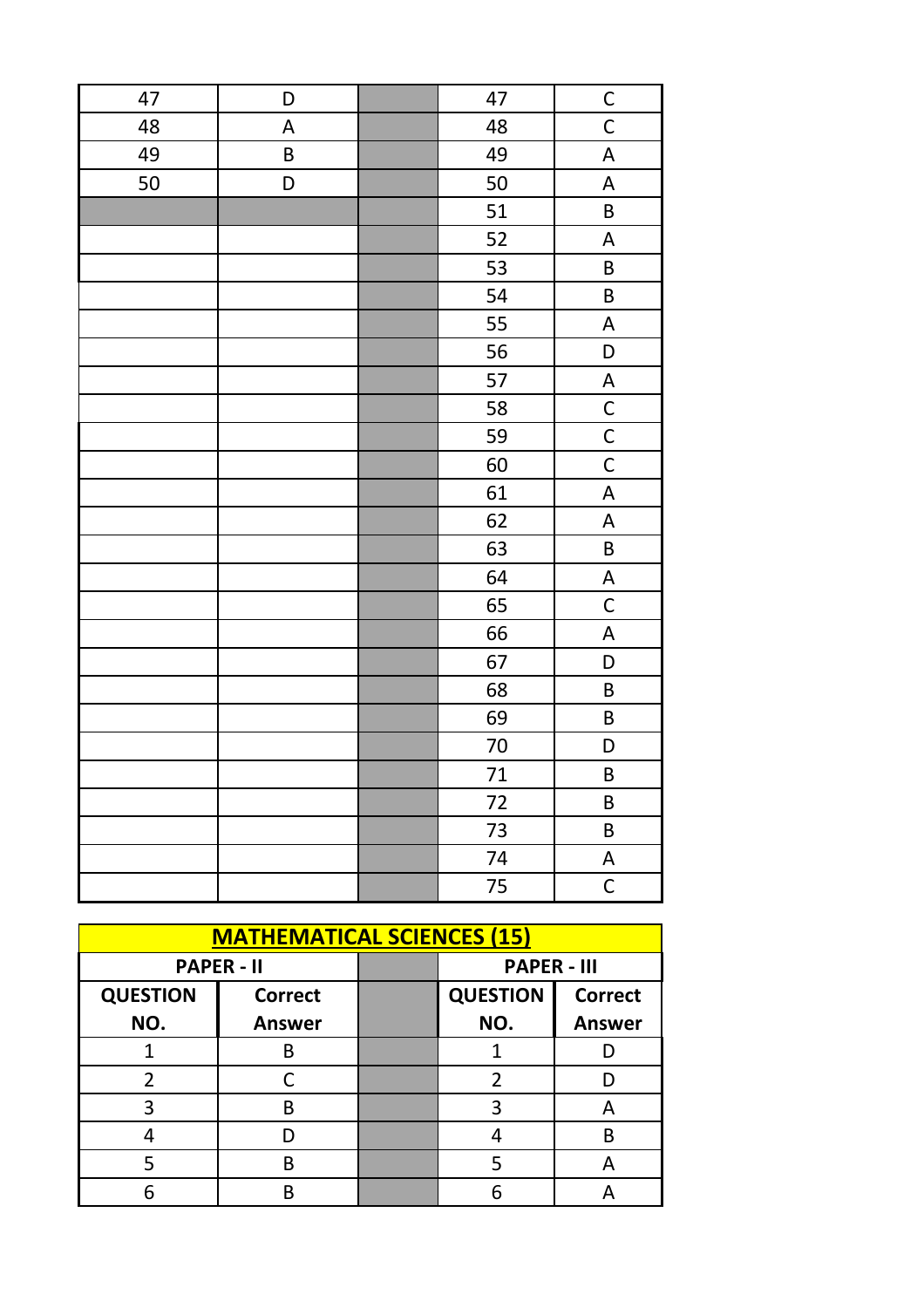| $\overline{7}$ | $\mathsf C$               | 7  | A                         |
|----------------|---------------------------|----|---------------------------|
| 8              | D                         | 8  | B                         |
| 9              | $\sf B$                   | 9  | $\sf B$                   |
| 10             | D                         | 10 | $\sf B$                   |
| 11             | $\boldsymbol{\mathsf{A}}$ | 11 | $\boldsymbol{\mathsf{A}}$ |
| 12             | $\mathsf C$               | 12 | $\boldsymbol{\mathsf{A}}$ |
| 13             | $\sf B$                   | 13 | $\overline{C}$            |
| 14             | $\mathsf C$               | 14 | $\overline{C}$            |
| 15             | $\mathsf{C}$              | 15 | $\overline{\mathsf{C}}$   |
| 16             | $\mathsf C$               | 16 | $\boldsymbol{\mathsf{A}}$ |
| 17             | A                         | 17 | $\boldsymbol{\mathsf{A}}$ |
| 18             | $\mathsf C$               | 18 | D                         |
| 19             | $\mathsf C$               | 19 | $\boldsymbol{\mathsf{A}}$ |
| 20             | $\sf B$                   | 20 | D                         |
| 21             | $\mathsf C$               | 21 | A                         |
| 22             | D                         | 22 | $\mathsf C$               |
| 23             | $\mathsf C$               | 23 | D                         |
| 24             | A                         | 24 | $\boldsymbol{\mathsf{A}}$ |
| 25             | $\mathsf D$               | 25 | $\boldsymbol{\mathsf{A}}$ |
| 26             | $\mathsf{C}$              | 26 | $\sf B$                   |
| 27             | $\mathsf C$               | 27 | D                         |
| 28             | $\mathsf C$               | 28 | $\sf B$                   |
| 29             | $\mathsf C$               | 29 | $\sf B$                   |
| 30             | D                         | 30 | $\mathsf{C}$              |
| 31             | A                         | 31 | B                         |
| 32             | D                         | 32 | $\mathsf{C}$              |
| 33             | $\sf B$                   | 33 | $\mathsf{C}$              |
| 34             | D                         | 34 | $\boldsymbol{\mathsf{A}}$ |
| 35             | $\mathsf C$               | 35 | $\sf B$                   |
| 36             | A                         | 36 | $\mathsf C$               |
| 37             | $\mathsf C$               | 37 | $\mathsf A$               |
| 38             | $\mathsf{C}$              | 38 | A                         |
| 39             | $\mathsf C$               | 39 | B                         |
| 40             | $\sf B$                   | 40 | A                         |
| 41             | D                         | 41 | $\mathsf C$               |
| 42             | $\mathsf C$               | 42 | B                         |
| 43             | $\sf B$                   | 43 | $\mathsf A$               |
| 44             | $\mathsf C$               | 44 | B                         |
| 45             | $\mathsf C$               | 45 | B                         |
| 46             | A                         | 46 | $\mathsf C$               |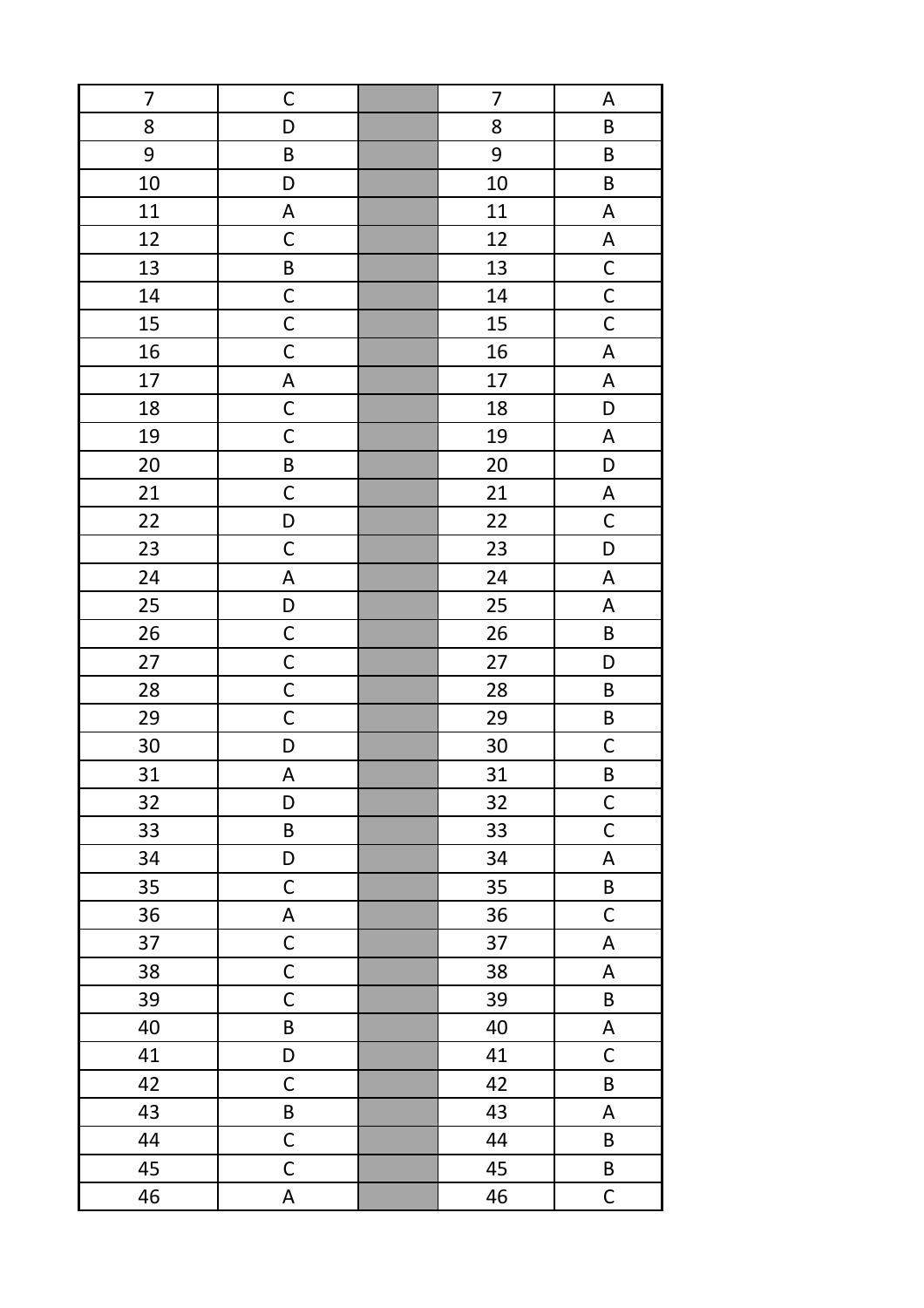| 47 | $\mathsf C$               | 47             | D                         |
|----|---------------------------|----------------|---------------------------|
| 48 | $\overline{\mathsf{A}}$   | 48             | $\mathsf C$               |
| 49 | $\mathsf C$               | 49             | $\sf B$                   |
| 50 | $\boldsymbol{\mathsf{A}}$ | 50             | $\overline{C}$            |
|    |                           | 51             | $\overline{C}$            |
|    |                           | 52             | $\overline{C}$            |
|    |                           | 53             | $\overline{\mathsf{B}}$   |
|    |                           | 54             | $\sf B$                   |
|    |                           | 55             | $\boldsymbol{\mathsf{A}}$ |
|    |                           | 56             | $\sf B$                   |
|    |                           | 57             | $\mathsf{D}$              |
|    |                           | 58             | $\boldsymbol{\mathsf{A}}$ |
|    |                           | 59             | $\boldsymbol{\mathsf{A}}$ |
|    |                           | 60             | $\sf B$                   |
|    |                           | 61             | D                         |
|    |                           | 62             | $\boldsymbol{\mathsf{A}}$ |
|    |                           | 63             | $\boldsymbol{\mathsf{A}}$ |
|    |                           | 64             | $\sf B$                   |
|    |                           | 65             | A                         |
|    |                           | 66             | $\sf B$                   |
|    |                           | 67             | $\overline{\mathsf{B}}$   |
|    |                           | 68             | $\overline{\mathsf{A}}$   |
|    |                           | 69             | $\mathsf A$               |
|    |                           | 70             | $\boldsymbol{\mathsf{A}}$ |
|    |                           | 71             | $\mathsf C$               |
|    |                           | $\frac{1}{72}$ | D                         |
|    |                           | 73             | $\boldsymbol{\mathsf{A}}$ |
|    |                           | 74             | $\boldsymbol{\mathsf{A}}$ |
|    |                           | 75             | B                         |

| <b>PHYSICAL SCIENCES (16)</b> |                   |  |                    |                |
|-------------------------------|-------------------|--|--------------------|----------------|
|                               | <b>PAPER - II</b> |  | <b>PAPER - III</b> |                |
| <b>QUESTION</b>               | <b>Correct</b>    |  | <b>QUESTION</b>    | <b>Correct</b> |
| NO.                           | <b>Answer</b>     |  | NO.                | <b>Answer</b>  |
|                               | B                 |  |                    |                |
| 2                             | B                 |  | 2                  | В              |
| 3                             | B                 |  | 3                  | А              |
|                               |                   |  |                    |                |
|                               | А                 |  | 5                  |                |
|                               |                   |  | հ                  |                |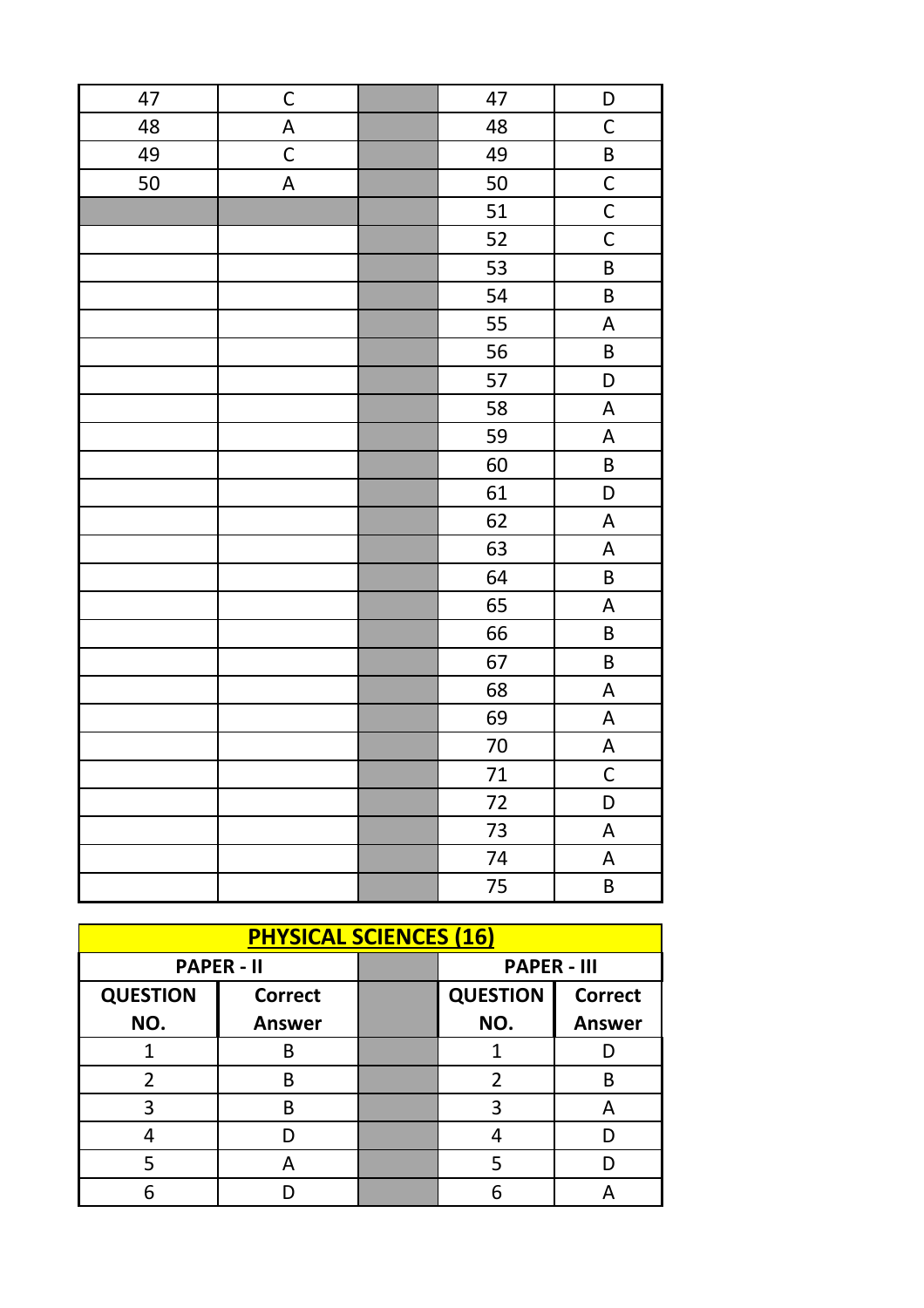| $\overline{7}$ | $\mathsf C$               | $\overline{7}$ | D                         |
|----------------|---------------------------|----------------|---------------------------|
| 8              | $\boldsymbol{\mathsf{A}}$ | 8              | $\mathsf C$               |
| 9              | $\sf B$                   | 9              | $\boldsymbol{\mathsf{A}}$ |
| 10             | $\mathsf A$               | 10             | $\overline{C}$            |
| 11             | $\mathsf C$               | 11             | $\overline{C}$            |
| 12             | $\sf B$                   | 12             | $\mathsf D$               |
| 13             | $\mathsf A$               | 13             | $\mathsf{C}$              |
| 14             | A                         | 14             | $\boldsymbol{\mathsf{A}}$ |
| 15             | A                         | 15             | $\boldsymbol{\mathsf{A}}$ |
| 16             | $\sf B$                   | 16             | $\boldsymbol{\mathsf{A}}$ |
| 17             | D                         | 17             | $\mathsf C$               |
| 18             | A                         | 18             | A                         |
| 19             | $\mathsf C$               | 19             | $\mathsf D$               |
| 20             | $\mathsf C$               | 20             | $\mathsf C$               |
| 21             | D                         | 21             | $\mathsf C$               |
| 22             | $\mathsf C$               | 22             | $\sf B$                   |
| 23             | $\sf B$                   | 23             | $\mathsf D$               |
| 24             | $\mathsf C$               | 24             | $\mathsf D$               |
| 25             | $\mathsf A$               | 25             | $\mathsf{C}$              |
| 26             | D                         | 26             | $\mathsf{C}$              |
| 27             | $\mathsf C$               | 27             | $\sf B$                   |
| 28             | A                         | 28             | $\mathsf C$               |
| 29             | A                         | 29             | D                         |
| 30             | $\sf B$                   | 30             | $\sf B$                   |
| 31             | $\sf B$                   | 31             | $\sf B$                   |
| 32             | $\sf B$                   | 32             | $\sf B$                   |
| 33             | $\sf B$                   | 33             | $\sf B$                   |
| 34             | D                         | 34             | $\sf B$                   |
| 35             | $\sf B$                   | 35             | D                         |
| 36             | D                         | 36             | $\mathsf C$               |
| 37             | $\boldsymbol{\mathsf{A}}$ | 37             | A                         |
| 38             | $\mathsf C$               | 38             | D                         |
| 39             | A                         | 39             | $\mathsf C$               |
| 40             | B                         | 40             | D                         |
| 41             | D                         | 41             | $\boldsymbol{\mathsf{A}}$ |
| 42             | $\mathsf C$               | 42             | A                         |
| 43             | $\mathsf A$               | 43             | B                         |
| 44             | $\mathsf A$               | 44             | $\mathsf C$               |
| 45             | $\mathsf C$               | 45             | D                         |
| 46             | D                         | 46             | B                         |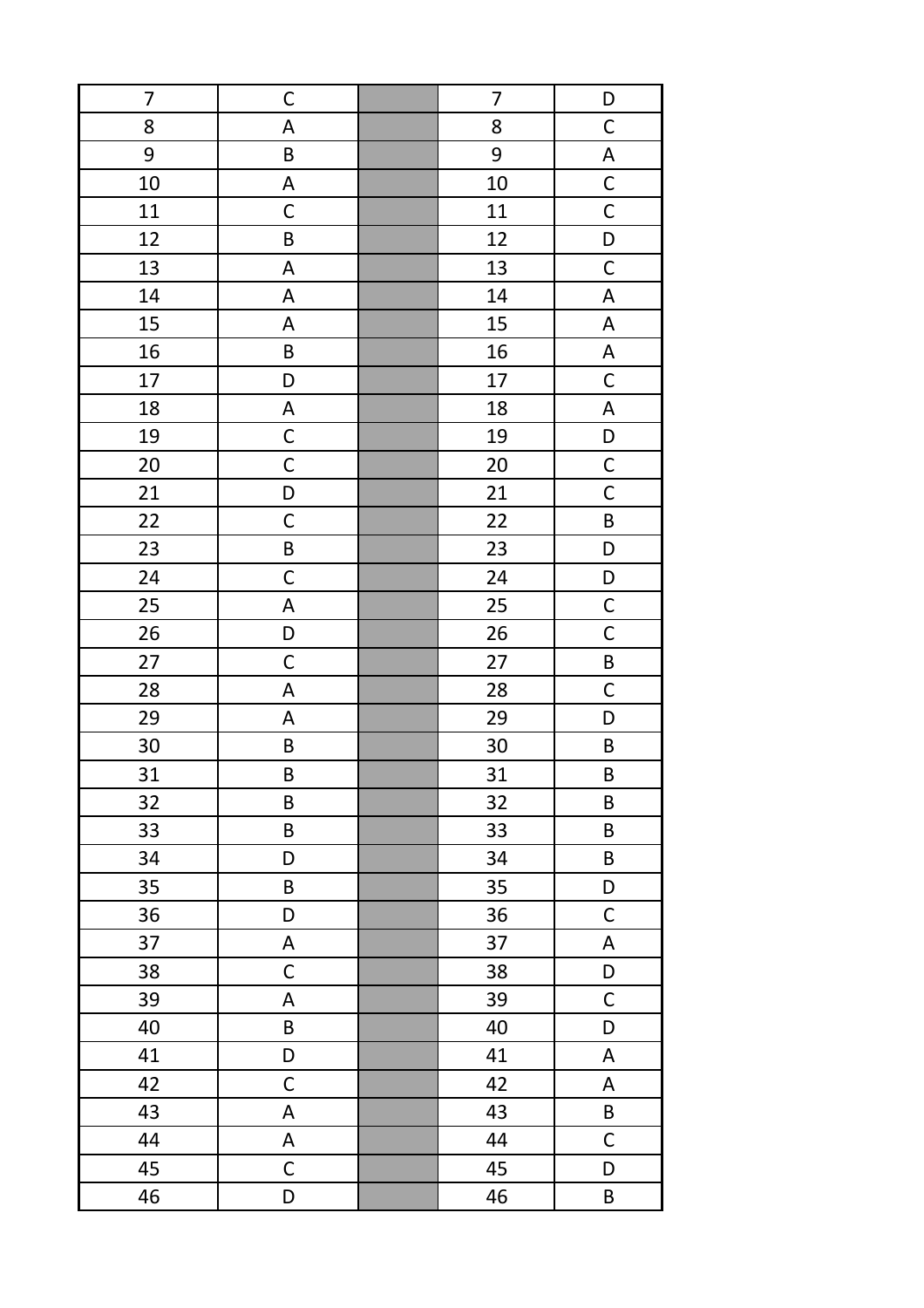| 47 | D           | 47     | D                                |
|----|-------------|--------|----------------------------------|
| 48 | $\sf B$     | 48     | $\sf B$                          |
| 49 | $\mathsf C$ | 49     | D                                |
| 50 | $\mathsf C$ | 50     | D                                |
|    |             | 51     | B                                |
|    |             | 52     | $\boldsymbol{\mathsf{A}}$        |
|    |             | 53     | $\boldsymbol{\mathsf{A}}$        |
|    |             | 54     | $\begin{array}{c} \n\end{array}$ |
|    |             | 55     | $\mathsf C$                      |
|    |             | 56     | $\mathsf C$                      |
|    |             | 57     | D                                |
|    |             | 58     | D                                |
|    |             | 59     | $\mathsf C$                      |
|    |             | 60     | D                                |
|    |             | 61     | $\sf B$                          |
|    |             | 62     | $\begin{array}{c} \n\end{array}$ |
|    |             | 63     | $\boldsymbol{\mathsf{A}}$        |
|    |             | 64     | $\sf B$                          |
|    |             | 65     | $\sf B$                          |
|    |             | 66     | D                                |
|    |             | 67     | $\mathsf C$                      |
|    |             | 68     | $\sf B$                          |
|    |             | 69     | $\mathsf D$                      |
|    |             | $70\,$ | A                                |
|    |             | 71     | $\overline{C}$                   |
|    |             | 72     | $\boldsymbol{\mathsf{A}}$        |
|    |             | 73     | D                                |
|    |             | 74     | $\sf B$                          |
|    |             | 75     | $\sf B$                          |

| <b>SOCIOLOGY (17)</b> |                   |  |                    |                |  |
|-----------------------|-------------------|--|--------------------|----------------|--|
|                       | <b>PAPER - II</b> |  | <b>PAPER - III</b> |                |  |
| <b>QUESTION</b>       | <b>Correct</b>    |  | <b>QUESTION</b>    | <b>Correct</b> |  |
| NO.                   | <b>Answer</b>     |  | NO.                | <b>Answer</b>  |  |
|                       | R                 |  |                    |                |  |
| 2                     |                   |  | 2                  |                |  |
| 3                     | А                 |  | 3                  |                |  |
|                       |                   |  |                    |                |  |
|                       | R                 |  |                    |                |  |
|                       |                   |  |                    |                |  |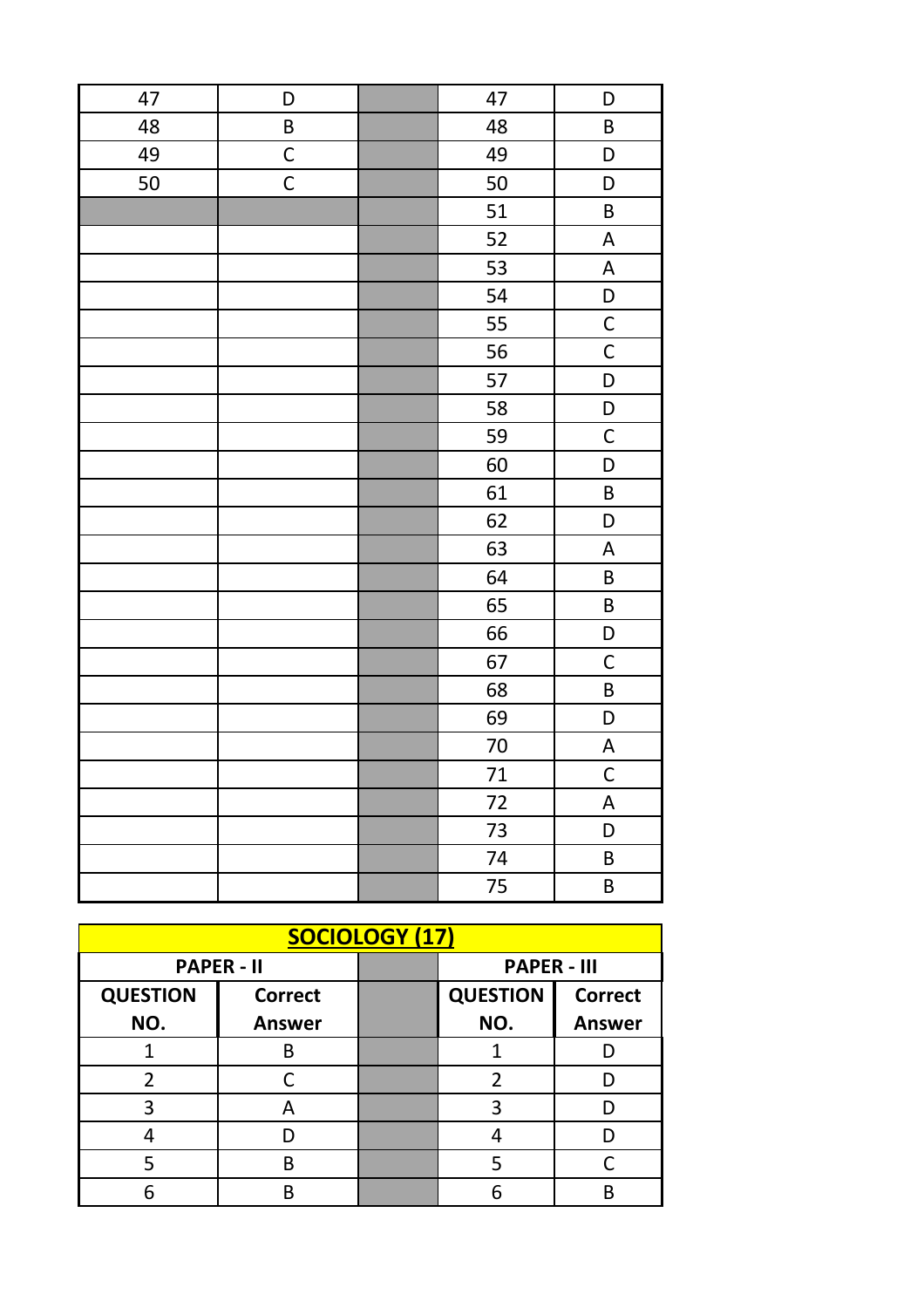| 7  | $\mathsf C$               | 7      | B                         |
|----|---------------------------|--------|---------------------------|
| 8  | D                         | 8      | D                         |
| 9  | $\mathsf C$               | 9      | $\boldsymbol{\mathsf{A}}$ |
| 10 | D                         | 10     | $\boldsymbol{\mathsf{A}}$ |
| 11 | $\sf B$                   | 11     | $\boldsymbol{\mathsf{A}}$ |
| 12 | $\mathsf C$               | 12     | $\overline{C}$            |
| 13 | $\sf B$                   | 13     | $\mathsf{C}$              |
| 14 | $\mathsf C$               | 14     | $\mathsf D$               |
| 15 | $\mathsf C$               | 15     | $\boldsymbol{\mathsf{A}}$ |
| 16 | D                         | 16     | A                         |
| 17 | $\sf B$                   | 17     | D                         |
| 18 | $\mathsf C$               | 18     | $\mathsf C$               |
| 19 | D                         | 19     | $\sf B$                   |
| 20 | D                         | $20\,$ | D                         |
| 21 | D                         | 21     | D                         |
| 22 | D                         | 22     | $\mathsf C$               |
| 23 | $\sf B$                   | 23     | $\boldsymbol{\mathsf{A}}$ |
| 24 | $\sf B$                   | 24     | $\mathsf D$               |
| 25 | D                         | 25     | $\mathsf C$               |
| 26 | $\sf B$                   | 26     | $\boldsymbol{\mathsf{A}}$ |
| 27 | $\mathsf A$               | 27     | $\sf B$                   |
| 28 | $\mathsf A$               | 28     | D                         |
| 29 | $\mathsf C$               | 29     | $\boldsymbol{\mathsf{A}}$ |
| 30 | A                         | 30     | D                         |
| 31 | D                         | 31     | D                         |
| 32 | A                         | 32     | $\mathsf A$               |
| 33 | D                         | 33     | $\boldsymbol{\mathsf{A}}$ |
| 34 | $\sf B$                   | 34     | $\boldsymbol{\mathsf{A}}$ |
| 35 | $\mathsf A$               | 35     | A                         |
| 36 | D                         | 36     | $\sf B$                   |
| 37 | $\mathsf A$               | 37     | $\sf B$                   |
| 38 | $\boldsymbol{\mathsf{A}}$ | 38     | A                         |
| 39 | $\mathsf C$               | 39     | B                         |
| 40 | $\boldsymbol{\mathsf{A}}$ | 40     | $\sf B$                   |
| 41 | $\mathsf C$               | 41     | $\boldsymbol{\mathsf{A}}$ |
| 42 | $\sf A$                   | 42     | $\mathsf C$               |
| 43 | $\mathsf{C}$              | 43     | $\mathsf C$               |
| 44 | $\mathsf C$               | 44     | D                         |
| 45 | D                         | 45     | A                         |
| 46 | A                         | 46     | B                         |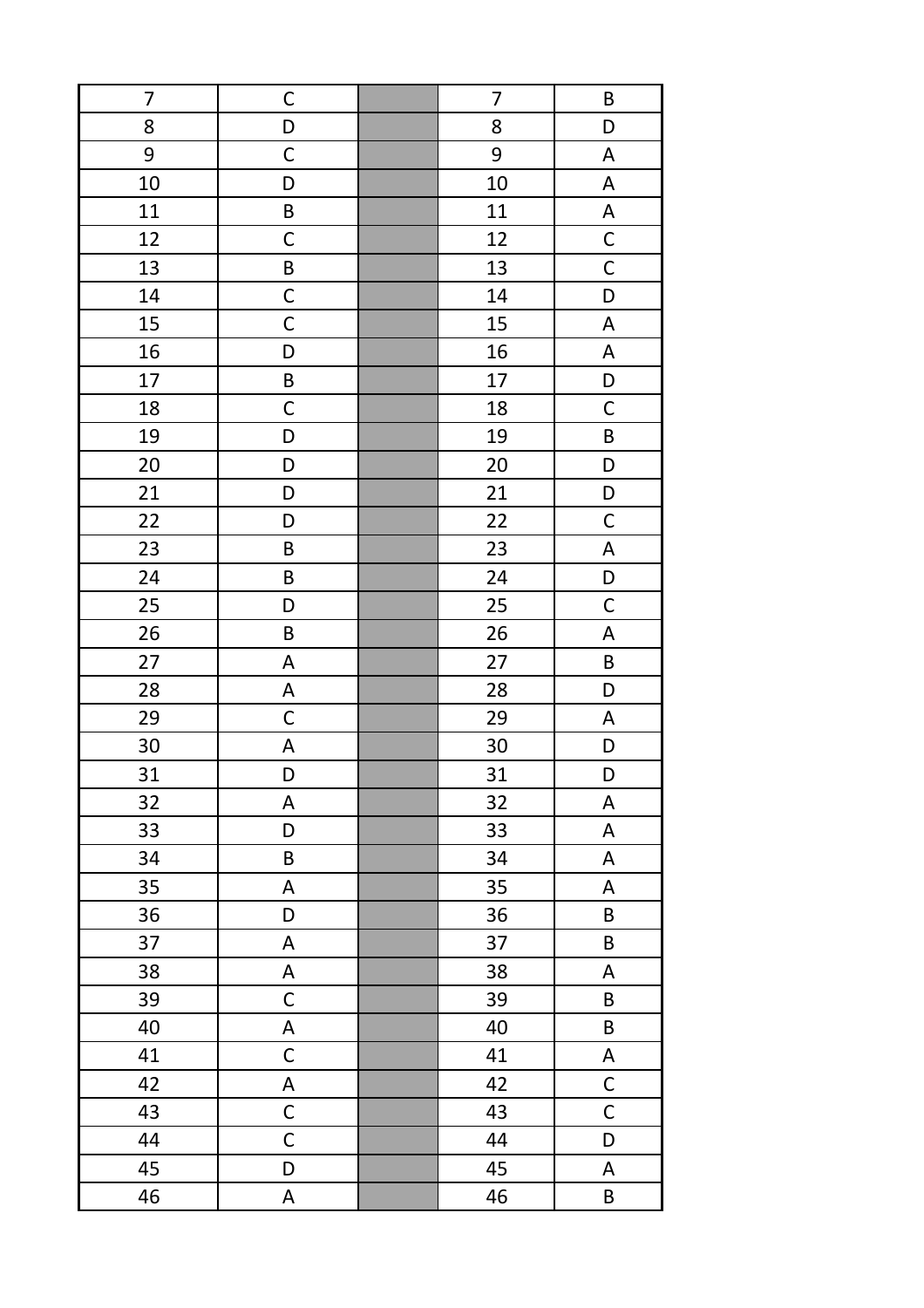| 47 | $\boldsymbol{\mathsf{A}}$ | 47     | A                                |
|----|---------------------------|--------|----------------------------------|
| 48 | A                         | 48     | $\boldsymbol{\mathsf{A}}$        |
| 49 | $\boldsymbol{\mathsf{A}}$ | 49     | $\sf B$                          |
| 50 | D                         | 50     | B                                |
|    |                           | 51     | $\overline{C}$                   |
|    |                           | 52     | $\overline{C}$                   |
|    |                           | 53     | $\mathsf{C}$                     |
|    |                           | 54     | $\mathsf{C}$                     |
|    |                           | 55     | $\begin{array}{c} \n\end{array}$ |
|    |                           | 56     | $\mathsf C$                      |
|    |                           | 57     | $\boldsymbol{\mathsf{A}}$        |
|    |                           | 58     | D                                |
|    |                           | 59     | $\boldsymbol{\mathsf{A}}$        |
|    |                           | 60     | $\mathsf{C}$                     |
|    |                           | 61     | $\mathsf{C}$                     |
|    |                           | 62     | $\boldsymbol{\mathsf{A}}$        |
|    |                           | 63     | $\mathsf B$                      |
|    |                           | 64     | $\mathsf{D}$                     |
|    |                           | 65     | $\mathsf{C}$                     |
|    |                           | 66     | $\mathsf C$                      |
|    |                           | 67     | $\boldsymbol{\mathsf{A}}$        |
|    |                           | 68     | $\sf B$                          |
|    |                           | 69     | $\sf B$                          |
|    |                           | $70\,$ | $\sf B$                          |
|    |                           | 71     | $\mathsf D$                      |
|    |                           | 72     | $\mathsf{C}$                     |
|    |                           | 73     | $\boldsymbol{\mathsf{A}}$        |
|    |                           | 74     | $\mathsf{C}$                     |
|    |                           | 75     | $\sf B$                          |

| <b>PSYCHOLOGY (18)</b> |                   |  |                    |                |
|------------------------|-------------------|--|--------------------|----------------|
|                        | <b>PAPER - II</b> |  | <b>PAPER - III</b> |                |
| <b>QUESTION</b>        | <b>Correct</b>    |  | <b>QUESTION</b>    | <b>Correct</b> |
| NO.                    | <b>Answer</b>     |  | NO.                | <b>Answer</b>  |
|                        |                   |  |                    |                |
| 2                      | А                 |  | 2                  |                |
| 3                      | B                 |  | ੨                  |                |
|                        |                   |  |                    | А              |
|                        |                   |  |                    |                |
|                        | R                 |  |                    |                |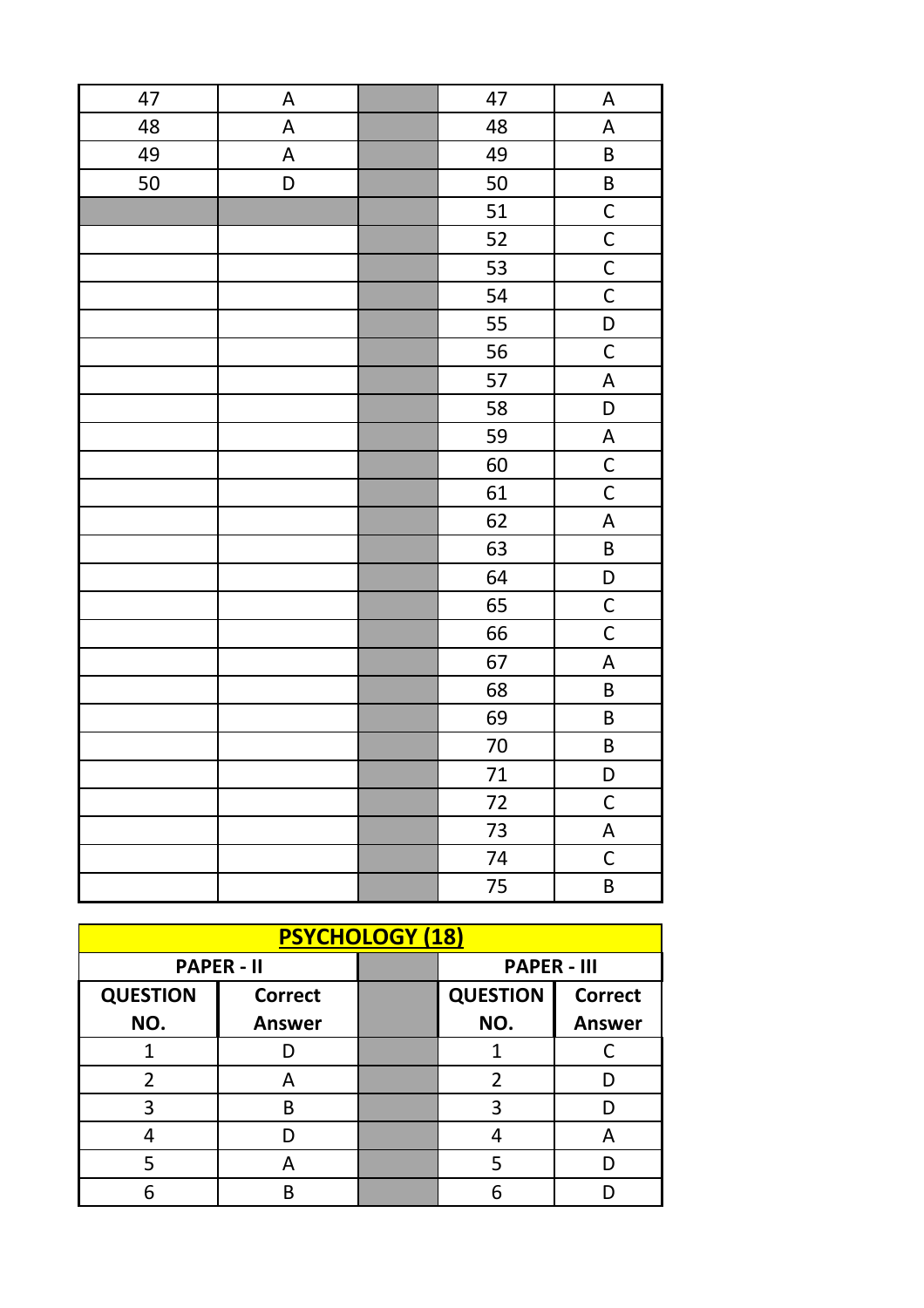| 7  | B                         | 7  | $\mathsf{C}$              |
|----|---------------------------|----|---------------------------|
| 8  | B                         | 8  | $\boldsymbol{\mathsf{A}}$ |
| 9  | $\sf B$                   | 9  | $\sf B$                   |
| 10 | A                         | 10 | $\boldsymbol{\mathsf{A}}$ |
| 11 | $\mathsf C$               | 11 | $\boldsymbol{\mathsf{A}}$ |
| 12 | A                         | 12 | $\mathsf C$               |
| 13 | $\sf B$                   | 13 | $\sf B$                   |
| 14 | A                         | 14 | $\boldsymbol{\mathsf{A}}$ |
| 15 | D                         | 15 | $\mathsf C$               |
| 16 | $\sf B$                   | 16 | A                         |
| 17 | D                         | 17 | D                         |
| 18 | D                         | 18 | B                         |
| 19 | $\mathsf C$               | 19 | D                         |
| 20 | D                         | 20 | $\mathsf C$               |
| 21 | $\mathsf A$               | 21 | $\sf B$                   |
| 22 | $\mathsf C$               | 22 | D                         |
| 23 | $\sf A$                   | 23 | $\sf B$                   |
| 24 | $\mathsf A$               | 24 | $\boldsymbol{\mathsf{A}}$ |
| 25 | D                         | 25 | $\boldsymbol{\mathsf{A}}$ |
| 26 | $\boldsymbol{\mathsf{A}}$ | 26 | $\mathsf{C}$              |
| 27 | $\mathsf C$               | 27 | $\sf B$                   |
| 28 | A                         | 28 | D                         |
| 29 | D                         | 29 | A                         |
| 30 | A                         | 30 | A                         |
| 31 | A                         | 31 | D                         |
| 32 | $\sf B$                   | 32 | $\boldsymbol{\mathsf{A}}$ |
| 33 | D                         | 33 | A                         |
| 34 | D                         | 34 | $\mathsf C$               |
| 35 | A                         | 35 | $\sf B$                   |
| 36 | $\sf B$                   | 36 | $\mathsf A$               |
| 37 | $\mathsf C$               | 37 | $\boldsymbol{\mathsf{A}}$ |
| 38 | D                         | 38 | D                         |
| 39 | $\mathsf A$               | 39 | D                         |
| 40 | D                         | 40 | A                         |
| 41 | A                         | 41 | D                         |
| 42 | D                         | 42 | B                         |
| 43 | D                         | 43 | $\boldsymbol{\mathsf{A}}$ |
| 44 | D                         | 44 | $\mathsf C$               |
| 45 | D                         | 45 | A                         |
| 46 | A                         | 46 | B                         |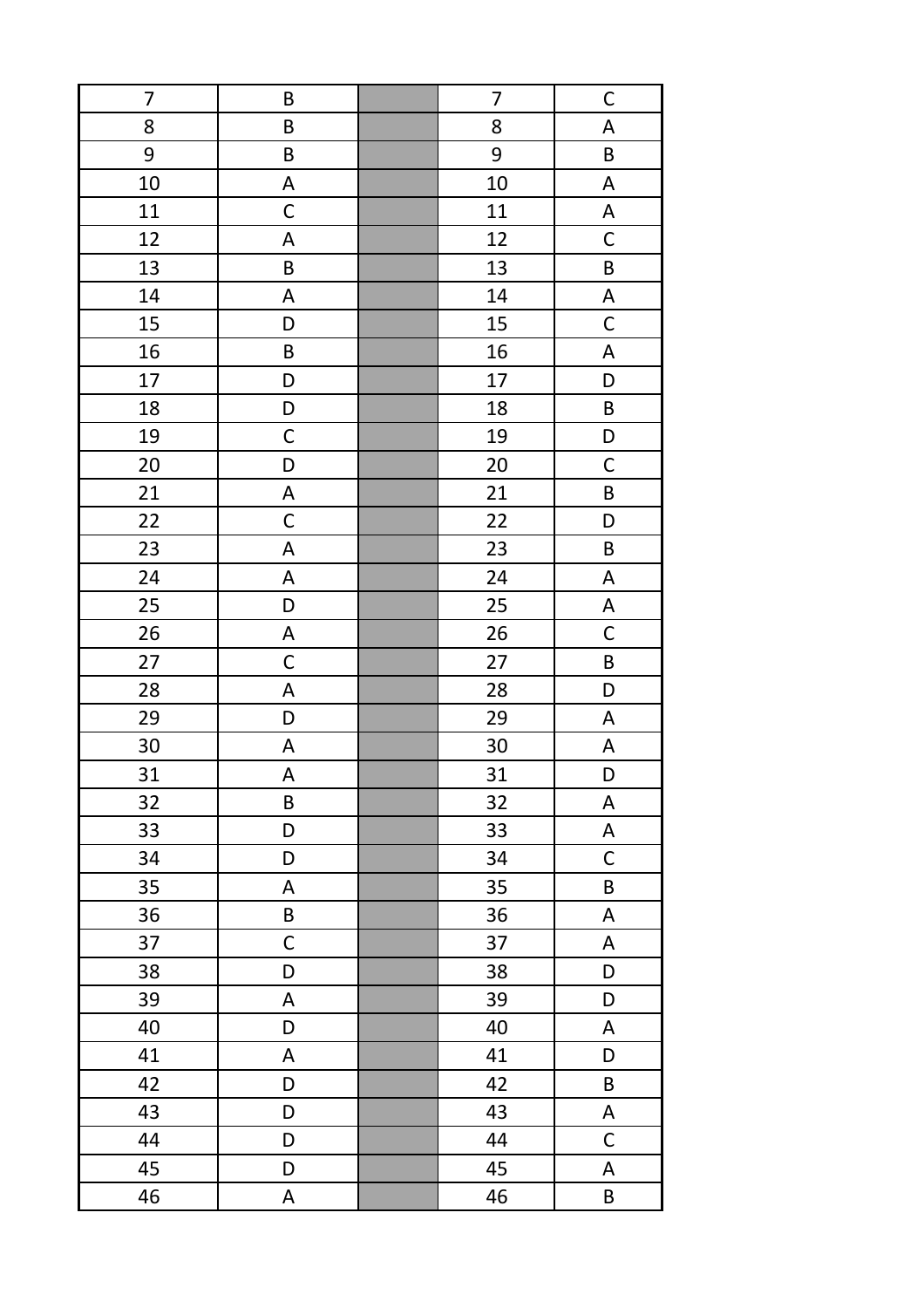| 47 | D                         | 47     | D                                |
|----|---------------------------|--------|----------------------------------|
| 48 | $\boldsymbol{\mathsf{A}}$ | 48     | D                                |
| 49 | $\mathsf C$               | 49     | $\sf B$                          |
| 50 | $\mathsf A$               | 50     | D                                |
|    |                           | 51     | $\boldsymbol{\mathsf{A}}$        |
|    |                           | 52     | $\overline{C}$                   |
|    |                           | 53     | $\overline{C}$                   |
|    |                           | 54     | $\overline{C}$                   |
|    |                           | 55     | $\overline{C}$                   |
|    |                           | 56     | $\mathsf{C}$                     |
|    |                           | 57     | A                                |
|    |                           | 58     | $\sf B$                          |
|    |                           | 59     | $\mathsf C$                      |
|    |                           | 60     | D                                |
|    |                           | 61     | $\boldsymbol{\mathsf{A}}$        |
|    |                           | 62     | $\mathsf{C}$                     |
|    |                           | 63     | $\sf B$                          |
|    |                           | 64     | $\begin{array}{c} \n\end{array}$ |
|    |                           | 65     | $\begin{array}{c} \n\end{array}$ |
|    |                           | 66     | $\sf B$                          |
|    |                           | 67     | $\boldsymbol{\mathsf{A}}$        |
|    |                           | 68     | $\sf B$                          |
|    |                           | 69     | D                                |
|    |                           | $70\,$ | B                                |
|    |                           | 71     | $\boldsymbol{\mathsf{A}}$        |
|    |                           | $72\,$ | D                                |
|    |                           | 73     | $\sf B$                          |
|    |                           | 74     | $\mathsf A$                      |
|    |                           | 75     | D                                |

| <b>LIBRARY &amp; INFORMATION SCIENCE (19)</b> |                   |  |                    |                |
|-----------------------------------------------|-------------------|--|--------------------|----------------|
|                                               | <b>PAPER - II</b> |  | <b>PAPER - III</b> |                |
| <b>QUESTION</b>                               | <b>Correct</b>    |  | <b>QUESTION</b>    | <b>Correct</b> |
| NO.                                           | <b>Answer</b>     |  | NO.                | <b>Answer</b>  |
|                                               |                   |  |                    | А              |
| $\mathfrak{p}$                                |                   |  | 2                  | B              |
| 3                                             |                   |  |                    |                |
|                                               | А                 |  |                    |                |
|                                               |                   |  |                    |                |
|                                               |                   |  |                    |                |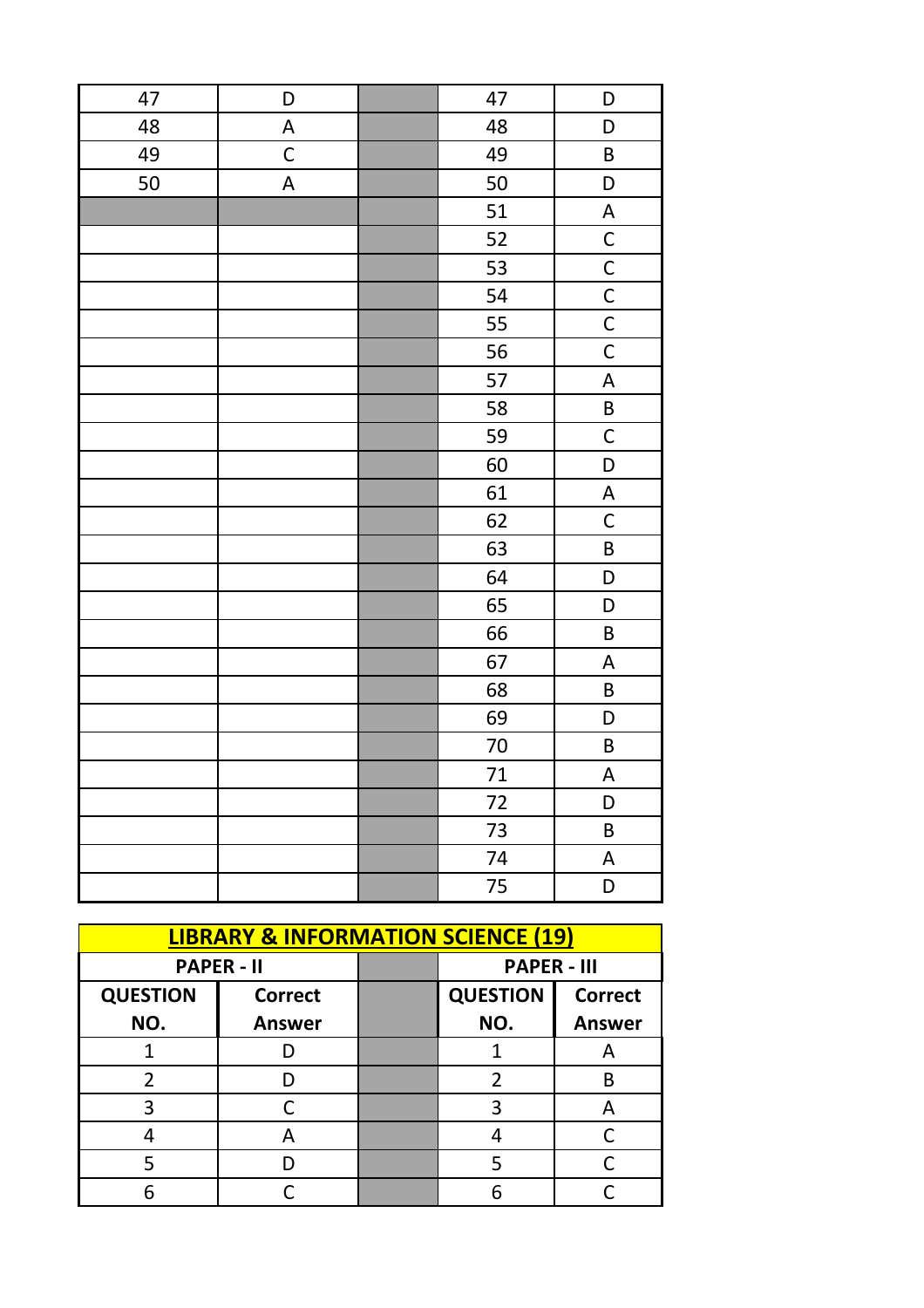| $\overline{7}$ | C                         | 7      | $\mathsf{C}$              |
|----------------|---------------------------|--------|---------------------------|
| 8              | $\sf B$                   | 8      | $\sf B$                   |
| 9              | $\boldsymbol{\mathsf{A}}$ | 9      | $\sf B$                   |
| 10             | A                         | 10     | $\boldsymbol{\mathsf{A}}$ |
| 11             | D                         | 11     | $\sf B$                   |
| 12             | A                         | 12     | $\mathsf{C}$              |
| 13             | A                         | 13     | $\mathsf{C}$              |
| 14             | $\sf B$                   | 14     | $\boldsymbol{\mathsf{A}}$ |
| 15             | D                         | 15     | $\mathsf C$               |
| 16             | $\sf B$                   | 16     | D                         |
| 17             | $\sf B$                   | $17\,$ | $\sf B$                   |
| 18             | $\mathsf C$               | 18     | B                         |
| 19             | A                         | 19     | B                         |
| 20             | $\mathsf C$               | $20\,$ | A                         |
| 21             | B                         | 21     | A                         |
| 22             | A                         | 22     | D                         |
| 23             | $\sf B$                   | 23     | $\boldsymbol{\mathsf{A}}$ |
| 24             | $\sf B$                   | 24     | D                         |
| 25             | D                         | 25     | $\boldsymbol{\mathsf{A}}$ |
| 26             | $\mathsf C$               | 26     | $\sf B$                   |
| 27             | $\mathsf A$               | 27     | D                         |
| 28             | $\sf B$                   | 28     | A                         |
| 29             | D                         | 29     | $\mathsf C$               |
| 30             | $\mathsf C$               | 30     | D                         |
| 31             | $\mathsf C$               | 31     | B                         |
| 32             | $\mathsf C$               | 32     | B                         |
| 33             | $\boldsymbol{\mathsf{A}}$ | 33     | $\sf B$                   |
| 34             | $\boldsymbol{\mathsf{A}}$ | 34     | D                         |
| 35             | $\mathsf C$               | 35     | D                         |
| 36             | $\mathsf C$               | 36     | A                         |
| 37             | B                         | 37     | $\mathsf{C}$              |
| 38             | $\mathsf C$               | 38     | $\boldsymbol{\mathsf{A}}$ |
| 39             | D                         | 39     | A                         |
| 40             | D                         | 40     | $\mathsf C$               |
| 41             | $\mathsf A$               | 41     | $\sf B$                   |
| 42             | D                         | 42     | A                         |
| 43             | $\mathsf A$               | 43     | A                         |
| 44             | D                         | 44     | A                         |
| 45             | $\sf B$                   | 45     | $\mathsf C$               |
| 46             | $\mathsf C$               | 46     | B                         |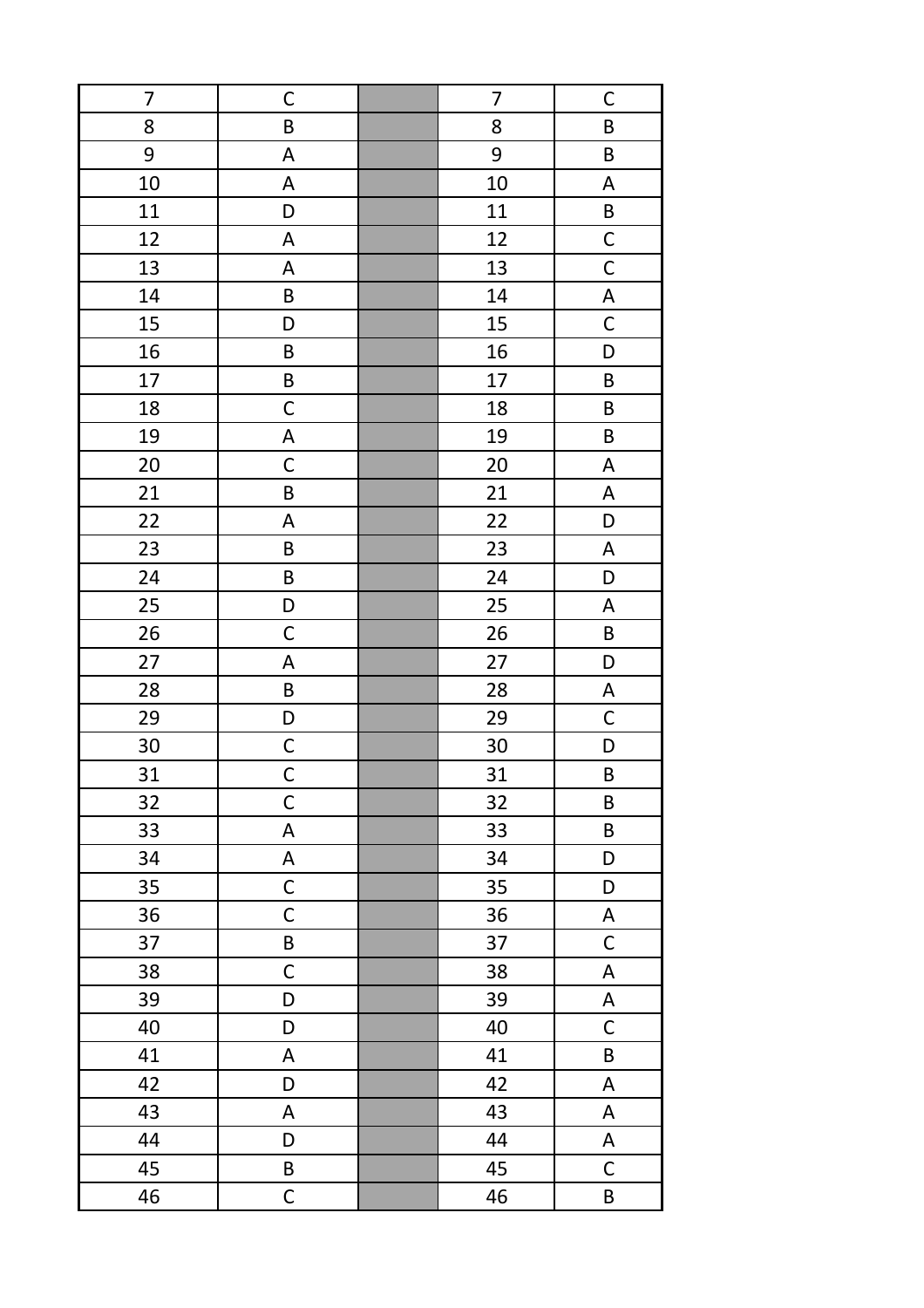| 47 | D           | 47 | $\sf B$                   |
|----|-------------|----|---------------------------|
| 48 | $\mathsf A$ | 48 | D                         |
| 49 | $\sf B$     | 49 | A                         |
| 50 | $\mathsf A$ | 50 | D                         |
|    |             | 51 | $\boldsymbol{\mathsf{A}}$ |
|    |             | 52 | $\mathsf A$               |
|    |             | 53 | $\boldsymbol{\mathsf{A}}$ |
|    |             | 54 | $\sf B$                   |
|    |             | 55 | $\sf B$                   |
|    |             | 56 | $\boldsymbol{\mathsf{A}}$ |
|    |             | 57 | $\boldsymbol{\mathsf{A}}$ |
|    |             | 58 | $\boldsymbol{\mathsf{A}}$ |
|    |             | 59 | $\mathsf C$               |
|    |             | 60 | $\mathsf A$               |
|    |             | 61 | D                         |
|    |             | 62 | $\sf B$                   |
|    |             | 63 | $\boldsymbol{\mathsf{A}}$ |
|    |             | 64 | $\mathsf D$               |
|    |             | 65 | $\mathsf C$               |
|    |             | 66 | D                         |
|    |             | 67 | $\sf B$                   |
|    |             | 68 | $\boldsymbol{\mathsf{A}}$ |
|    |             | 69 | $\sf B$                   |
|    |             | 70 | D                         |
|    |             | 71 | $\sf B$                   |
|    |             | 72 | $\mathsf{C}$              |
|    |             | 73 | $\mathsf C$               |
|    |             | 74 | D                         |
|    |             | 75 | $\mathsf C$               |

| <b>PHYSICAL EDUCATION (20)</b> |                   |  |                    |                |
|--------------------------------|-------------------|--|--------------------|----------------|
|                                | <b>PAPER - II</b> |  | <b>PAPER - III</b> |                |
| <b>QUESTION</b>                | <b>Correct</b>    |  | <b>QUESTION</b>    | <b>Correct</b> |
| NO.                            | <b>Answer</b>     |  | NO.                | <b>Answer</b>  |
|                                |                   |  |                    |                |
| 2                              | В                 |  | 2                  |                |
| 3                              |                   |  | 3                  | В              |
|                                | R                 |  |                    |                |
|                                | В                 |  |                    |                |
|                                |                   |  | հ                  |                |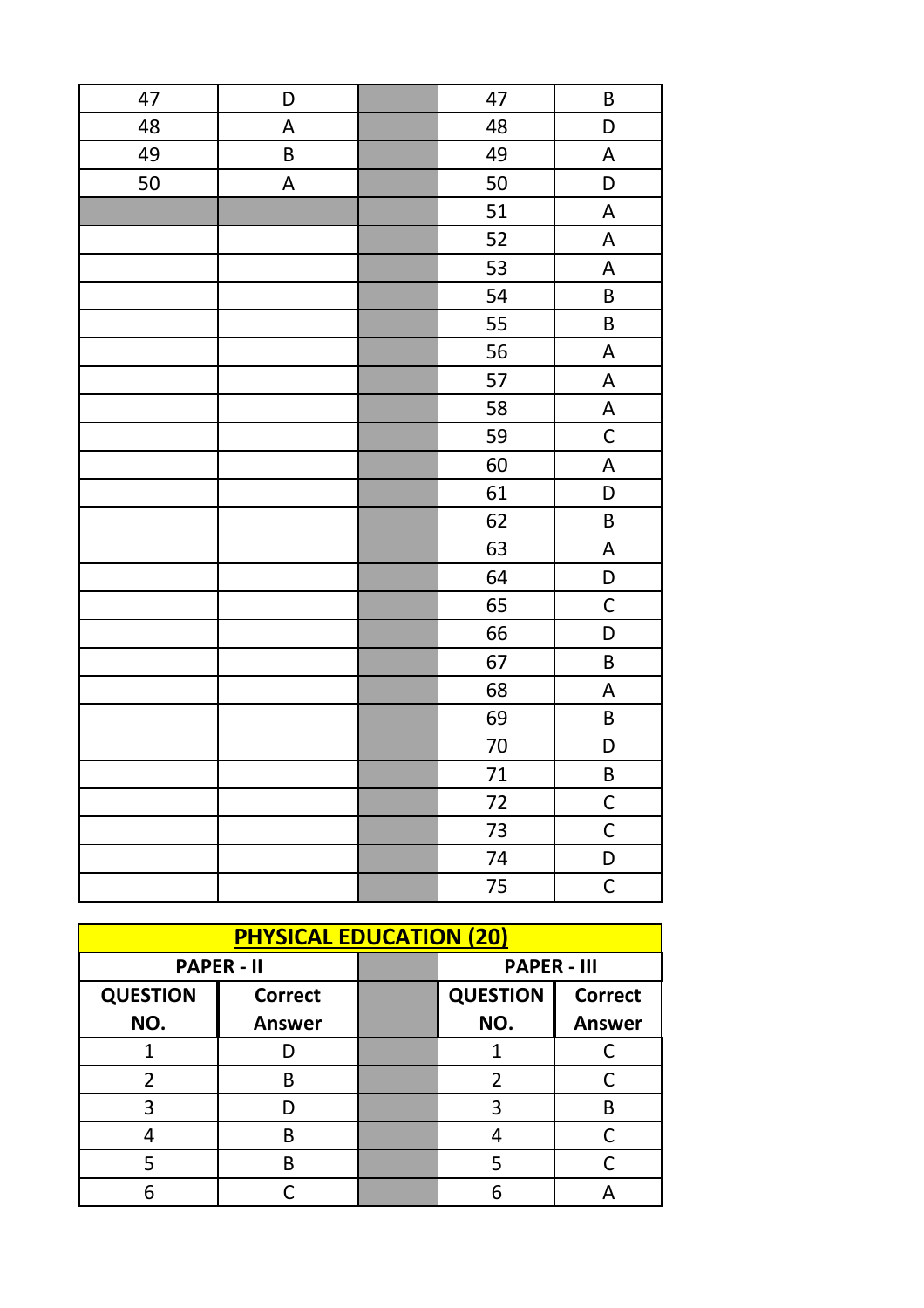| $\overline{7}$ | $\mathsf C$               | $\overline{7}$ | $\sf B$                   |
|----------------|---------------------------|----------------|---------------------------|
| 8              | A                         | 8              | $\mathsf C$               |
| 9              | $\mathsf A$               | 9              | $\sf B$                   |
| 10             | A                         | 10             | $\sf B$                   |
| 11             | $\mathsf A$               | 11             | D                         |
| 12             | D                         | 12             | D                         |
| 13             | D                         | 13             | $\sf B$                   |
| 14             | $\mathsf C$               | 14             | $\sf B$                   |
| 15             | $\mathsf C$               | 15             | B                         |
| 16             | $\mathsf C$               | 16             | D                         |
| 17             | B                         | 17             | A                         |
| 18             | $\sf B$                   | 18             | A                         |
| 19             | $\mathsf C$               | 19             | D                         |
| 20             | A                         | 20             | A                         |
| 21             | $\mathsf A$               | 21             | $\mathsf{C}$              |
| 22             | D                         | 22             | $\mathsf{C}$              |
| 23             | $\sf B$                   | 23             | $\mathsf D$               |
| 24             | $\mathsf C$               | 24             | $\sf B$                   |
| 25             | $\mathsf A$               | 25             | D                         |
| 26             | D                         | 26             | D                         |
| 27             | $\sf B$                   | 27             | $\boldsymbol{\mathsf{A}}$ |
| 28             | A                         | 28             | $\mathsf C$               |
| 29             | $\sf B$                   | 29             | $\sf B$                   |
| 30             | A                         | 30             | $\mathsf{C}$              |
| 31             | $\boldsymbol{\mathsf{A}}$ | 31             | $\sf B$                   |
| 32             | $\sf B$                   | 32             | $\mathsf C$               |
| 33             | $\mathsf A$               | 33             | $\sf B$                   |
| 34             | $\sf B$                   | 34             | D                         |
| 35             | $\mathsf C$               | 35             | $\sf B$                   |
| 36             | $\sf B$                   | 36             | $\mathsf C$               |
| 37             | $\mathsf C$               | 37             | D                         |
| 38             | $\mathsf C$               | 38             | D                         |
| 39             | $\mathsf A$               | 39             | B                         |
| 40             | $\mathsf C$               | 40             | B                         |
| 41             | D                         | 41             | B                         |
| 42             | A                         | 42             | A                         |
| 43             | $\sf B$                   | 43             | A                         |
| 44             | D                         | 44             | D                         |
| 45             | B                         | 45             | $\mathsf C$               |
| 46             | $\mathsf C$               | 46             | D                         |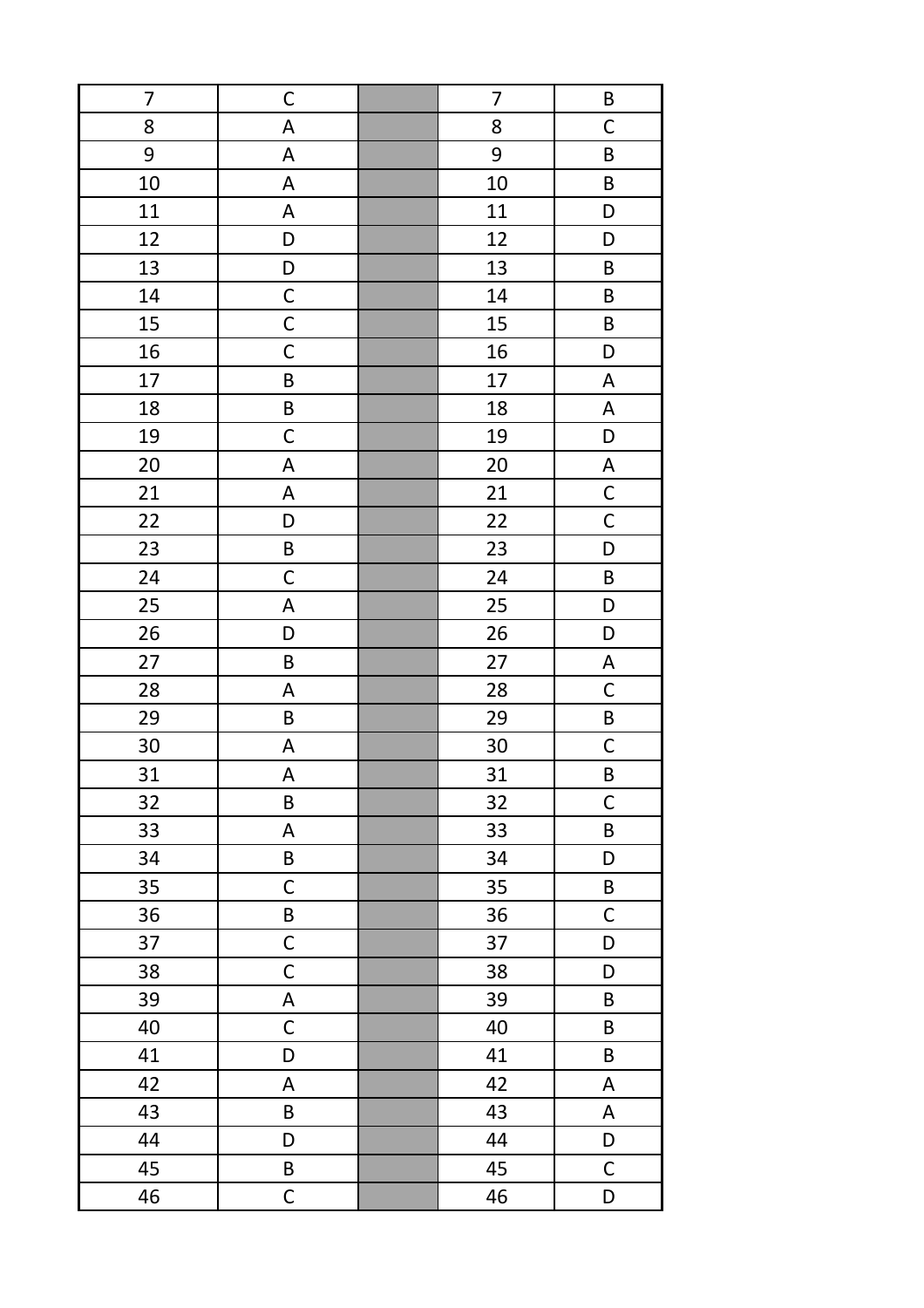| 47 | $\mathsf C$ | 47     | $\mathsf{C}$                     |
|----|-------------|--------|----------------------------------|
| 48 | $\mathsf C$ | 48     | $\boldsymbol{\mathsf{A}}$        |
| 49 | $\mathsf C$ | 49     | B                                |
| 50 | $\sf B$     | 50     | $\sf B$                          |
|    |             | 51     | B                                |
|    |             | 52     | D                                |
|    |             | 53     | D                                |
|    |             | 54     | $\sf B$                          |
|    |             | 55     | B                                |
|    |             | 56     | D                                |
|    |             | 57     | $\boldsymbol{\mathsf{A}}$        |
|    |             | 58     | $\mathsf C$                      |
|    |             | 59     | $\sf B$                          |
|    |             | 60     | $\sf B$                          |
|    |             | 61     | B                                |
|    |             | 62     | $\sf B$                          |
|    |             | 63     | $\boldsymbol{\mathsf{A}}$        |
|    |             | 64     | $\begin{array}{c} \n\end{array}$ |
|    |             | 65     | $\sf B$                          |
|    |             | 66     | D                                |
|    |             | 67     | $\boldsymbol{\mathsf{A}}$        |
|    |             | 68     | $\mathsf D$                      |
|    |             | 69     | $\mathsf{C}$                     |
|    |             | $70\,$ | D                                |
|    |             | 71     | D                                |
|    |             | 72     | D                                |
|    |             | 73     | $\boldsymbol{\mathsf{A}}$        |
|    |             | 74     | $\sf B$                          |
|    |             | 75     | $\sf B$                          |

| <b>ELECTRONIC SCIENCE (21)</b> |                   |  |                    |                |
|--------------------------------|-------------------|--|--------------------|----------------|
|                                | <b>PAPER - II</b> |  | <b>PAPER - III</b> |                |
| <b>QUESTION</b>                | <b>Correct</b>    |  | <b>QUESTION</b>    | <b>Correct</b> |
| NO.                            | <b>Answer</b>     |  | NO.                | <b>Answer</b>  |
|                                | B                 |  |                    | А              |
| $\overline{2}$                 |                   |  | 2                  |                |
| 3                              | R                 |  | 3                  | В              |
|                                |                   |  |                    |                |
| 5                              | A                 |  | 5                  |                |
|                                | R                 |  | հ                  | R              |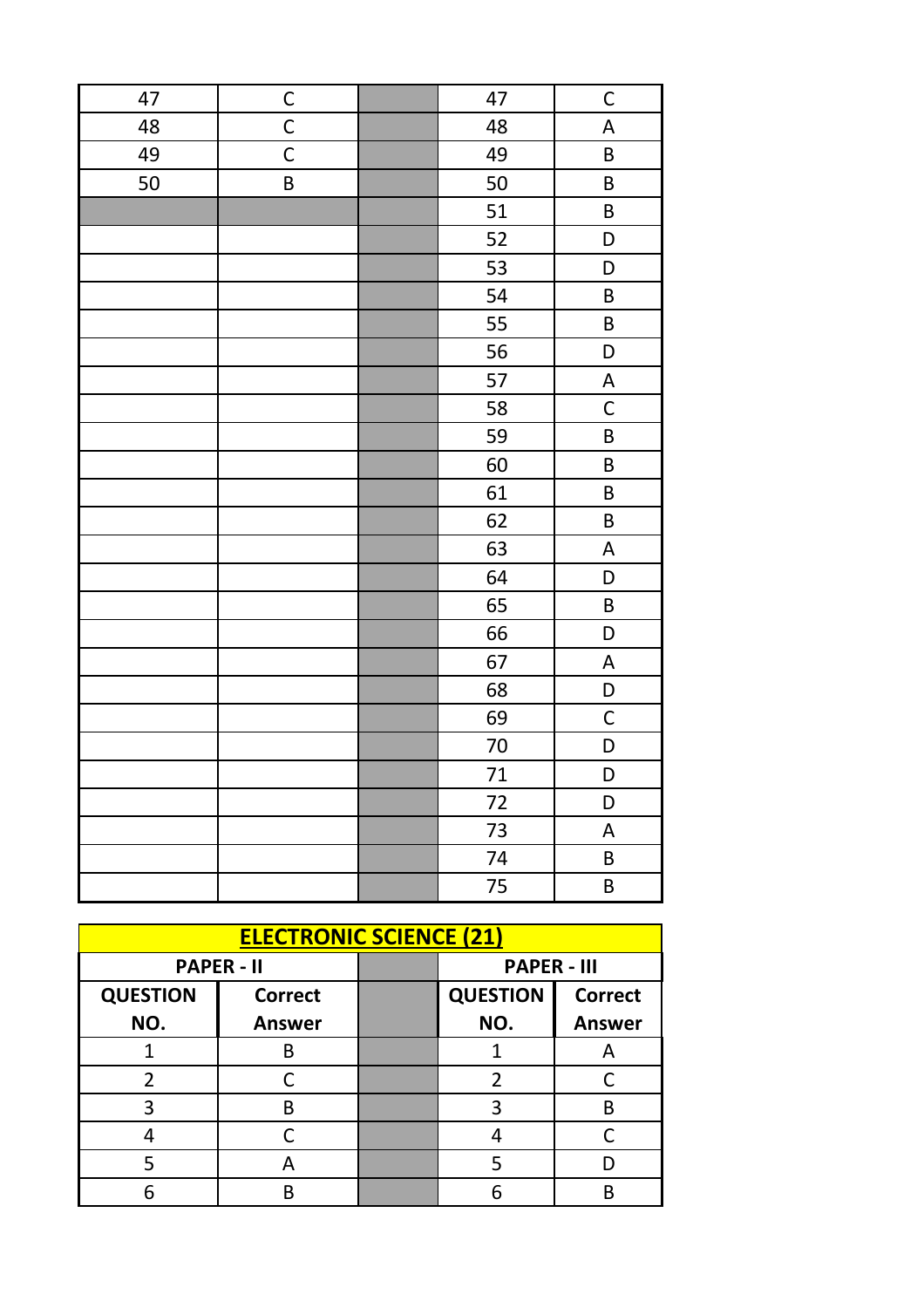| $\overline{7}$ | C                         | 7      | A                         |
|----------------|---------------------------|--------|---------------------------|
| 8              | $\mathsf C$               | 8      | D                         |
| 9              | $\sf B$                   | 9      | D                         |
| 10             | A                         | 10     | $\mathsf C$               |
| 11             | D                         | 11     | $\sf B$                   |
| 12             | D                         | 12     | $\mathsf A$               |
| 13             | D                         | 13     | D                         |
| 14             | D                         | 14     | A                         |
| 15             | $\sf B$                   | 15     | D                         |
| 16             | $\mathsf C$               | 16     | $\sf B$                   |
| 17             | A                         | 17     | A                         |
| 18             | $\sf B$                   | 18     | D                         |
| 19             | $\mathsf C$               | 19     | $\boldsymbol{\mathsf{A}}$ |
| 20             | $\sf B$                   | $20\,$ | $\sf B$                   |
| 21             | $\mathsf A$               | 21     | $\boldsymbol{\mathsf{A}}$ |
| 22             | $\sf B$                   | 22     | D                         |
| 23             | $\sf A$                   | 23     | $\sf B$                   |
| 24             | $\mathsf C$               | 24     | $\boldsymbol{\mathsf{A}}$ |
| 25             | $\sf B$                   | 25     | $\sf B$                   |
| 26             | D                         | 26     | $\mathsf C$               |
| 27             | $\sf B$                   | 27     | $\boldsymbol{\mathsf{A}}$ |
| 28             | $\mathsf A$               | 28     | $\mathsf C$               |
| 29             | D                         | 29     | D                         |
| 30             | A                         | 30     | B                         |
| 31             | $\sf B$                   | 31     | D                         |
| 32             | A                         | 32     | $\mathsf A$               |
| 33             | $\sf B$                   | 33     | $\boldsymbol{\mathsf{A}}$ |
| 34             | D                         | 34     | B                         |
| 35             | A                         | 35     | D                         |
| 36             | $\mathsf C$               | 36     | $\mathsf C$               |
| 37             | $\mathsf A$               | 37     | $\sf B$                   |
| 38             | D                         | 38     | $\mathsf C$               |
| 39             | $\mathsf A$               | 39     | $\sf B$                   |
| 40             | A                         | 40     | $\mathsf C$               |
| 41             | $\sf B$                   | 41     | $\sf B$                   |
| 42             | D                         | 42     | $\mathsf C$               |
| 43             | $\boldsymbol{\mathsf{A}}$ | 43     | B                         |
| 44             | $\mathsf C$               | 44     | $\mathsf C$               |
| 45             | $\sf A$                   | 45     | B                         |
| 46             | $\mathsf C$               | 46     | $\mathsf C$               |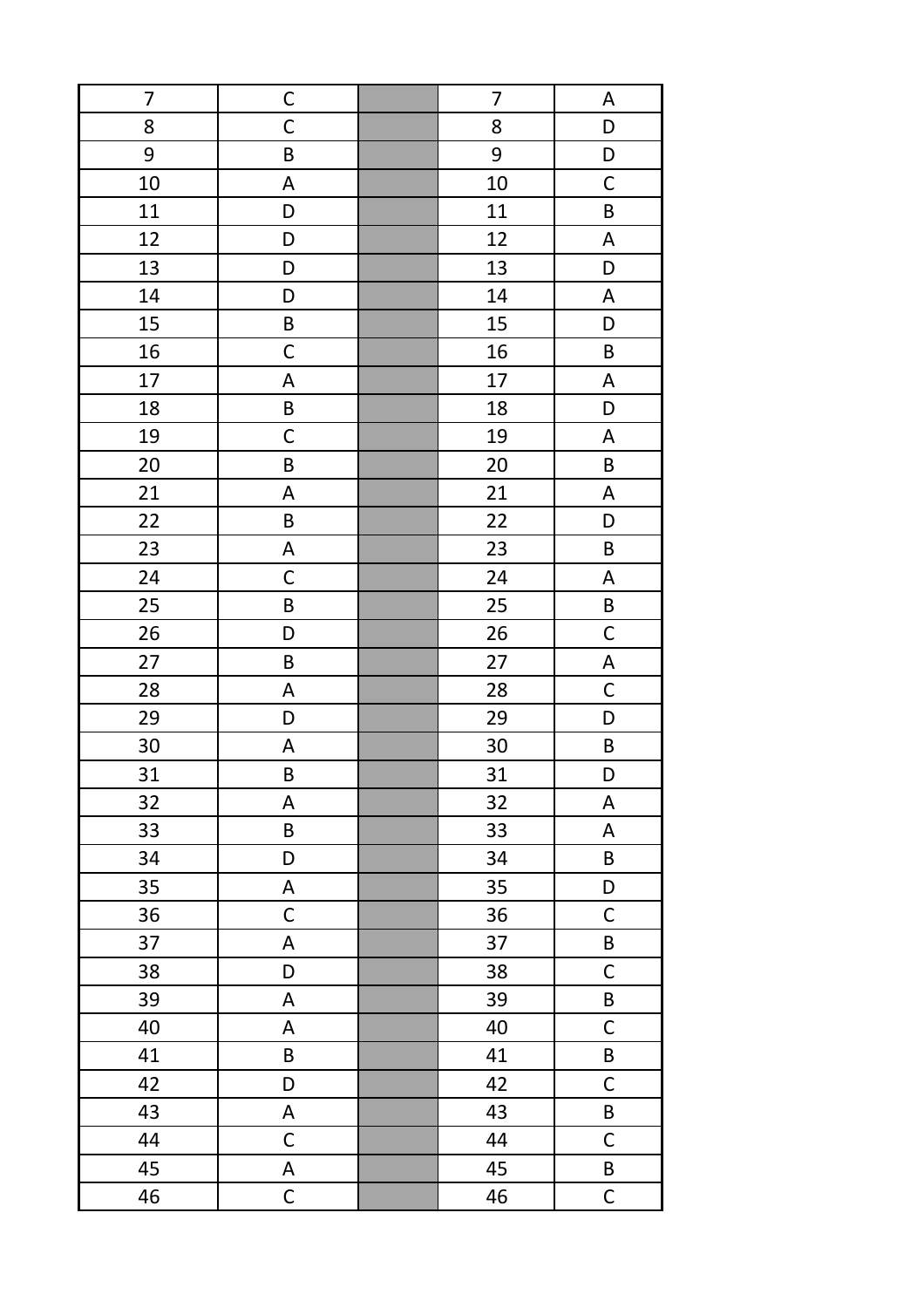| 47 | $\boldsymbol{\mathsf{A}}$ | 47              | D                                |
|----|---------------------------|-----------------|----------------------------------|
| 48 | $\sf B$                   | 48              | $\boldsymbol{\mathsf{A}}$        |
| 49 | $\sf B$                   | 49              | $\mathsf C$                      |
| 50 | $\sf B$                   | 50              | $\boldsymbol{\mathsf{A}}$        |
|    |                           | 51              | D                                |
|    |                           | 52              | $\boldsymbol{\mathsf{A}}$        |
|    |                           | 53              | D                                |
|    |                           | 54              | $\boldsymbol{\mathsf{A}}$        |
|    |                           | 55              | $\sf B$                          |
|    |                           | 56              | $\sf B$                          |
|    |                           | 57              | $\mathsf C$                      |
|    |                           | 58              | A                                |
|    |                           | 59              | $\boldsymbol{\mathsf{A}}$        |
|    |                           | 60              | $\sf B$                          |
|    |                           | 61              | $\begin{array}{c} \n\end{array}$ |
|    |                           | 62              | $\boldsymbol{\mathsf{A}}$        |
|    |                           | 63              | $\sf B$                          |
|    |                           | 64              | $\boldsymbol{\mathsf{A}}$        |
|    |                           | 65              | $\sf B$                          |
|    |                           | 66              | $\boldsymbol{\mathsf{A}}$        |
|    |                           | 67              | $\mathsf C$                      |
|    |                           | 68              | $\boldsymbol{\mathsf{A}}$        |
|    |                           | 69              | $\boldsymbol{\mathsf{A}}$        |
|    |                           | $70\,$          | $\sf B$                          |
|    |                           | 71              | A                                |
|    |                           | $\overline{7}2$ | $\boldsymbol{\mathsf{A}}$        |
|    |                           | 73              | $\sf B$                          |
|    |                           | 74              | $\sf B$                          |
|    |                           | 75              | $\boldsymbol{\mathsf{A}}$        |

| <b>COMPUTER SCIENCE &amp; APPLICATIONS (22)</b> |                   |  |                    |                |
|-------------------------------------------------|-------------------|--|--------------------|----------------|
|                                                 | <b>PAPER - II</b> |  | <b>PAPER - III</b> |                |
| <b>QUESTION</b>                                 | <b>Correct</b>    |  | <b>QUESTION</b>    | <b>Correct</b> |
| NO.                                             | <b>Answer</b>     |  | NO.                | <b>Answer</b>  |
|                                                 | B                 |  |                    |                |
| 2                                               |                   |  | 2                  | R              |
| 3                                               | А                 |  |                    |                |
|                                                 |                   |  |                    | А              |
|                                                 |                   |  |                    |                |
|                                                 |                   |  |                    |                |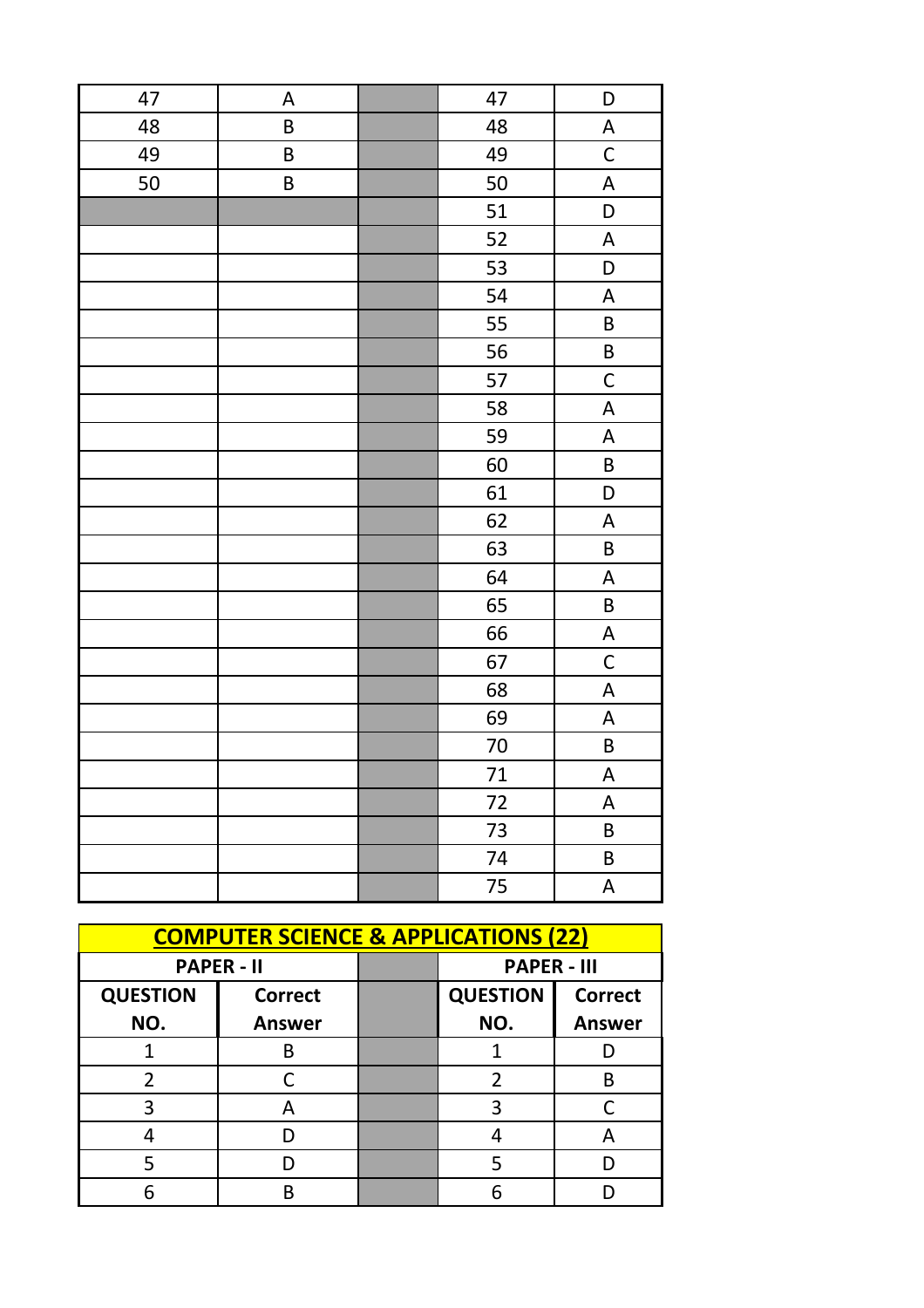| 7  | B                         | 7  | B                         |
|----|---------------------------|----|---------------------------|
| 8  | B                         | 8  | B                         |
| 9  | D                         | 9  | $\mathsf C$               |
| 10 | D                         | 10 | D                         |
| 11 | $\boldsymbol{\mathsf{A}}$ | 11 | $\boldsymbol{\mathsf{A}}$ |
| 12 | $\sf B$                   | 12 | $\mathsf C$               |
| 13 | D                         | 13 | $\boldsymbol{\mathsf{A}}$ |
| 14 | $\sf B$                   | 14 | $\mathsf{C}$              |
| 15 | $\mathsf A$               | 15 | $\mathsf{C}$              |
| 16 | A                         | 16 | D                         |
| 17 | $\sf B$                   | 17 | $\sf B$                   |
| 18 | $\mathsf C$               | 18 | D                         |
| 19 | $\mathsf C$               | 19 | B                         |
| 20 | $\sf B$                   | 20 | D                         |
| 21 | B                         | 21 | D                         |
| 22 | A                         | 22 | $\sf B$                   |
| 23 | $\sf B$                   | 23 | $\mathsf C$               |
| 24 | $\mathsf C$               | 24 | $\sf B$                   |
| 25 | $\mathsf A$               | 25 | $\mathsf D$               |
| 26 | A                         | 26 | $\mathsf{C}$              |
| 27 | $\sf B$                   | 27 | $\mathsf C$               |
| 28 | D                         | 28 | $\boldsymbol{\mathsf{A}}$ |
| 29 | D                         | 29 | $\sf B$                   |
| 30 | A                         | 30 | $\boldsymbol{\mathsf{A}}$ |
| 31 | D                         | 31 | A                         |
| 32 | D                         | 32 | $\mathsf C$               |
| 33 | $\mathsf C$               | 33 | $\boldsymbol{\mathsf{A}}$ |
| 34 | $\mathsf C$               | 34 | $\sf B$                   |
| 35 | D                         | 35 | $\boldsymbol{\mathsf{A}}$ |
| 36 | $\mathsf A$               | 36 | $\sf B$                   |
| 37 | $\mathsf{C}$              | 37 | $\boldsymbol{\mathsf{A}}$ |
| 38 | $\mathsf C$               | 38 | $\mathsf C$               |
| 39 | D                         | 39 | A                         |
| 40 | A                         | 40 | B                         |
| 41 | A                         | 41 | A                         |
| 42 | $\sf B$                   | 42 | B                         |
| 43 | $\mathsf C$               | 43 | B                         |
| 44 | $\sf B$                   | 44 | $\mathsf C$               |
| 45 | $\mathsf C$               | 45 | B                         |
| 46 | A                         | 46 | B                         |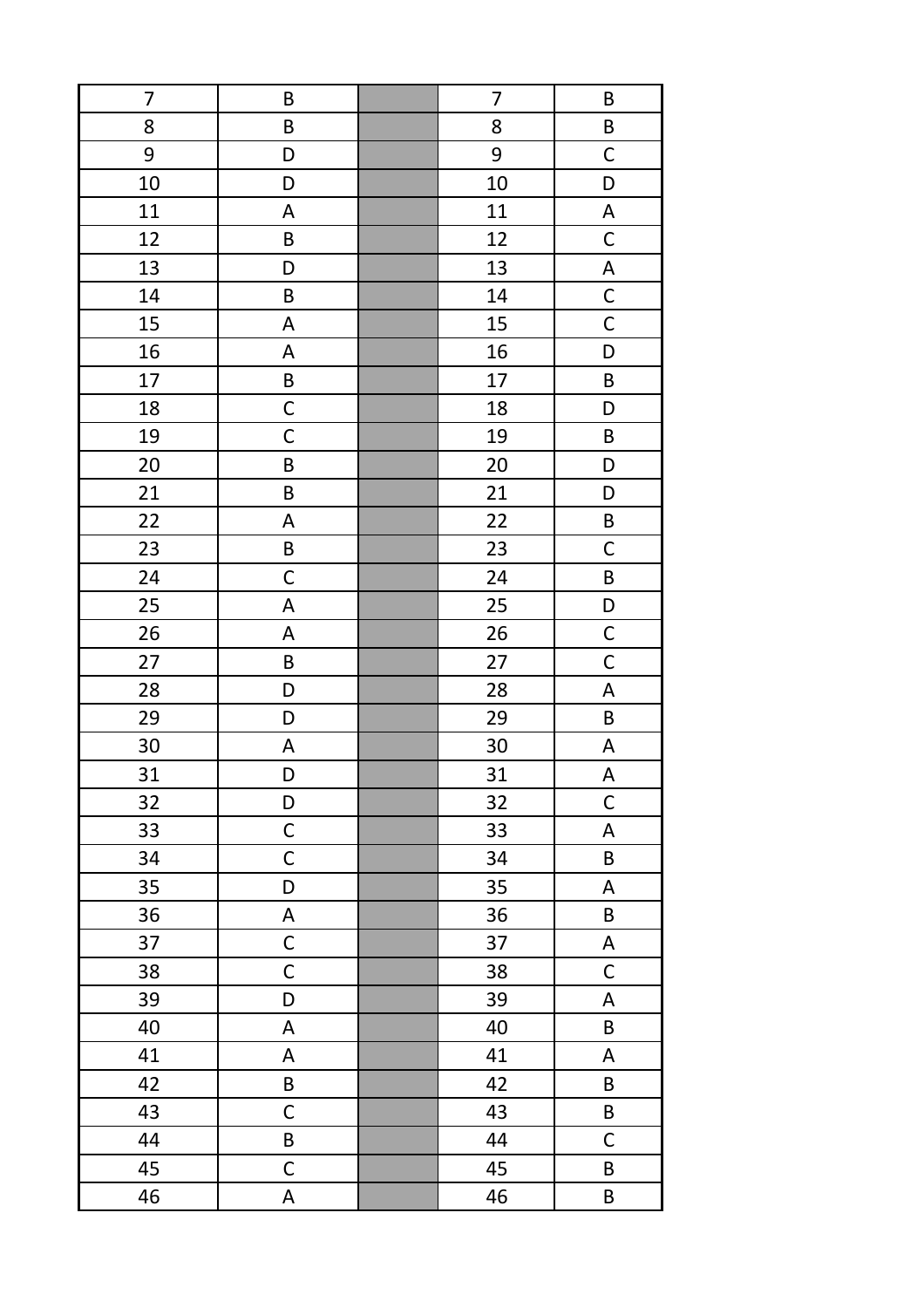| 47 | $\sf B$                   | 47              | D                         |
|----|---------------------------|-----------------|---------------------------|
| 48 | $\mathsf A$               | 48              | A                         |
| 49 | $\boldsymbol{\mathsf{A}}$ | 49              | $\mathsf{C}$              |
| 50 | D                         | 50              | $\mathsf C$               |
|    |                           | 51              | B                         |
|    |                           | 52              | D                         |
|    |                           | 53              | $\mathsf C$               |
|    |                           | 54              | $\sf B$                   |
|    |                           | 55              | $\boldsymbol{\mathsf{A}}$ |
|    |                           | 56              | $\mathsf C$               |
|    |                           | 57              | $\sf B$                   |
|    |                           | 58              | $\sf B$                   |
|    |                           | 59              | $\boldsymbol{\mathsf{A}}$ |
|    |                           | 60              | $\boldsymbol{\mathsf{A}}$ |
|    |                           | 61              | $\mathsf B$               |
|    |                           | 62              | $\mathsf C$               |
|    |                           | 63              | $\boldsymbol{\mathsf{A}}$ |
|    |                           | 64              | $\mathsf C$               |
|    |                           | 65              | $\boldsymbol{\mathsf{A}}$ |
|    |                           | 66              | $\sf B$                   |
|    |                           | 67              | $\sf B$                   |
|    |                           | 68              | $\boldsymbol{\mathsf{A}}$ |
|    |                           | 69              | $\mathsf{C}$              |
|    |                           | $70\,$          | $\overline{C}$            |
|    |                           | 71              | $\overline{\mathsf{C}}$   |
|    |                           | $\overline{7}2$ | $\boldsymbol{\mathsf{A}}$ |
|    |                           | 73              | $\boldsymbol{\mathsf{A}}$ |
|    |                           | 74              | $\sf B$                   |
|    |                           | 75              | $\sf B$                   |

| <b>HOME SCIENCE (23)</b> |                   |  |                    |                |
|--------------------------|-------------------|--|--------------------|----------------|
|                          | <b>PAPER - II</b> |  | <b>PAPER - III</b> |                |
| <b>QUESTION</b>          | <b>Correct</b>    |  | <b>QUESTION</b>    | <b>Correct</b> |
| NO.                      | <b>Answer</b>     |  | NO.                | <b>Answer</b>  |
|                          |                   |  |                    |                |
| 2                        |                   |  | 2                  | B              |
| 3                        |                   |  | २                  | А              |
|                          |                   |  |                    | В              |
|                          | А                 |  |                    | B              |
|                          |                   |  |                    |                |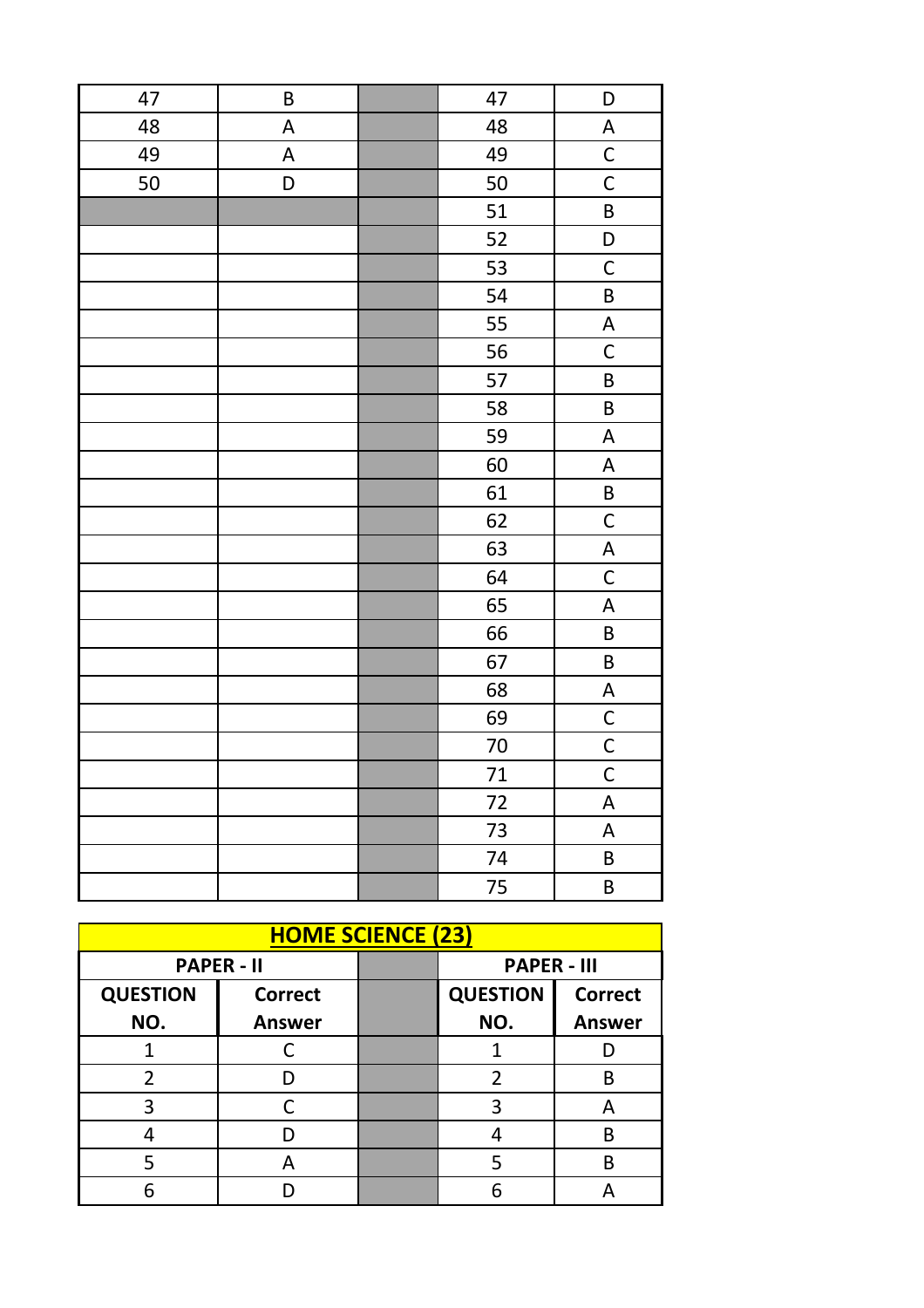| 7  | B                         | 7  | $\mathsf{C}$                     |
|----|---------------------------|----|----------------------------------|
| 8  | $\mathsf C$               | 8  | $\overline{\mathsf{A}}$          |
| 9  | D                         | 9  | $\mathsf C$                      |
| 10 | $\mathsf C$               | 10 | $\boldsymbol{\mathsf{A}}$        |
| 11 | $\sf B$                   | 11 | $\begin{array}{c} \n\end{array}$ |
| 12 | $\sf B$                   | 12 | $\sf B$                          |
| 13 | $\mathsf C$               | 13 | $\mathsf{C}$                     |
| 14 | $\mathsf C$               | 14 | $\mathsf C$                      |
| 15 | $\boldsymbol{\mathsf{A}}$ | 15 | $\sf B$                          |
| 16 | A                         | 16 | A                                |
| 17 | $\sf B$                   | 17 | $\mathsf C$                      |
| 18 | B                         | 18 | $\boldsymbol{\mathsf{A}}$        |
| 19 | $\sf B$                   | 19 | $\mathsf C$                      |
| 20 | $\sf B$                   | 20 | $\boldsymbol{\mathsf{A}}$        |
| 21 | $\mathsf C$               | 21 | D                                |
| 22 | $\mathsf C$               | 22 | $\mathsf C$                      |
| 23 | $\sf B$                   | 23 | $\sf B$                          |
| 24 | $\mathsf C$               | 24 | $\boldsymbol{\mathsf{A}}$        |
| 25 | $\mathsf C$               | 25 | $\mathsf D$                      |
| 26 | D                         | 26 | $\mathsf{C}$                     |
| 27 | $\sf B$                   | 27 | $\mathsf C$                      |
| 28 | $\mathsf C$               | 28 | $\sf B$                          |
| 29 | $\mathsf C$               | 29 | $\sf B$                          |
| 30 | A                         | 30 | D                                |
| 31 | $\sf B$                   | 31 | B                                |
| 32 | D                         | 32 | $\mathsf A$                      |
| 33 | D                         | 33 | D                                |
| 34 | D                         | 34 | A                                |
| 35 | $\sf B$                   | 35 | $\mathsf C$                      |
| 36 | D                         | 36 | $\mathsf C$                      |
| 37 | D                         | 37 | $\sf B$                          |
| 38 | A                         | 38 | $\sf B$                          |
| 39 | $\sf B$                   | 39 | D                                |
| 40 | D                         | 40 | A                                |
| 41 | $\sf B$                   | 41 | A                                |
| 42 | $\mathsf C$               | 42 | D                                |
| 43 | $\boldsymbol{\mathsf{A}}$ | 43 | $\mathsf C$                      |
| 44 | $\mathsf C$               | 44 | D                                |
| 45 | D                         | 45 | D                                |
| 46 | D                         | 46 | B                                |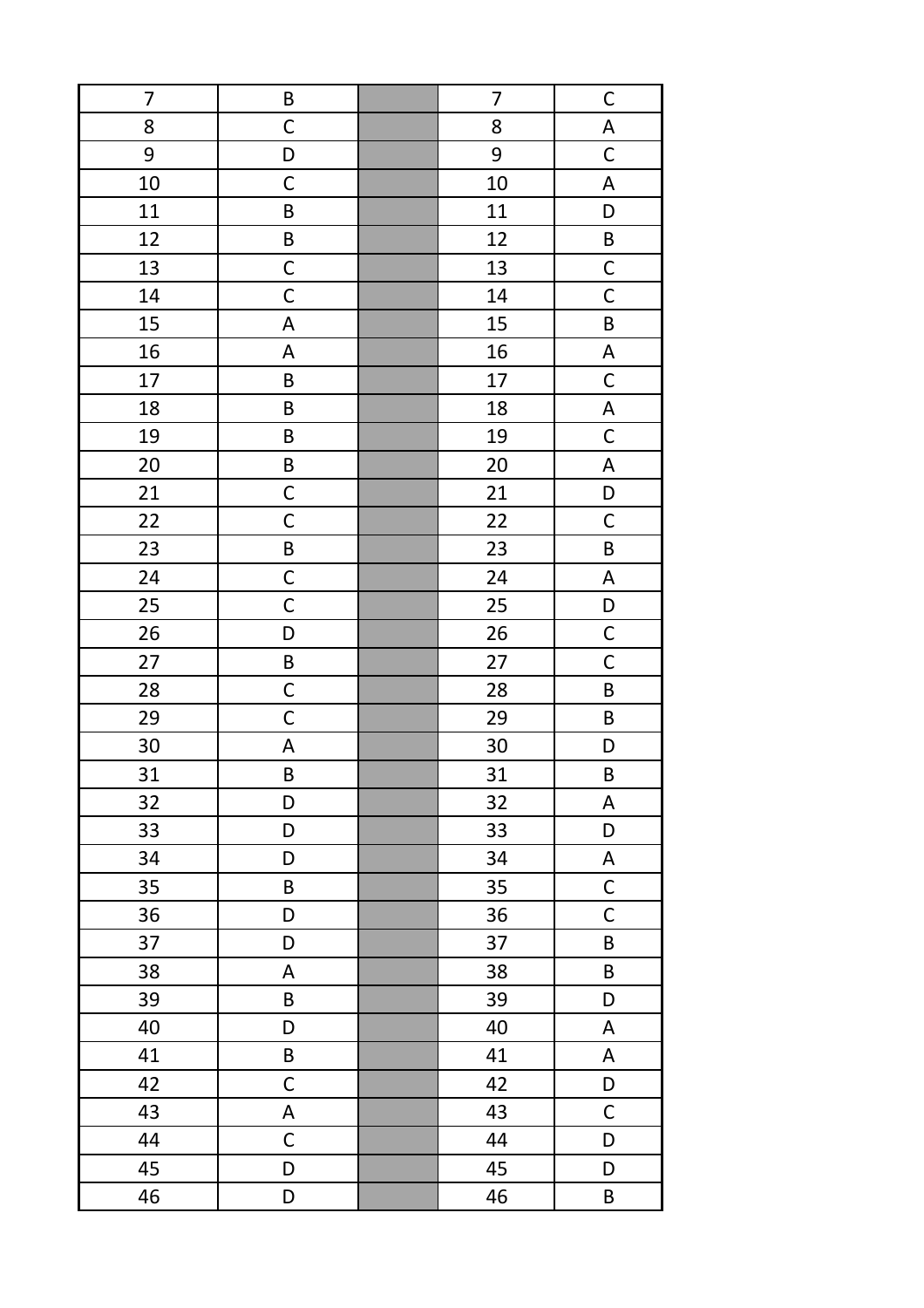| 47 | D           | 47     | A                                |
|----|-------------|--------|----------------------------------|
| 48 | $\sf B$     | 48     | $\mathsf C$                      |
| 49 | $\mathsf C$ | 49     | $\sf B$                          |
| 50 | $\mathsf C$ | 50     | $\boldsymbol{\mathsf{A}}$        |
|    |             | 51     | $\mathsf{C}$                     |
|    |             | 52     | B                                |
|    |             | 53     | $\mathsf C$                      |
|    |             | 54     | $\boldsymbol{\mathsf{A}}$        |
|    |             | 55     | B                                |
|    |             | 56     | D                                |
|    |             | 57     | $\sf B$                          |
|    |             | 58     | D                                |
|    |             | 59     | $\sf B$                          |
|    |             | 60     | D                                |
|    |             | 61     | $\sf B$                          |
|    |             | 62     | $\sf B$                          |
|    |             | 63     | $\mathsf C$                      |
|    |             | 64     | $\mathsf C$                      |
|    |             | 65     | $\sf B$                          |
|    |             | 66     | $\sf B$                          |
|    |             | 67     | $\begin{array}{c} \n\end{array}$ |
|    |             | 68     | $\boldsymbol{\mathsf{A}}$        |
|    |             | 69     | $\mathsf D$                      |
|    |             | $70\,$ | $\mathsf{C}$                     |
|    |             | $71\,$ | $\boldsymbol{\mathsf{A}}$        |
|    |             | $72\,$ | $\mathsf{C}$                     |
|    |             | 73     | $\sf B$                          |
|    |             | 74     | $\mathsf C$                      |
|    |             | 75     | D                                |

| <b>SANTALI (24)</b> |                   |  |                    |                |
|---------------------|-------------------|--|--------------------|----------------|
|                     | <b>PAPER - II</b> |  | <b>PAPER - III</b> |                |
| <b>QUESTION</b>     | <b>Correct</b>    |  | <b>QUESTION</b>    | <b>Correct</b> |
| NO.                 | <b>Answer</b>     |  | NO.                | <b>Answer</b>  |
|                     | B                 |  |                    |                |
| $\overline{2}$      |                   |  | 2                  | R              |
| 3                   |                   |  |                    |                |
|                     | A                 |  |                    | Α              |
|                     | B                 |  |                    |                |
|                     |                   |  |                    |                |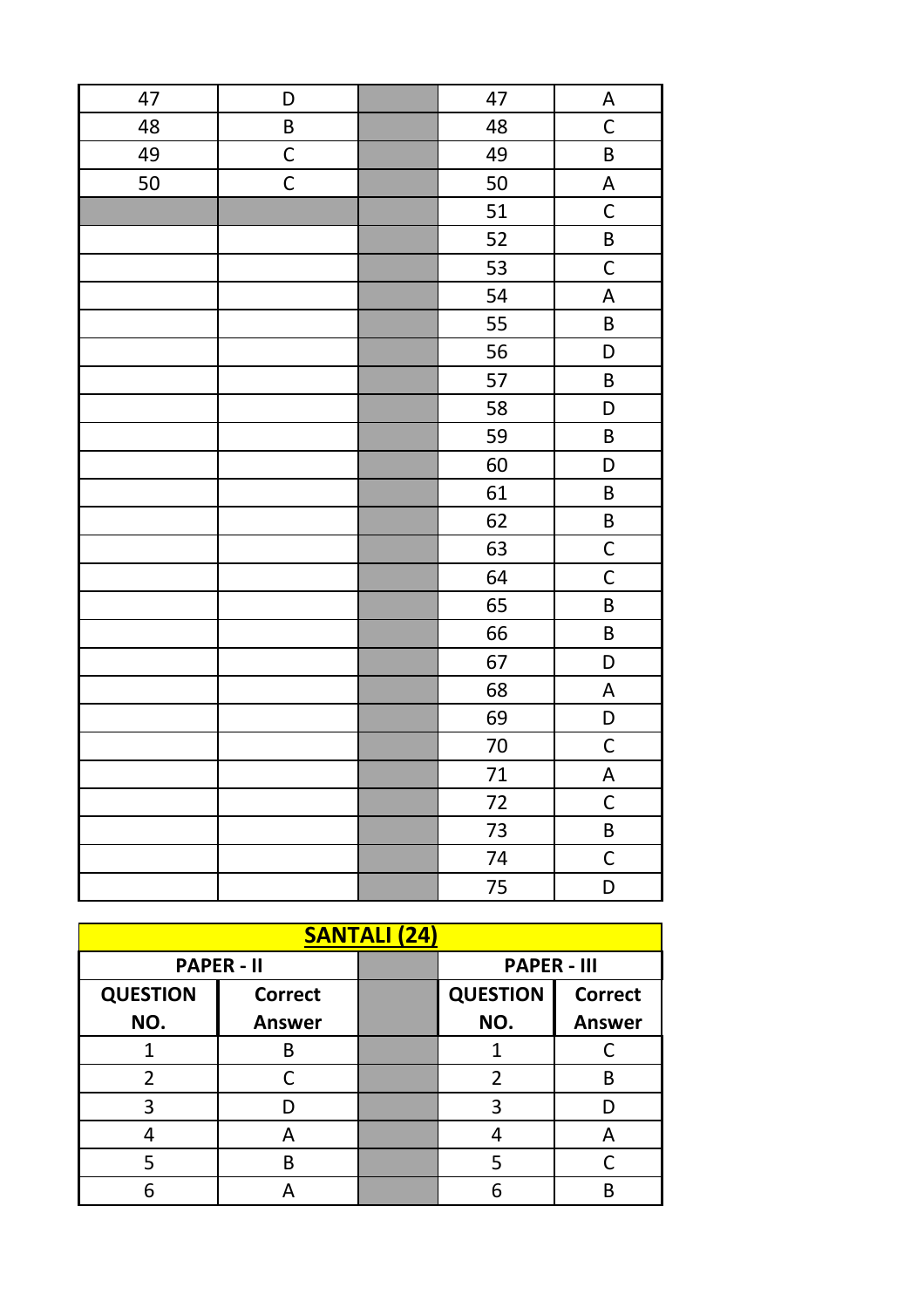| $\overline{7}$ | D           | $\overline{7}$ | A                         |
|----------------|-------------|----------------|---------------------------|
| 8              | $\mathsf C$ | 8              | $\mathsf C$               |
| 9              | $\sf B$     | 9              | D                         |
| 10             | A           | 10             | $\sf B$                   |
| 11             | D           | 11             | D                         |
| 12             | $\mathsf C$ | 12             | $\boldsymbol{\mathsf{A}}$ |
| 13             | A           | 13             | $\mathsf C$               |
| 14             | A           | 14             | $\boldsymbol{\mathsf{A}}$ |
| 15             | $\sf B$     | 15             | $\mathsf C$               |
| 16             | $\mathsf C$ | 16             | D                         |
| 17             | D           | 17             | $\sf B$                   |
| 18             | $\mathsf C$ | 18             | $\mathsf C$               |
| 19             | $\mathsf C$ | 19             | $\boldsymbol{\mathsf{A}}$ |
| 20             | A           | 20             | $\sf B$                   |
| 21             | $\sf B$     | 21             | $\mathsf D$               |
| 22             | D           | 22             | $\mathsf C$               |
| 23             | $\mathsf A$ | 23             | $\boldsymbol{\mathsf{A}}$ |
| 24             | $\mathsf C$ | 24             | $\sf B$                   |
| 25             | $\sf B$     | 25             | $\mathsf C$               |
| 26             | D           | 26             | D                         |
| 27             | A           | 27             | $\boldsymbol{\mathsf{A}}$ |
| 28             | $\mathsf C$ | 28             | $\sf B$                   |
| 29             | $\sf B$     | 29             | $\mathsf{C}$              |
| 30             | D           | 30             | $\mathsf{C}$              |
| 31             | D           | 31             | $\boldsymbol{\mathsf{A}}$ |
| 32             | A           | 32             | D                         |
| 33             | $\mathsf C$ | 33             | A                         |
| 34             | D           | 34             | $\mathsf C$               |
| 35             | B           | 35             | $\mathsf A$               |
| 36             | $\mathsf C$ | 36             | D                         |
| 37             | A           | 37             | $\sf B$                   |
| 38             | B           | 38             | $\mathsf C$               |
| 39             | D           | 39             | A                         |
| 40             | $\mathsf C$ | 40             | A                         |
| 41             | $\mathsf A$ | 41             | B                         |
| 42             | $\mathsf C$ | 42             | A                         |
| 43             | $\sf B$     | 43             | $\mathsf C$               |
| 44             | D           | 44             | D                         |
| 45             | $\mathsf C$ | 45             | B                         |
| 46             | A           | 46             | $\mathsf A$               |